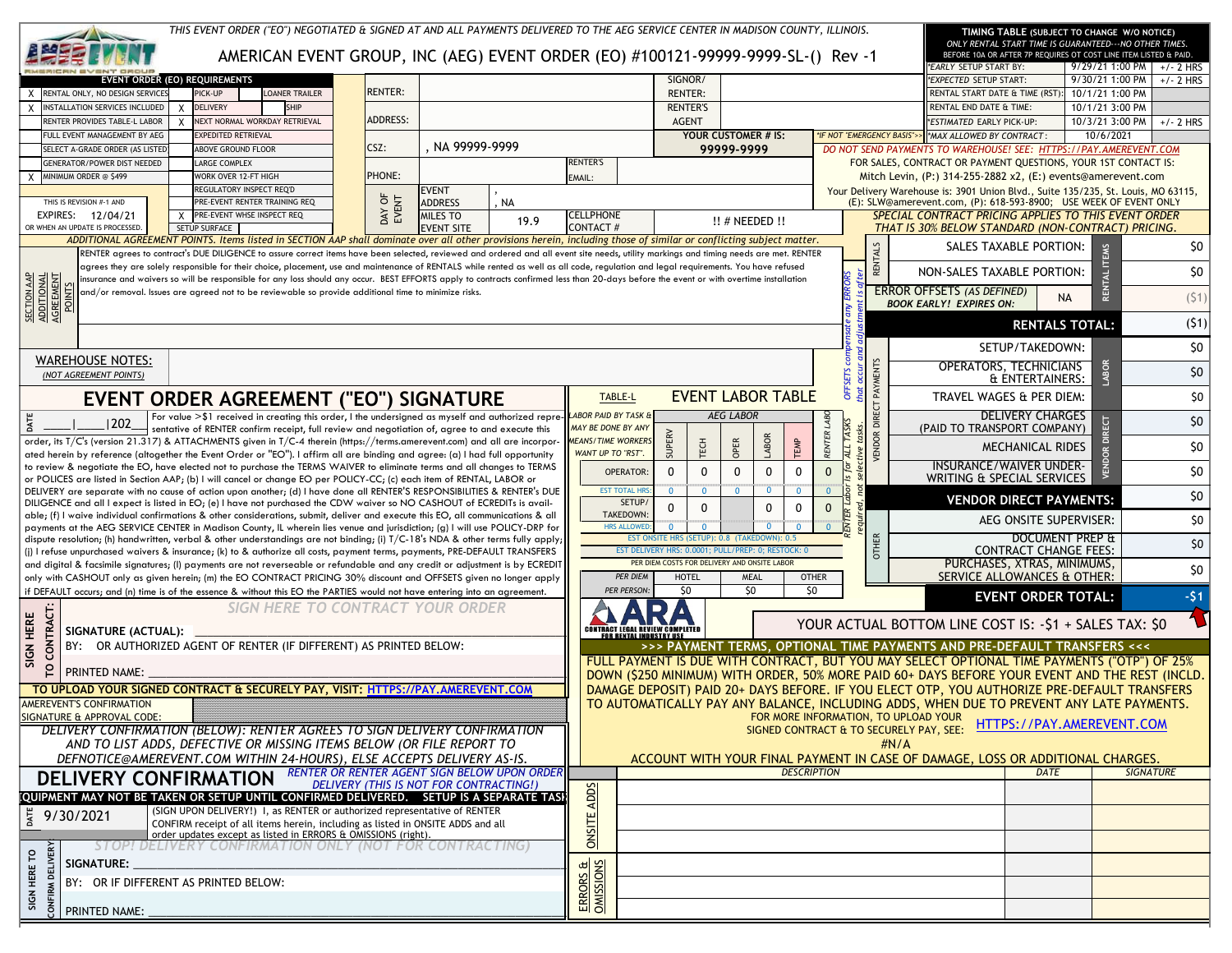|              |        |                                                                                      |                                                    | TO RECEIVE AN ACCOUNT BALANCE REFUND SUBMIT THE FORM: HTTPS://CBR.AMEREVENT.COM 10-DAYS OR MORE AFTER YOUR RENTALS HAVE BEEN RETURNED (CONTRACT REQUIREMENT).<br>EVENT ORDER REQUIREMENTS: THE PARTIES AGREE: (1) ALL ITEMS HEREIN ARE FULLY REVIEWED, NEGOTIATED & UNDERSTOOD AND SATISFY ALL EXPECTATIONS; (2) RENTER'S REVISIONS OR CHANGES MUST USE FORM-CC EXCEPT BY CONSENT;                                                                  |                               |                                            |        |                                             |             |                    |                                |                                |                                                                                    |               |                         |                    |                                     |                      |
|--------------|--------|--------------------------------------------------------------------------------------|----------------------------------------------------|-----------------------------------------------------------------------------------------------------------------------------------------------------------------------------------------------------------------------------------------------------------------------------------------------------------------------------------------------------------------------------------------------------------------------------------------------------|-------------------------------|--------------------------------------------|--------|---------------------------------------------|-------------|--------------------|--------------------------------|--------------------------------|------------------------------------------------------------------------------------|---------------|-------------------------|--------------------|-------------------------------------|----------------------|
|              |        |                                                                                      |                                                    | (3) ONLY THE ITEMS LISTED BELOW ARE INCLUDED; (4) REFUNDS ARE BY ECREDIT ONLY UNLESS CDW WAIVER PURCHASED. FOR CASH REFUND, FILE CLAIM W/ YOUR INSURER AS REQUIRED BY T/C'S; (5) NO VERBAL AGREEMENTS, HANDWRITTEN                                                                                                                                                                                                                                  |                               |                                            |        |                                             |             |                    |                                |                                |                                                                                    |               |                         |                    |                                     |                      |
|              |        |                                                                                      |                                                    | CHANGES OR UNDERSTANDINGS ARE VALID; (6) RENTALS MAY NOT BE EXPECTED OR USED BEFORE RENTAL START TIME; (7) INSURANCE PER T/C'S IS REQUIRED; (8) RENTER SHALL INSPECT ITEMS AND REPORT ALL ERRORS & OMISSIONS USING THE                                                                                                                                                                                                                              |                               |                                            |        |                                             |             |                    |                                |                                |                                                                                    |               |                         |                    |                                     |                      |
|              |        |                                                                                      |                                                    | SPACES ABOVE OR TO DEFNOTICE@AMEREVENT.COM IMMEDIATELY UPON DISCOVERY; AND (9) USE IS ACCEPTANCE OF ITEM(S) AS IS, WHERE IS, OF MEETING ALL REQUIREMENTS AND FOR ALL COSTS INCURRED, ELSE ITEM(S) SHALL NOT BE USED.<br>THE PARTIES AGREE THIS ORDER, ITS T/C's (ver. 21.317) AND THE ATTACHMENTS GIVEN IN T/C-4 THEREIN ARE REVIEWED, ATTACHED HERETO BY REFERENCE, PART OF THE 4-CORNERS OF THIS EO AND VIEWABLE AT: HTTPS://TERMS.AMEREVENT.COM. |                               |                                            |        |                                             |             |                    |                                |                                |                                                                                    |               |                         |                    |                                     |                      |
|              |        |                                                                                      |                                                    | ADDT'L 150% LABOR FEES APPLY IF RENTALS CANNOT BE OFF-LOADED LESS THAN 50-FT FROM SETUP LOCATION OR IF OVER 5-FT OF ELEVATION CHANGE OCCURS UNLESS RENTER MOVES ITEMS INTO PLACE. UNDISCLOSED BARRIERS ARE A DEFAULT                                                                                                                                                                                                                                |                               |                                            |        |                                             |             |                    |                                |                                |                                                                                    |               |                         |                    |                                     |                      |
|              |        |                                                                                      |                                                    | THE CONTRACT PRICING GIVEN IN THIS EVENT ORDER IS 30% BELOW AEG'S STANDARD PRICING. CONTRACT PRICING AND OFFSETS ARE VOID IF DEFAULT OCCURS AND ONLY STANDARD PRICING AND ALL OTHER EO TERMS APPLY THEREAFTER.                                                                                                                                                                                                                                      |                               |                                            |        |                                             |             |                    |                                |                                |                                                                                    |               |                         | <b>SETUP</b>       |                                     |                      |
|              |        |                                                                                      |                                                    |                                                                                                                                                                                                                                                                                                                                                                                                                                                     |                               |                                            |        |                                             |             |                    |                                |                                | <b>RENTAL COST</b>                                                                 |               |                         |                    | INCLS LOADING/UNLOADING AT WHSE &   | TOTAL<br><b>LINE</b> |
|              |        |                                                                                      |                                                    | EVENT ORDER (EO) # 100121-99999-9999-SL-() Rev -1 LINE ITEM LISTING                                                                                                                                                                                                                                                                                                                                                                                 |                               |                                            |        |                                             |             | <b>WANTED</b>      |                                |                                |                                                                                    |               |                         |                    | EVENT SITE / BOTH DELIVERY & PICKUP | <b>ITEM</b>          |
|              |        |                                                                                      |                                                    | 30% CONTRACT PRICING DISCOUNT APPLIED OFF AEG'S STANDARD PRICING!                                                                                                                                                                                                                                                                                                                                                                                   |                               |                                            |        |                                             |             |                    |                                | RENTAL COST EA. ITEM---PER DAY |                                                                                    | <b>TOTAL</b>  |                         | <b>SETUP</b>       | <b>TOTAL SETUP</b>                  | COST                 |
| <b>STOCK</b> | LOADED | $\begin{array}{c}\n\boxed{6} \\ \boxed{6} \\ \boxed{5} \\ \boxed{100K}\n\end{array}$ |                                                    | BETTER OUALITY RENTALS AT A LOWER NET PRICE!<br><b>ITEM DESCRIPTION</b>                                                                                                                                                                                                                                                                                                                                                                             |                               |                                            |        |                                             | QUANTITY    | DAYS               | <b>TAXABLE</b><br><b>BASIS</b> | <b>MAINT</b><br>BASIS          | <b>TOTAL DAILY</b>                                                                 | <b>RENTAL</b> | QUANTITY<br>WANTED      | EA UNIT<br>ORDERED | <b>ALL UNITS</b>                    | <b>BEFORE</b>        |
|              |        |                                                                                      |                                                    | ---> BLUE WORDS BELOW ARE ACTIVE HYPERLINKS. CLICK ON FIRST WORD TO VIEW MORE ONLINE INFORMATION. <---                                                                                                                                                                                                                                                                                                                                              |                               |                                            |        |                                             |             |                    |                                |                                | <b>COST EACH</b>                                                                   | ALL DAYS      |                         |                    | ORDERED                             | <b>DISCOUNTS</b>     |
|              |        |                                                                                      |                                                    | AUDIO, LIGHTING, STAGING, VIDEO & DANCE --- PRIMARY ITEMS                                                                                                                                                                                                                                                                                                                                                                                           |                               |                                            |        |                                             |             |                    |                                |                                |                                                                                    |               |                         |                    |                                     |                      |
|              |        |                                                                                      | DANCE FLOOR SIZING:                                | 3.50 SF/PERSON AVG USED                                                                                                                                                                                                                                                                                                                                                                                                                             | #USERS---<br>10               | 50%                                        |        | --- DANCING AT SAME TIME                    |             |                    |                                |                                | Manufacturers spec 3.5-4.0 SF per person on floor w/ 40%-60% dancing at same time. |               |                         |                    |                                     |                      |
|              |        |                                                                                      |                                                    | NOTE: DANCE FLOORS ARE RENTAL GRADE. OUTDOOR DANCE FLOORS REQUIRE UNDERLAYMENT UNDERNEATH IF NOT ON FLAT PAVEMENT AND AVAILABLE ONLY IN 5-FOOT INCREMENTS.                                                                                                                                                                                                                                                                                          |                               |                                            |        |                                             |             |                    |                                |                                |                                                                                    |               |                         |                    |                                     |                      |
| <b>UNK</b>   |        | <b>AVLS</b>                                                                          |                                                    | ED LIGHTED FLOOR. COLOR-CHANGING AUTO-SOUND MODE (3.3 x 3.3)                                                                                                                                                                                                                                                                                                                                                                                        |                               | DF SIZE = $6.6FT \times 6.6 FT$ (44 SQ FT) |        | SF ORDERED:                                 |             | $\mathbf{1}$       | \$3.05                         | \$1.31                         | \$4.35                                                                             | \$0.00        | $\overline{0}$          | \$0.86             | \$0.00                              | \$0.00               |
| <b>UNK</b>   |        | <b>AVLS</b>                                                                          | LED STARTLIGHT FLOOR W/TWINKLE (4 x 8)             |                                                                                                                                                                                                                                                                                                                                                                                                                                                     |                               | DF SIZE = $8FT \times 8 FT (64 SQ FT)$     |        | <b>SF ORDERED</b>                           |             | $\mathbf{1}$       | \$1.93                         | \$0.83                         | \$2.76                                                                             | \$0.00        | $\overline{0}$          | \$0.86             | \$0.00                              | \$0.00               |
| <b>UNK</b>   |        | AVLS                                                                                 |                                                    | GFI POWER BREAKER FOR ELECTRONIC DANCE FLOOR POWER CORD.                                                                                                                                                                                                                                                                                                                                                                                            |                               |                                            |        |                                             |             |                    | \$6.93                         | \$2.97                         | \$9.90                                                                             | \$0.00        | $\overline{0}$          | \$2.09             | \$0.00                              | \$0.00               |
| <b>UNK</b>   |        | <b>AVLS</b>                                                                          |                                                    | UNLIGHTED EXTENSION DANCE FLOOR W/ ANTI-FATIGUE TOP (3 x 3)                                                                                                                                                                                                                                                                                                                                                                                         |                               |                                            |        | <b>SF ORDERED</b>                           |             |                    | \$1.68                         | \$0.72                         | \$2.40                                                                             | \$0.00        | $\overline{\mathbf{0}}$ | \$0.42             | \$0.00                              | \$0.00               |
| <b>UNK</b>   |        | <b>AVLS</b>                                                                          | DANCE FLOOR EDGING. PRICED PER RUNNING FT.         |                                                                                                                                                                                                                                                                                                                                                                                                                                                     |                               |                                            |        | <b>FEET REQUIRED:</b><br>$\Omega$           |             |                    | \$1.11                         | \$0.47                         | \$1.58                                                                             | \$0.00        | $\mathbf{0}$            | \$0.42             | \$0.00                              | \$0.00               |
| <b>UNK</b>   |        | <b>AVLS</b>                                                                          | <b>DANCE FLOOR (SF)</b>                            | <b>BLACK - IN/OUTDOORS</b>                                                                                                                                                                                                                                                                                                                                                                                                                          | RECOMMEND 36 SF               |                                            | -WIDTH | <b>LENGTH</b>                               | 0           | $\mathbf{1}$       | \$1.39                         | \$0.60                         | \$1.99                                                                             | \$0.00        | $\mathbf{0}$            | \$0.34             | \$0.00                              | \$0.00               |
| <b>UNK</b>   |        | AVLS                                                                                 | DANCE FLOOR (SF)                                   | WHITE - IN/OUTDOORS                                                                                                                                                                                                                                                                                                                                                                                                                                 | RECOMMEND 36 SF               |                                            | -WIDTH | -LENGTH                                     | $\mathbf 0$ | $\mathbf{1}$       | \$1.39                         | \$0.60                         | \$1.99                                                                             | \$0.00        | $\mathbf{0}$            | \$0.34             | \$0.00                              | \$0.00               |
| <b>UNK</b>   |        | <b>AVLS</b>                                                                          | <b>DANCE FLOOR (SF)</b>                            | WHITE - DELUXE                                                                                                                                                                                                                                                                                                                                                                                                                                      | RECOMMEND 36 SF               |                                            | -WIDTH | <b>LENGTH</b>                               | 0           | $\mathbf{1}$       | \$1.55                         | \$0.66                         | \$2.21                                                                             | \$0.00        | $\mathbf{0}$            | \$0.34             | \$0.00                              | \$0.00               |
|              |        | AVLS                                                                                 | <b>DANCE FLOOR (SF)</b>                            | ICE - BLACK DIAMOND (CUSTOM)                                                                                                                                                                                                                                                                                                                                                                                                                        | RECOMMEND 36 S                |                                            |        |                                             | $\mathbf 0$ |                    | \$2.18                         | \$0.94                         | \$3.12                                                                             | \$0.00        | $\overline{0}$          | \$0.34             | \$0.00                              | \$0.00               |
| <b>UNK</b>   |        |                                                                                      |                                                    | NOTE: ONLY AMEREVENT PROVIDED DECALS MAY BE USED ON ITS DANCE FLOORS. IF OTHERS ARE USED, SIGNIFICANT DAMAGE CAN OCCUR THAT THE RENTER IS RESPONSIBLE FOR                                                                                                                                                                                                                                                                                           |                               |                                            | -WIDTH | -LENGTH                                     |             |                    |                                |                                |                                                                                    |               |                         |                    |                                     |                      |
| <b>UNK</b>   |        | AVLS                                                                                 |                                                    | CUSTOM FLOOR DECAL! HTTPS://DECALS.AMEREVENT.COM                                                                                                                                                                                                                                                                                                                                                                                                    |                               | COST IS PER DECAL COLOR   SQ INCHES:       |        |                                             | $\Omega$    |                    | \$0.02                         | \$0.01                         | \$0.030                                                                            | \$0.00        | $\mathbf{0}$            | \$0.032            | \$0.00                              | NOT INCL             |
| <b>UNK</b>   |        | AVLS                                                                                 |                                                    | DANCE FLOOR EDGING. FOR INDOORS OR PAVEMENT INSTALLATION. PRICE PER RUNNING FT.                                                                                                                                                                                                                                                                                                                                                                     |                               |                                            |        | <b>FEET REQUIRED</b>                        | $\Omega$    | $\mathbf{1}$       | \$0.78                         | \$0.34                         | \$1.12                                                                             | \$0.00        | $\mathbf{0}$            | \$0.25             | \$0.00                              | \$0.00               |
| <b>UNK</b>   |        | <b>AVLS</b>                                                                          |                                                    | DANCE FLOOR EDGING. OUTDOOR GRASS, GRAVEL OR SOIL INSTALL. PRICE PER RUNNING FT.                                                                                                                                                                                                                                                                                                                                                                    |                               |                                            |        | <b>FEET REQUIRED</b>                        | $\Omega$    |                    | \$0.89                         | \$0.38                         | \$1.27                                                                             | \$0.00        | $\mathbf{0}$            | \$0.25             | \$0.00                              | \$0.00               |
| <b>UNK</b>   |        | <b>OFFSET</b>                                                                        |                                                    | 20% OFFSET ON DANCE FLOOR RENTALS.                                                                                                                                                                                                                                                                                                                                                                                                                  |                               |                                            |        | <b>NA DEADLINE APPLIES</b>                  |             |                    |                                |                                |                                                                                    | \$0.00        |                         |                    |                                     | <b>NOT INCI</b>      |
| <b>UNK</b>   |        | AVLS                                                                                 |                                                    | DF WATERPROOF UNDERLAYMENT. NEEDED FOR GRASS, GRAVEL, SOIL & UNEVEN SURFACES.                                                                                                                                                                                                                                                                                                                                                                       |                               |                                            |        | <b>SF REQUIRED</b>                          | 0           |                    | \$0.49                         | \$0.21                         | \$0.70                                                                             | \$0.00        | $\mathbf{0}$            | \$0.08             | \$0.00                              | \$0.00               |
| <b>UNK</b>   |        | <b>OFFSET</b>                                                                        |                                                    | 50% OFFSET ON UNDERLAYMENT RENTAL TO HELP KEEP DF FLAT GRASS, GRAVEL OR SOIL!                                                                                                                                                                                                                                                                                                                                                                       |                               |                                            |        | <b>NA DEADLINE APPLIES</b>                  |             |                    |                                |                                |                                                                                    | \$0.00        |                         |                    |                                     | <b>NOT INCI</b>      |
| <b>UNK</b>   |        | AVLS                                                                                 |                                                    | DANCE FLOOR COVER (IF NOT INSIDE OR UNDER TENT)                                                                                                                                                                                                                                                                                                                                                                                                     |                               |                                            |        | 25x25 HEAVY VINYL COVER                     | $\Omega$    | $\overline{1}$     | \$30.87                        | \$13.23                        | \$44.10                                                                            | \$0.00        | $\Omega$                | \$5.40             | \$0.00                              | NOT INCI             |
| <b>UNK</b>   |        | <b>AVLS</b>                                                                          |                                                    | STARFIELD POINTS OF LIGHT DELUXE. FOR DANCE FLOOR. 4 HANGING UNITS.                                                                                                                                                                                                                                                                                                                                                                                 |                               |                                            |        |                                             |             |                    | \$137.82                       | \$59.06                        | \$196.88                                                                           | \$0.00        | $\mathbf{0}$            | \$33.34            | \$0.00                              | \$0.00               |
| <b>UNK</b>   |        | <b>AVLS</b>                                                                          |                                                    | NEW! WHITE LASER STARFIELD MOVING POINTS OF LIGHT. 6X MORE COVERAGE. CEILING HANGING REQUIRED.                                                                                                                                                                                                                                                                                                                                                      |                               |                                            |        |                                             |             |                    | \$266.26                       | \$114.11                       | \$380.37                                                                           | \$0.00        | $\Omega$                | \$60.00            | \$0.00                              | \$0.00               |
| <b>UNK</b>   |        | <b>AVLS</b>                                                                          |                                                    | 12-FT STANDS (4 EA) W/ 25-FT CROSS CABLES AND LEG WEIGHTS. FOR POINTS OF LIGHT HANGING.                                                                                                                                                                                                                                                                                                                                                             |                               |                                            |        |                                             |             | $\mathbf{1}$       | \$110.23                       | \$47.24                        | \$157.47                                                                           | \$0.00        | 0                       | \$25.00            | \$0.00                              | NOT INCL             |
| <b>UNK</b>   |        | <b>OFFSET</b>                                                                        |                                                    | 100% OFFSET ON DANCE FLOOR POINTS OF LIGHT SYSTEM & STANDS!                                                                                                                                                                                                                                                                                                                                                                                         |                               |                                            |        | <b>NA DEADLINE APPLIES</b>                  |             |                    |                                |                                |                                                                                    | \$0.00        |                         |                    | \$0.00                              | <b>NOT INC</b>       |
|              |        |                                                                                      |                                                    | SPOTLIGHT, FOR DISPLAY, PODIUM OR CAKE/GIFT TABLE, 20W LED, FOCUSABLE,                                                                                                                                                                                                                                                                                                                                                                              |                               |                                            |        |                                             |             |                    | \$36.61                        | \$15.69                        | \$52.30                                                                            | \$0.00        | $\mathbf 0$             | \$10.00            | \$0.00                              | NOT INCI             |
| <b>UNK</b>   |        | AVLS                                                                                 |                                                    | SPOTLIGHT. LFS-75 DMX. TYPE 1 - 20 W LED. WITH MOUNTING BRACKET.                                                                                                                                                                                                                                                                                                                                                                                    |                               |                                            |        |                                             |             |                    | \$165.38                       | \$70.88                        | \$236.25                                                                           | \$0.00        |                         | \$25.00            | \$0.00                              |                      |
| <b>UNK</b>   |        | <b>AVLS</b>                                                                          |                                                    | GOBO PROJECTOR. TYPE 1 - 20 W LED FOR METAL GOBO.                                                                                                                                                                                                                                                                                                                                                                                                   |                               |                                            |        |                                             |             | -1<br>$\mathbf{1}$ | \$198.23                       | \$84.96                        | \$283.19                                                                           | \$0.00        | $\mathbf 0$             |                    | \$0.00                              | NOT INCI             |
| <b>UNK</b>   |        | <b>AVLS</b>                                                                          |                                                    |                                                                                                                                                                                                                                                                                                                                                                                                                                                     |                               |                                            |        | <--- PROJECTS MONOGRAM ON FLOOR OR WALL!    |             |                    |                                |                                |                                                                                    |               | 0                       | \$25.00            |                                     | NOT INCL             |
| <b>UNK</b>   |        | <b>AVLS</b>                                                                          |                                                    | GOBO PROJECTOR. TYPE 2 - 300W HID W/FAN FOR FILM GOBO.                                                                                                                                                                                                                                                                                                                                                                                              |                               |                                            |        | <--- PROJECTS MONOGRAM ON FLOOR OR WALL!    |             | $\mathbf{1}$       | \$198.23                       | \$84.96                        | \$283.19                                                                           | \$0.00        | 0                       | \$25.00            | \$0.00                              | NOT INCL             |
| <b>UNK</b>   |        | AVLS                                                                                 |                                                    | GOBO PROJECTOR. TYPE 3 - 500W SOURCE4 FOR METAL GOBO.                                                                                                                                                                                                                                                                                                                                                                                               |                               |                                            |        | <--- PROJECTS MONOGRAM ON FLOOR OR WALL!    |             | $\overline{1}$     | \$265.43                       | \$113.76                       | \$379.19                                                                           | \$0.00        | $\overline{0}$          | \$25.00            | \$0.00                              | NOT INCL             |
| <b>UNK</b>   |        | <b>OFFSET</b>                                                                        |                                                    | 50% OFFSET ON GOBO EQUIPMENT RENTALS!                                                                                                                                                                                                                                                                                                                                                                                                               |                               |                                            |        | <b>NA DEADLINE APPLIES</b>                  |             |                    |                                |                                |                                                                                    | \$0.00        |                         |                    | \$0.00                              | <b>NOT INCL</b>      |
| <b>UNK</b>   |        | AVLS                                                                                 |                                                    | FULL COLOR CUSTOM GOBO FOR IMAGE PRO ADAPTER. CLICK FOR ARTWORK NEEDS.                                                                                                                                                                                                                                                                                                                                                                              |                               |                                            |        | 30-DAY PRE-ORDER REQ. TAXABL                |             |                    | \$55.13                        | \$23.63                        | \$78.75                                                                            | \$0.00        | $\mathbf 0$             | \$6.25             | \$0.00                              | NOT INCL             |
| <b>UNK</b>   |        | AVLS                                                                                 |                                                    | <b>IPRO IMAGE ADAPTER FOR TYPE 3 SOURCE 4 500W PROJECTOR</b>                                                                                                                                                                                                                                                                                                                                                                                        |                               |                                            |        |                                             |             |                    | \$82.69                        | \$35.44                        | \$118.13                                                                           | \$0.00        | $\mathbf 0$             | \$12.50            | \$0.00                              | NOT INCL             |
| <b>UNK</b>   |        | <b>AVLS</b>                                                                          | <b>B&amp;W METAL GOBO, STOCK.</b>                  |                                                                                                                                                                                                                                                                                                                                                                                                                                                     |                               |                                            |        |                                             |             |                    | \$11.03                        | \$4.73                         | \$15.75                                                                            | \$0.00        | 0                       | \$6.25             | \$0.00                              | NOT INCL             |
| <b>UNK</b>   |        | AVLS                                                                                 |                                                    | <b>B&amp;W METAL GOBO, CUSTOM, CLICK FOR ARTWORK NEEDS.</b>                                                                                                                                                                                                                                                                                                                                                                                         | 30-DAY PRE-ORDER REQ. TAXABLE |                                            |        | \$55.13                                     | \$23.63     | \$78.75            | \$0.00                         | $\mathbf 0$                    | \$6.25                                                                             | \$0.00        | NOT INCL                |                    |                                     |                      |
| <b>UNK</b>   |        | AVLS                                                                                 | <b>GOBO EXPEDITING. LESS THAN 10-DAY DELIVERY.</b> |                                                                                                                                                                                                                                                                                                                                                                                                                                                     |                               |                                            |        | \$27.57                                     | \$11.81     | \$39.38            | \$0.00                         | $\mathbf 0$                    | \$6.25                                                                             | \$0.00        | NOT INCL                |                    |                                     |                      |
| <b>UNK</b>   |        | AVLS                                                                                 |                                                    | GOBO ARTWORK. DESIGN AND ONE EDIT. CLICK HERE FOR REQUIREMENTS.                                                                                                                                                                                                                                                                                                                                                                                     |                               |                                            |        |                                             |             |                    | \$0.00                         | \$0.00                         | \$0.00                                                                             | \$0.00        | $\mathbf 0$             | \$22.13            | \$0.00                              | NOT INCL             |
|              |        |                                                                                      |                                                    | NOTE: GOBO, GOBO PROJECTOR & ARTWORK NOT REFUNDABLE IF GOBO ORDERING LATE OR MISSED.<br>NOTE: PIPE & DRAPE LINE ITEM PRICING IS FOR STANDARD HANG, INDOOR USE DRAPING ONLY. OUTDOOR USE, TENT USE, WEIGHTING, BOTTOM TIE DOWNS AT ADDITIONAL COST. POLYSILK DRAPE IS DEN80                                                                                                                                                                          |                               |                                            |        |                                             |             |                    |                                |                                |                                                                                    |               |                         |                    |                                     |                      |
|              |        |                                                                                      |                                                    | (THICK OPAQUE) W/ SILKY SHEER FORMAL APPEARANCE. DESIGN LABOR MUST BE ADDED FOR CUSTOM HANGS OR PULL-BACKS. STRONG BACKLIGHTING OR SUNLIGHT WILL SHOW THROUGH DRAPE.                                                                                                                                                                                                                                                                                |                               |                                            |        |                                             |             |                    |                                |                                |                                                                                    |               |                         |                    |                                     |                      |
| <b>UNK</b>   |        | AVLS                                                                                 |                                                    | 3-FT HIGH PIPE & DRAPE W/BASE & FITTINGS.                                                                                                                                                                                                                                                                                                                                                                                                           | <b>BURGUNDY</b>               |                                            |        | ROUND UP TO NEXT 10-FT: RUNNING FT ORDERED: |             |                    | \$3.22                         | \$1.38                         | \$4.60                                                                             | \$0.00        | $\mathbf 0$             | \$0.49             | \$0.00                              | \$0.00               |
| <b>UNK</b>   |        | <b>AVLS</b>                                                                          |                                                    | 10-FT HIGH PIPE & DRAPE W/BASE & FITTINGS.                                                                                                                                                                                                                                                                                                                                                                                                          | WHITE POLYSILK                |                                            |        | ROUND UP TO NEXT 10-FT; RUNNING FT ORDERED  |             | $\mathbf{1}$       | \$4.96                         | \$2.13                         | \$7.09                                                                             | \$0.00        | $\overline{0}$          | \$0.96             | \$0.00                              | \$0.00               |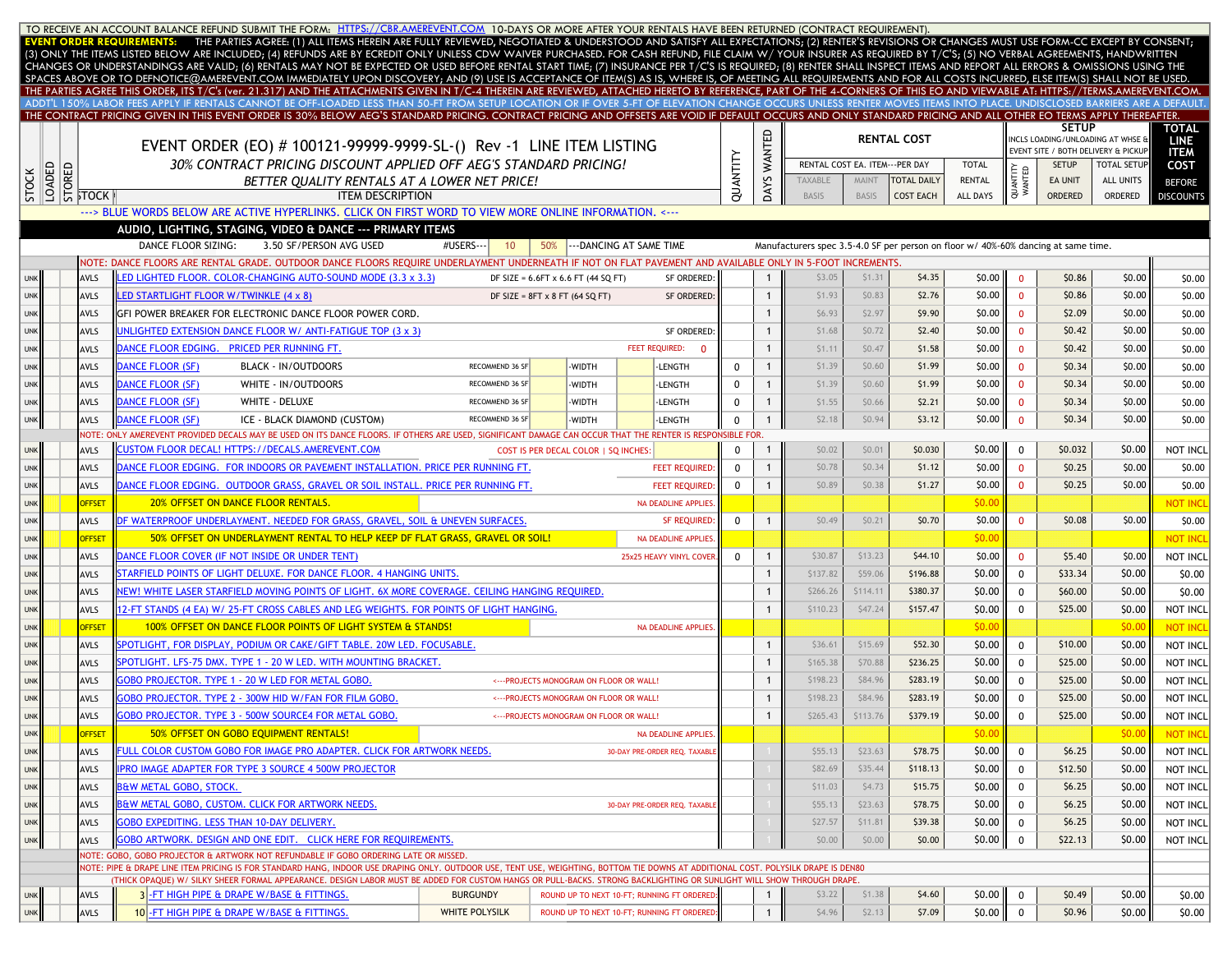| <b>UNK</b> | <b>AVLS</b> | <b>BLACK</b><br>10 - FT HIGH PIPE & DRAPE W/BASE & FITTINGS.                                                                                                                                |                      |                        |                 | ROUND UP TO NEXT 10-FT; RUNNING FT ORDERED |                  |              | \$5.52   | \$2.36      | \$7.88     | \$0.00     | $\mathbf 0$           | \$0.91   | \$0.00 | \$0.00          |
|------------|-------------|---------------------------------------------------------------------------------------------------------------------------------------------------------------------------------------------|----------------------|------------------------|-----------------|--------------------------------------------|------------------|--------------|----------|-------------|------------|------------|-----------------------|----------|--------|-----------------|
| <b>UNK</b> | <b>AVLS</b> | 16 - FT HIGH PIPE & DRAPE W/BASE & FITTINGS.<br><b>JEWELED</b>                                                                                                                              |                      |                        |                 | ROUND UP TO NEXT 10-FT; RUNNING FT ORDERED |                  | $\mathbf{1}$ | \$11.91  | \$5.11      | \$17.02    | \$0.00     | $\mathbf 0$           | \$1.17   | \$0.00 | \$0.00          |
| <b>UNK</b> | <b>AVLS</b> | 16 - FT HIGH RED VELVET STAGE THEATER CURTAIN/DRAPE                                                                                                                                         |                      |                        |                 | ROUND UP TO NEXT 10-FT; RUNNING FT ORDEREI |                  |              | \$15.27  | \$6.55      | \$21.82    | \$0.00     | 0                     | \$3.75   | \$0.00 | \$0.00          |
| <b>UNK</b> | <b>AVLS</b> | DRAPE STAND WEIGHT (20-LB) W/LINEN WRAP COVER (BLACK OR WHITE). COLOR:                                                                                                                      |                      |                        | <b>BLACK</b>    |                                            |                  |              | \$4.58   | \$1.96      | \$6.54     | \$0.00     | $\mathbf 0$           | \$2.09   | \$0.00 | NOT INCL        |
| <b>UNK</b> | <b>AVLS</b> | DRAPING DESIGN LABOR (FOR PULL-BACKS AND SPECIAL DESIGNS)                                                                                                                                   |                      |                        |                 |                                            |                  |              | \$1.11   | \$0.47      | \$1.58     | \$0.00     | 0                     | \$2.09   | \$0.00 | NOT INCL        |
| <b>UNK</b> | <b>AVLS</b> | DRAPE TIE-BACK (PAIR)                                                                                                                                                                       |                      |                        |                 |                                            |                  | $\mathbf{1}$ | \$5.52   | \$2.36      | \$7.88     | \$0.00     | 0                     | \$3.34   | \$0.00 | NOT INCL        |
| <b>UNK</b> | <b>AVLS</b> | CLEANING CHARGE (SPECIAL OR OUTDOOR USE).                                                                                                                                                   |                      |                        |                 |                                            |                  | $\mathbf{1}$ | \$1.11   | \$0.47      | \$1.58     | \$0.00     | $\mathbf{0}$          | \$2.09   | \$0.00 | NOT INCL        |
| <b>UNK</b> | TCL         | VATERFALL FAIRY LIGHT POLYSILK 8' H x 10' LONG BACKDRAPE SET. 120 VAC.                                                                                                                      |                      |                        |                 | BATTERY PAK AVAIL / # SECTIONS             |                  | $\mathbf{1}$ | \$68.91  | \$29.53     | \$98.44    | \$0.00     | 0                     | \$25.00  | \$0.00 | \$0.00          |
| <b>UNK</b> | TCL         | WATERFALL FAIRY LIGHT POLYSILK 10' H x 10' LONG BACKDRAPE SET. 120 VAC.                                                                                                                     |                      |                        |                 | BATTERY PAK AVAIL / # SECTIONS             |                  | $\mathbf{1}$ | \$77.18  | \$33.08     | \$110.25   | \$0.00     | 0                     | \$31.25  | \$0.00 | \$0.00          |
| <b>UNK</b> | <b>AVLS</b> | DRAPE & AREA UPLIGHTING. 36W. MULTI-COLOR LED W/REMOTE. 500WIE, 120VAC.                                                                                                                     |                      |                        |                 | <b>BATTERY PAK AVAILABLE</b>               |                  |              | \$17.36  | \$7.44      | \$24.80    | \$0.00     | $\mathbf 0$           | \$4.17   | \$0.00 | \$0.00          |
| <b>UNK</b> | <b>AVLS</b> | <u>DRAPE &amp; AREA UPLIGHTING. 25W, 86 RGB MULTI-COLOR LED LIGHT. DMX, 350WIE, 120VAC.</u>                                                                                                 |                      |                        |                 | <b>BATTERY PAK AVAILABLE</b>               |                  | $\mathbf{1}$ | \$17.36  | \$7.44      | \$24.80    | \$0.00     | $\mathbf 0$           | \$4.17   | \$0.00 | \$0.00          |
| <b>UNK</b> | <b>AVLS</b> | ELOOR MOUNT FLOOD ISOLATION (SHINE) BARRIER. BLACK APPROX 16"HT X 24" LONE (V-SHAPED)                                                                                                       |                      |                        |                 |                                            |                  | -1           | \$2.21   | \$0.95      | \$3.15     | \$0.00     | 0                     | \$0.84   | \$0.00 | \$0.00          |
| <b>UNK</b> | <b>AVLS</b> | )RAPE & AREA UPLIGHTING. MULTI-COLOR. FLOOR MOUNT. 10W LED, 150WIE , 120VAC.                                                                                                                |                      |                        |                 | <b>BATTERY PAK AVAILABLE</b>               |                  |              | \$11.03  | \$4.73      | \$15.75    | \$0.00     | 0                     | \$3.34   | \$0.00 | \$0.00          |
| <b>UNK</b> | <b>AVLS</b> | DRAPE & AREA UPLIGHTING FLOOD WHITE W/FLOOR MOUNT. 10W LED, 150WIE , 120VAC.                                                                                                                |                      |                        |                 | <b>BATTERY PAK AVAILABLE</b>               |                  |              | \$8.60   | \$3.69      | \$12.29    | \$0.00     | $\mathbf 0$           | \$3.34   | \$0.00 | \$0.00          |
| <b>UNK</b> | <b>AVLS</b> | BATTERY PAK. 100 W-HR. ONE 10W LED LIGHT FOR 8-HRS (2 FOR 4-HRS).                                                                                                                           |                      |                        |                 |                                            |                  | $\mathbf{1}$ | \$27.37  | \$11.73     | \$39.10    | \$0.00     | $\mathbf 0$           | \$4.17   | \$0.00 | \$0.00          |
| <b>UNK</b> | <b>AVLS</b> | 3ATTERY PAK. 240 W-HR. ONE 10W LED LIGHT FOR 20-HRS (2 FOR 10-HRS OR 3 FOR 6.5 HRS).                                                                                                        |                      |                        |                 |                                            |                  | $\mathbf{1}$ | \$31.28  | \$13.40     | \$44.68    | \$0.00     | 0                     | \$6.25   | \$0.00 | \$0.00          |
| <b>UNK</b> | AVLS        | ATTERY PAK. 400 W-HR. ONE 10W-LED LIGHT FOR 32-HRS (4 FOR 8-HRS OR 6 FOR 5 HRS).                                                                                                            |                      |                        |                 |                                            |                  | $\mathbf{1}$ | \$58.64  | \$25.13     | \$83.77    | \$0.00     | 0                     | \$8.34   | \$0.00 | \$0.00          |
| <b>UNK</b> | <b>AVLS</b> | AREA UPLIGHTING FLOOD. WHITE. FLOOR MOUNT. 50W LED, 750WIE , 120VAC                                                                                                                         |                      |                        |                 | <b>BATTERY PAK AVAILABLE</b>               |                  | $\mathbf{1}$ | \$18.24  | \$7.82      | \$26.06    | \$0.00     | 0                     | \$4.17   | \$0.00 | \$0.00          |
| <b>UNK</b> | AVLS        | AREA UPLIGHTING. 36W LED (500WIE). MULTI-COLOR W/REMOTE. FLOOR MNT, 120VAC.                                                                                                                 |                      |                        |                 | <b>BATTERY PAK AVAILABLE</b>               |                  | $\mathbf{1}$ | \$17.36  | \$7.44      | \$24.80    | \$0.00     | $\mathbf 0$           | \$4.17   | \$0.00 | \$0.00          |
| <b>UNK</b> | <b>AVLS</b> | AREA UPLIGHTING FLOOD. MULTI-COLOR. 50W LED (750WIE). 120VAC.                                                                                                                               |                      |                        |                 | <b>BATTERY PAK AVAILABLE</b>               |                  | $\mathbf{1}$ | \$23.75  | \$10.18     | \$33.93    | \$0.00     | $\mathbf 0$           | \$4.17   | \$0.00 | \$0.00          |
| <b>UNK</b> | <b>AVLS</b> | <u> AREA UPLIGHTING FLOOD, WHITE. 50W LED (750WIE). 120VAC.</u>                                                                                                                             |                      |                        |                 | <b>BATTERY PAK AVAILABLE</b>               |                  | $\mathbf{1}$ | \$18.24  | \$7.82      | \$26.06    | \$0.00     | $\mathbf 0$           | \$4.17   | \$0.00 | \$0.00          |
| <b>UNK</b> | <b>AVLS</b> | JPLIGHTING COLOR GEL. MANY COLORS.                                                                                                                                                          |                      |                        |                 |                                            |                  | \$3.31       | \$1.42   | \$4.73      | \$0.00     | 0          | \$2.09                | \$0.00   | \$0.00 |                 |
| <b>UNK</b> | <b>AVLS</b> | JPLIGHTING COLOR GEL. HIGH TEMPERATURE. MANY COLORS.                                                                                                                                        |                      |                        |                 |                                            |                  |              | \$5.52   | \$2.36      | \$7.88     | \$0.00     | 0                     | \$2.09   | \$0.00 | \$0.00          |
| <b>UNK</b> | <b>AVLS</b> | 15% OFFSET ON PIPE & DRAPE AND UPLIGHTING RENTALS!                                                                                                                                          |                      |                        |                 | <b>NA DEADLINE APPLIES</b>                 |                  |              |          |             |            | \$0.00     |                       |          |        | <b>NOT INCL</b> |
| <b>UNK</b> | <b>AVLS</b> | (ABUKI DROP. CONTROL BOX. 120 VAC. CONTROL UP TO 50-FT.                                                                                                                                     |                      |                        |                 |                                            |                  | $\mathbf{1}$ | \$275.63 | \$118.13    | \$393.75   | \$0.00     | 0                     | \$50.00  | \$0.00 | \$0.00          |
| <b>UNK</b> | <b>AVLS</b> | (ABUKI DROP. 10-FT CURTAIN HOLDER. INTERCONNECTABLE UP TO 50-FT.                                                                                                                            |                      |                        |                 |                                            |                  | $\mathbf{1}$ | \$55.13  | \$23.63     | \$78.75    | \$0.00     | $\mathbf 0$           | \$25.00  | \$0.00 | \$0.00          |
| <b>UNK</b> | <b>AVLS</b> | ABUKI DROP. ROOF OVERHANG SYSTEM. 10-FT SECTION.                                                                                                                                            |                      |                        |                 |                                            |                  | $\mathbf{1}$ | \$55.13  | \$23.63     | \$78.75    | \$0.00     | $\mathbf 0$           | \$12.50  | \$0.00 | \$0.00          |
| <b>UNK</b> | <b>AVLS</b> | 100 -PERSON FOUNDATION SOUND PKG (FSP). MICS, SOUND BOARDS, AMPS, CORDS.                                                                                                                    |                      |                        |                 |                                            |                  | $\mathbf{1}$ | \$181.92 | \$77.96     | \$259.88   | \$0.00     | 0                     | \$8.34   | \$0.00 | \$0.00          |
| <b>UNK</b> | <b>AVLS</b> | 3000 - PERSON FOUNDATION SOUND PKG (FSP). MICS, SOUND BOARDS, AMPS, CORDS.                                                                                                                  |                      |                        |                 |                                            |                  | $\mathbf 1$  | \$4,713  | \$2,020     | \$6,733.13 | \$0.00     | $\mathbf 0$           | \$208.34 | \$0.00 | \$0.00          |
| <b>UNK</b> | <b>AVLS</b> | SPEAKER, MONITOR WEDGE FOR FSP.                                                                                                                                                             |                      |                        |                 |                                            |                  |              | \$53.91  | \$23.11     | \$77.02    | \$0.00     | $\mathbf 0$           | \$10.84  | \$0.00 | \$0.00          |
| <b>UNK</b> | <b>AVLS</b> | WEATHER COVER FOR FSP. REQUIRED FOR OUTDOOR USE.                                                                                                                                            |                      |                        |                 |                                            |                  |              | \$0.00   | \$0.00      | \$0.00     | \$0.00     | $\mathbf 0$           | \$0.00   | \$0.00 | \$0.00          |
| <b>UNK</b> | <b>AVLS</b> | DUAL DJ DVD PLAYER WITH IPOD ADAPTER FOR FSP                                                                                                                                                |                      |                        |                 |                                            |                  | -1           | \$55.13  | \$23.63     | \$78.75    | \$0.00     | $\mathbf 0$           | \$25.00  | \$0.00 | \$0.00          |
| <b>UNK</b> | <b>AVLS</b> | :S-210MXBLU PORT. CONCERT SOUND SYST/PA. 200 PERSON. 600W, 2 @ 10" SPKR, iPOD DOCK.                                                                                                         |                      |                        |                 | <b>ATLANTA</b>                             |                  | $\mathbf{1}$ | \$137.82 | \$59.06     | \$196.88   | \$0.00     | $\mathbf 0$           | \$12.50  | \$0.00 | \$0.00          |
| <b>UNK</b> | <b>AVLS</b> | PADHUSB8 HI-END CONCERT SOUND SYST/PA. 200 PERSON. 400W, 54" TOWER SPKR, IPOD DOCK.                                                                                                         |                      |                        |                 | <b>ST LOUIS</b>                            |                  | $\mathbf{1}$ | \$148.84 | \$63.79     | \$212.63   | \$0.00     | $\mathbf 0$           | \$12.50  | \$0.00 | \$0.00          |
| <b>UNK</b> | AVLS        | <b>CASINO SOUNDS MP3</b>                                                                                                                                                                    |                      |                        |                 | <b>ST LOUIS</b>                            |                  | $\mathbf{1}$ | \$11.03  | \$4.73      | \$15.75    | \$0.00     | $\mathbf 0$           | \$25.00  | \$0.00 | \$0.00          |
|            |             | NOTE: ADD-ONS/ STAGE CARPETING RECOMMENDED FOR ALL UNFINISHED STAGES. JOINT SEALING REQUIRED FOR UNFINISHED STAGING. SKIRTING RECOMMENDED FOR "FINISHED" LOOK. STAGE STEPS ARE ADD-ON ITEM. |                      |                        |                 |                                            |                  |              |          |             |            |            |                       |          |        |                 |
| <b>UNK</b> | <b>AVLS</b> | 0-IN LEGS, STANDARD STAGING. NOT FOR DANCE. UNFINISHED.                                                                                                                                     |                      | $-W$<br>8              | 8               | L <br>64 SF                                |                  | 1            | \$0.63   | \$0.27      | \$0.90     | \$0.00     | $\mathbf 0$           | \$1.09   | \$0.00 | \$0.00          |
| <b>UNK</b> | <b>AVLS</b> | 0-IN LEGS, STANDARD STAGING. NOT FOR DANCE. UNFINISHED.                                                                                                                                     |                      | 12<br>$-W$             | 20              | kL =<br>240 SF                             |                  | $\mathbf{1}$ | \$0.63   | \$0.27      | \$0.90     | \$0.00     | $\mathbf 0$           | \$1.09   | \$0.00 | \$0.00          |
| <b>UNK</b> | <b>AVLS</b> | 0 - IN LEGS, STANDARD STAGING. NOT FOR DANCE. UNFINISHED.                                                                                                                                   |                      |                        |                 | l-L ≡<br>0 SF                              |                  | $\mathbf{1}$ | \$0.63   | \$0.27      | \$0.90     | \$0.00     | $\mathbf 0$           | \$1.09   | \$0.00 | \$0.00          |
| <b>UNK</b> | <b>AVLS</b> | 0-IN LEGS, CONCERT GRADE STAGING: ALL ACTIVITIES, UNFINISHED.                                                                                                                               |                      | $8\phantom{1}$<br>$-W$ | 8               | 64 SF                                      |                  | $\mathbf{1}$ | \$0.67   | \$0.29      | \$0.95     | \$0.00     | $\Omega$              | \$1.13   | \$0.00 | \$0.00          |
| <b>UNK</b> | <b>AVLS</b> | 0-IN LEGS, CONCERT GRADE STAGING; ALL ACTIVITIES. UNFINISHED.                                                                                                                               |                      | 12<br>$-W$             | 20 <sub>2</sub> | 240 SF<br>-L =                             |                  | $\mathbf{1}$ | \$0.67   | \$0.29      | \$0.95     | \$0.00     | 0                     | \$1.13   | \$0.00 | \$0.00          |
| <b>UNK</b> | <b>AVLS</b> | 0-IN LEGS, CONCERT GRADE STAGING; ALL ACTIVITIES, UNFINISHED.                                                                                                                               | 0 S F<br>۰L =        |                        | $\mathbf{1}$    | \$0.67                                     | \$0.29           | \$0.95       | \$0.00   | 0           | \$1.13     | \$0.00     | \$0.00                |          |        |                 |
| <b>UNK</b> | <b>AVLS</b> | 0-IN LEGS, CONCERT GRADE 12-FT SEMI-CIRCLE (12X6) STAGE THRUST. UNFINISHED.                                                                                                                 |                      |                        | $\mathbf{1}$    | \$181.92                                   | \$77.96          | \$259.88     | \$0.00   | $\mathbf 0$ | \$75.00    | \$0.00     | \$0.00                |          |        |                 |
| <b>UNK</b> | <b>AVLS</b> | 0 - IN LEGS, CONCERT GRADE 4X8 QTR-CIRCLE STAGE PLUGS. BLACK CARPETED.                                                                                                                      |                      |                        | $\mathbf{1}$    | \$181.92                                   | \$77.96          | \$259.88     | \$0.00   | $\mathbf 0$ | \$75.00    | \$0.00     | \$0.00                |          |        |                 |
| <b>UNK</b> | <b>AVLS</b> | 0 - IN STAGE SKIRTING, 24-FT LENGTH:<br><b>BLACK</b><br>COLOR: BLACK                                                                                                                        | <b>NEED O PIECES</b> | $\mathbf 0$            | 1               | \$0.00<br>\$0.00                           | \$0.00<br>\$0.00 | \$0.00       | \$0.00   | 0           | \$11.67    | \$0.00     | NOT INCL              |          |        |                 |
| <b>UNK</b> | <b>AVLS</b> | 0 - IN STAGE SKIRTING, 24-FT LENGTH:<br><b>BLACK</b>                                                                                                                                        | COLOR: BLACK         |                        |                 |                                            |                  |              |          |             |            |            | \$0.00<br>$\mathbf 0$ | \$11.67  | \$0.00 | NOT INCL        |
| <b>UNK</b> | <b>AVLS</b> | 0 - IN STAGE SKIRTING, 24-FT LENGTH:<br><b>BLACK</b>                                                                                                                                        | COLOR: BLACK         |                        |                 | <b>NEED O PIECES</b>                       | 0                | $\mathbf{1}$ | \$0.00   | \$0.00      | \$0.00     | \$0.00     | $\mathbf 0$           | \$11.67  | \$0.00 | NOT INCL        |
| <b>UNK</b> | <b>AVLS</b> | ROTO-STAGE II. 18' DIA ROTATING STAGE. SKIRTED. 5000 LB LIMIT (DRIVE DEPENDANT).                                                                                                            |                      |                        |                 |                                            |                  | -1           | \$1,836  | \$787       | \$2,623    | \$0<br>\$0 | $\mathbf 0$           | \$600.00 | \$0    | \$0.00          |
| <b>UNK</b> | <b>AVLS</b> | ROTO-STAGE II. CUSTOM COLOR SKIRT (COLOR AS AVAILABLE)                                                                                                                                      |                      |                        |                 |                                            |                  |              |          |             |            |            | $\overline{0}$        | \$0.00   | \$0    | \$0.00          |
| <b>UNK</b> | <b>AVLS</b> | ROTO-STAGE II. STD CARPETING (CUSTOM COLOR +\$149) (45 SQ YDS)                                                                                                                              | IF CUSTOM=           |                        |                 |                                            |                  |              |          |             |            |            | $\mathbf 0$           | \$100.00 | \$0    | \$0.00          |
| <b>UNK</b> | <b>AVLS</b> | ROTO-STAGE III. 5-FT DIA x 16"H ROTATING STAGE. SKIRTED. 600 LB LIMIT. 1.0 HP MAX.                                                                                                          |                      |                        |                 |                                            |                  |              | \$468    | \$201       | \$669.00   | \$0        | 0                     | \$150.00 | \$0    | \$0.00          |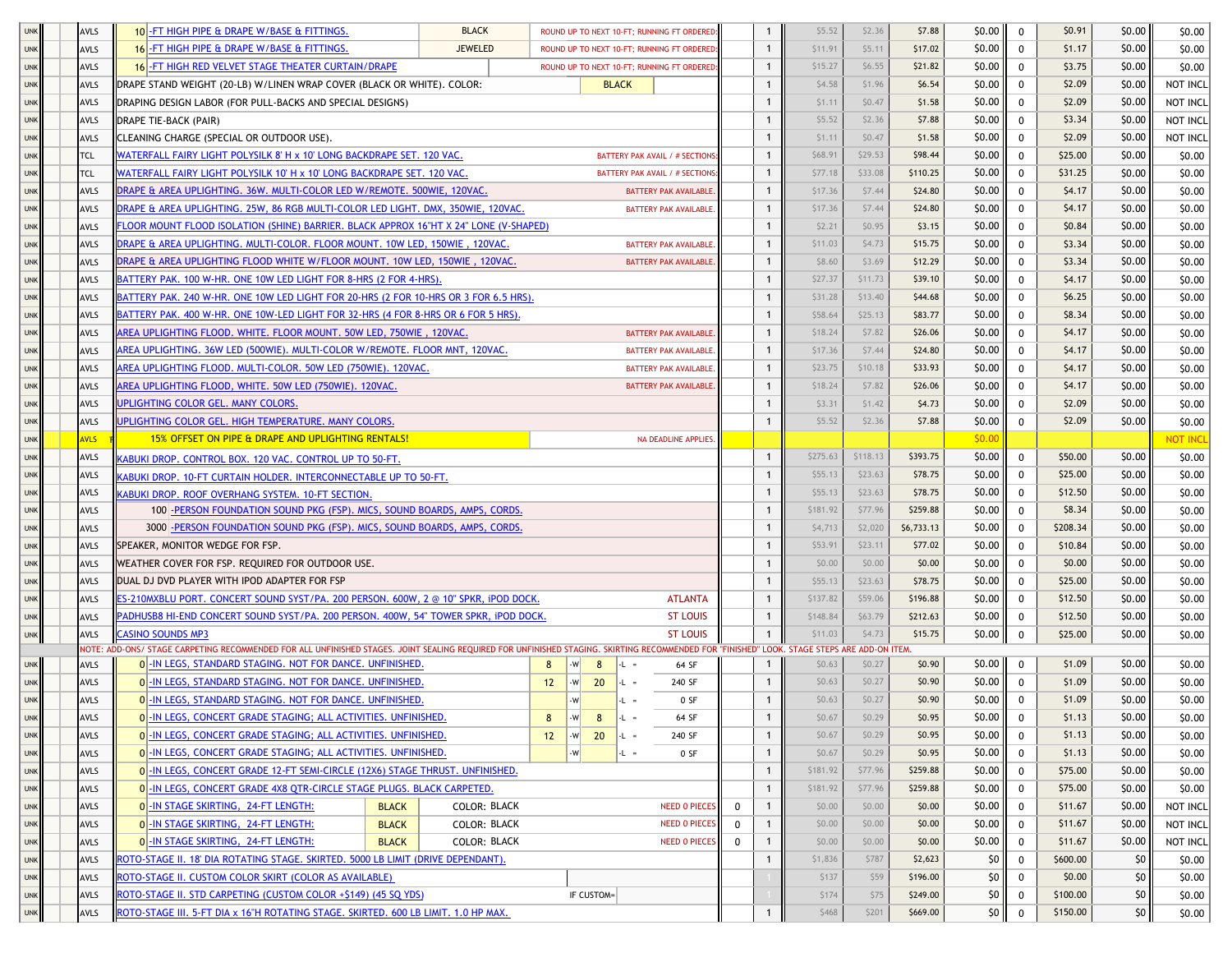| <b>UNK</b> | <b>AVLS</b> | <u>ROTO-STAGE III. 6-FT DIA x 16"H ROTATING STAGE. SKIRTED. 600 LB LIMIT. 1.0 HP MAX</u>                                                                                                                  |                             |   |              | \$531    | \$227    | \$758.00   | \$0 I           | 0            | \$150.00 | \$0    | \$0.00   |
|------------|-------------|-----------------------------------------------------------------------------------------------------------------------------------------------------------------------------------------------------------|-----------------------------|---|--------------|----------|----------|------------|-----------------|--------------|----------|--------|----------|
| <b>UNK</b> | <b>AVLS</b> | .0TO-STAGE III. 8-FT DIA x 16"H ROTATING STAGE. SKIRTED. 1,200 LB LIMIT (800 @ 6-FT). 1.0 HP MAX\                                                                                                         |                             |   |              | \$704    | \$302    | \$1,005.00 | 50 <sub>1</sub> | $\Omega$     | \$200.00 | \$0    | \$0.00   |
| <b>UNK</b> | <b>AVLS</b> | ROTO-STAGE III. 12-FT DIA x 16"H ROTATING STAGE. SKIRTED. 2200 LB LIMIT (1200 & 8-FT). 1.5 HP MAX.                                                                                                        |                             |   | $\mathbf{1}$ | \$1,016  | \$435    | \$1,451.00 | \$0             | 0            | \$400.00 | \$0    | \$0.00   |
| <b>UNK</b> | <b>AVLS</b> | ROTO-STAGE III-HD. 12-FT DIA x 16"H ROTATING STAGE. SKIRTED. 3000 LB LIMIT (2400 ⊚ 8-FT). 2.0 HP MAX.                                                                                                     |                             |   | $\mathbf{1}$ | \$1,485  | \$636    | \$2,121.00 | 50 <sub>l</sub> | 0            | \$400.00 | \$0    | \$0.00   |
| <b>UNK</b> | <b>AVLS</b> | ROTO-STAGE III. CUSTOM COLOR SKIRT (COLOR AS AVAILABLE)                                                                                                                                                   |                             |   |              | \$238    | \$102    | \$339.42   | \$0             | 0            | \$0.00   | \$0    | \$0.00   |
| <b>UNK</b> | <b>AVLS</b> | ROTO-STAGE III. STD COLOR CARPETING, DECK & BASE (40 SO YDS)                                                                                                                                              |                             |   |              | \$115    | \$49     | \$164.06   | \$0             | 0            | \$66.67  | \$0    | \$0.00   |
| <b>UNK</b> | AVLS        | ROTO-STAGE III. CUSTOM COLOR CARPETING, DECK & BASE (40 SQ YDS)                                                                                                                                           | <b>PAVEMENT GRAY</b>        |   |              | \$482    | \$207    | \$689.07   | \$0             | 0            | \$66.67  | \$0    | \$0.00   |
| <b>UNK</b> | <b>AVLS</b> | ROTO-STAGE. 24-IN DIA x 2-IN H ROTATING STAGE. 180 LB LIMIT. 1/2 RPM. SHIP WT 50-LBS.                                                                                                                     |                             |   | -1           | \$197    | \$85     | \$281.93   | \$0             | $\mathbf{0}$ | \$12.50  | \$0    | \$0.00   |
| <b>UNK</b> | <b>AVLS</b> | ROTO-STAGE. 34-IN DIA x 3-IN H ROTATING STAGE. GLASS TOP. 160 LB LIMIT. 1/2 RPM. SHIP WT 70-LBS.                                                                                                          |                             |   | -1           | \$241    | \$103    | \$344.93   | 50 <sup>1</sup> | 0            | \$18.75  | \$0    | \$0.00   |
| <b>UNK</b> | <b>AVLS</b> | ROTO-STAGE. HD 40-IN DIA x 3-IN H ROTATING STAGE. 600 LB LIMIT. 1/4-2/3 RPM. SHIP WT 90-LBS.                                                                                                              |                             |   | -1           | \$459    | \$197    | \$656.24   | \$0 I           | 0            | \$18.75  | \$0    | \$0.00   |
| <b>UNK</b> | <b>AVLS</b> | <u>ROTO-STAGE. DRIVE UP RAMP. 5000-LB LIMIT. TRAINING REQUIRED.</u>                                                                                                                                       |                             |   | $\mathbf{1}$ | \$195    | \$83     | \$278.00   | \$0             | 0            | \$25.00  | \$0    | \$0.00   |
| <b>UNK</b> | <b>AVLS</b> | <u>ROTO-STAGE II/III. DRIVE UNIT W/O MOTOR. 2.0-HP MAX. AUTO-GREASER &amp; 2@120VAC 15-A ROTATING POWER. 5000-LB LOAD LIMIT.</u>                                                                          |                             |   |              | \$547    | \$234    | \$781.00   | 50 <sub>1</sub> | 0            | \$14.59  | \$0    | \$0.00   |
| <b>UNK</b> | <b>AVLS</b> | .0TO-STAGE II/III. DRIVE UNIT. 1.5-HP. 120 VAC, 12A, 1-PH, ~0.8-RPM. 4000-LB LOAD LIMIT                                                                                                                   | <b>GREEN END CAP</b>        |   | $\mathbf{1}$ | \$335    | \$144    | \$479.00   | \$0             | 0            | \$14.59  | \$0    | \$0.00   |
| <b>UNK</b> | <b>AVLS</b> | .20TO-STAGE II/III. DRIVE UNIT. 1.5-HP. 120 VAC, 12A, 1-PH, ~1.6-RPM. 3500-LB LOAD LIMIT                                                                                                                  | <b>BURNT ORANGE END CAP</b> |   | $\mathbf{1}$ | \$335    | \$144    | \$479.00   | 50 <sup>1</sup> | 0            | \$14.59  | \$0    | \$0.00   |
| <b>UNK</b> | <b>AVLS</b> | .ROTO-STAGE II/III. VSD DC DRIVE UNIT. 2.0-HP. 240 VAC, 10A, 1-PH. APPROX. 0.33-0.75-RPM. 5000-LB LIMIT                                                                                                   |                             |   | $\mathbf{1}$ | \$624    | \$268    | \$892.00   | 50 <sub>l</sub> | 0            | \$14.59  | \$0    | \$0.00   |
| <b>UNK</b> | <b>AVLS</b> | ROTO-STAGE II/III. 120 VAC, 15A 1PH x2 TO 240 VAC, 15A 1 PH COMBINER. 2.5-HP LIMIT                                                                                                                        |                             |   | $\mathbf{1}$ | \$78     | \$33     | \$111.00   | \$0             | 0            | \$10.00  | \$0    | \$0.00   |
| <b>UNK</b> | <b>AVLS</b> | ROTO-STAGE II/III TRIPLE DIVIDER WALL. 3@ 78"Hx66" W METAL STRUT WALLS FOR RENTER'S DRAPE OR BRANDING BOARDS.                                                                                             |                             |   |              | \$312    | \$134    | \$445.00   | 50 <sub>1</sub> | 0            | \$10.00  | \$0    | \$0.00   |
|            |             | VOTE: ADDITIONAL TERMS OF USE: ROTOSTATES MUST BE USED ACCORDING TO LOADING, DISTRIBUTION AND OPERATING SPECS GIVEN IN HTTP://ROTOSPECS.AMEREVENT.COM. RENTER MUST PROVIDE FULL DETAILS ON WHAT THEY WILL |                             |   |              |          |          |            |                 |              |          |        |          |
|            |             | HAVE LOADED ON ROTOSTAGE PRIOR TO CONTRACTING, INCLUDING OBJECTS, WEIGHTS, DIMENSIONS, LOADING (CONTACT) POINTS AND LOAD SURFACE AREAS. REGARDLESS, RENTER IS RESPONSIBLE FOR ANY ERRORS OR DAMAGES       |                             |   |              |          |          |            |                 |              |          |        |          |
| <b>UNK</b> | <b>AVLS</b> | <b>15% RENTAL OFFSET ON STAGING!</b>                                                                                                                                                                      | BOOKING DEADLINE APPLIES.   |   |              |          |          |            | \$0.00          |              |          |        | not inci |
| <b>UNK</b> | AVLS        | RUNWAY REAR SURFACE, WHITE, 12-FT X 16-FT, ROPE LIGHT SURROUND.                                                                                                                                           |                             |   | $\mathbf{1}$ | \$391.61 | \$167.83 | \$559.44   | \$0.00          | 0            | \$125.00 | \$0.00 | \$0.00   |
| <b>UNK</b> | AVLS        | RUNWAY REAR SURFACE, WHITE. 4-FT X 12-FT.                                                                                                                                                                 |                             |   | $\mathbf{1}$ | \$82.03  | \$35.15  | \$117.18   | \$0.00          | 0            | \$37.50  | \$0.00 | \$0.00   |
| <b>UNK</b> | AVLS        | RUNWAY SURFACE, WHITE. 8-FT X 30-FT. ROPE LIGHT SURROUND.                                                                                                                                                 |                             |   | $\mathbf{1}$ | \$489.51 | \$209.79 | \$699.30   | \$0.00          |              | \$150.00 | \$0.00 | \$0.00   |
| <b>UNK</b> | <b>AVLS</b> | 0-18-IN STAGE OR WHEELCHAIR PORTABLE FOLDING RAMP. 32-IN W X 96-IN L                                                                                                                                      |                             |   | $\mathbf{1}$ | \$99.01  | \$42.43  | \$141.44   | \$0.00          | $\mathbf{0}$ | \$8.34   | \$0.00 | \$0.00   |
| <b>UNK</b> | <b>AVLS</b> | <b>B-ROW BLEACHER. 30 SEAT.</b>                                                                                                                                                                           |                             |   | $\mathbf{1}$ | \$203.97 | \$87.41  | \$291.38   | \$0.00          | $\Omega$     | \$29.17  | \$0.00 | \$0.00   |
| <b>UNK</b> | <b>AVLS</b> | 4-ROW CHORAL RISER.                                                                                                                                                                                       |                             |   | $\mathbf{1}$ | \$206.21 | \$88.38  | \$294.59   | \$0.00          | 0            | \$25.00  | \$0.00 | \$0.00   |
| <b>UNK</b> | AVLS        | 0 - IN STAGE STEPS.                                                                                                                                                                                       |                             |   | $\mathbf{1}$ | \$11.03  | \$4.73   | \$15.75    | \$0.00          | 0            | \$3.34   | \$0.00 | NOT INCL |
| <b>UNK</b> | AVLS        | 0 - IN STAGE STEPS.                                                                                                                                                                                       |                             |   | $\mathbf{1}$ | \$11.03  | \$4.73   | \$15.75    | \$0.00          | 0            | \$3.34   | \$0.00 | NOT INCL |
| <b>UNK</b> | AVLS        | 0 - IN STAGE RAMP WITH SIDE RAILS. ADA, 1/12 RISE.                                                                                                                                                        | 0 FT LONG NEEDED            |   | $\mathbf{1}$ | \$0.00   | \$0.00   | \$0.00     | \$0.00          | $\mathbf{0}$ | \$0.00   | \$0.00 | NOT INCL |
| <b>UNK</b> | AVLS        | STAGE RAILING AND FITTINGS. 8-FT SECTION.                                                                                                                                                                 |                             |   | $\mathbf{1}$ | \$16.54  | \$7.09   | \$23.63    | \$0.00          | 0            | \$8.34   | \$0.00 | \$0.00   |
| <b>UNK</b> | <b>AVLS</b> | STAGING LEG EXTENSIONS/JACKS. FOR EXTRA-HT, POOL COVER, SPANNING. NEED: 0                                                                                                                                 |                             |   | -1           | \$11.03  | \$4.73   | \$15.75    | \$0.00          | 0            | \$6.25   | \$0.00 | \$0.00   |
| <b>UNK</b> | <b>AVLS</b> | 16-FT ADJ SPANNING PLANK                                                                                                                                                                                  |                             |   | $\mathbf{1}$ | \$110.25 | \$47.25  | \$157.50   | \$0.00          | 0            | \$8.34   | \$0.00 | \$0.00   |
| <b>UNK</b> | AVLS        | 4x8 - FT STAGE CARPETING, IN/OUTDOOR. COLOR:<br><b>CHARCOAL</b>                                                                                                                                           |                             |   | $\mathbf{1}$ | \$17.59  | \$7.54   | \$25.13    | \$0.00          | 0            | \$3.00   | \$0.00 | NOT INCL |
| <b>UNK</b> | AVLS        | 6x8 - FT STAGE CARPETING, IN/OUTDOOR. COLOR:<br><b>CHARCOAL</b>                                                                                                                                           |                             |   | $\mathbf{1}$ | \$26.41  | \$11.32  | \$37.73    | \$0.00          | $\mathbf{0}$ | \$4.09   | \$0.00 | NOT INCL |
| <b>UNK</b> | <b>AVLS</b> | JOINT SEAL TAPING. REQUIRED ON UNFINISHED OR UNCARPETED STAGES.                                                                                                                                           |                             | 0 | $\mathbf{1}$ | \$1.66   | \$0.71   | \$2.37     | \$0.00          | 0            | \$1.25   | \$0.00 | \$0.00   |
| <b>UNK</b> | AVLS        | CARPET TAPING.                                                                                                                                                                                            |                             | 0 | $\mathbf{1}$ | \$0.22   | \$0.10   | \$0.32     | \$0.00          | $\mathbf 0$  | \$0.21   | \$0.00 | \$0.00   |
|            |             | AUDIO, LIGHTING, STAGING, VIDEO & DANCE - SECONDARY ITEMS                                                                                                                                                 |                             |   |              |          |          |            |                 |              |          |        |          |
| <b>UNK</b> | AVLS        | TECH CREW COMMUNICATORS, SET OF 4. 3 RANGES, 36-MI MAX. FRS/GMRS. W/HANDSFREE EARPIECES.                                                                                                                  |                             |   | $\mathbf{1}$ | \$95.73  | \$41.03  | \$136.76   | \$0.00          | $\mathbf 0$  | \$12.50  | \$0.00 | \$0.00   |
|            |             | CASINO CLOTHING, DÉCOR & GAMES                                                                                                                                                                            |                             |   |              |          |          |            |                 |              |          |        |          |
| <b>UNK</b> | CASINO      | CASINO TABLE CHAIRS. 24-IN WOOD DIRECTORS STYLE CHAIR WITH BLACK BACK & SEAT.                                                                                                                             |                             |   | $\mathbf{1}$ | \$9.87   | \$4.23   | \$14.10    | $$0.00$ 0       |              | \$0.34\$ | \$0.00 | \$0.00   |
|            |             | EVENT ACCESSORIES, BARRICADES & DISPLAYS                                                                                                                                                                  |                             |   |              |          |          |            |                 |              |          |        |          |
|            |             | FOOD EQUIPMENT: CARNIVAL, BARS & CATERING                                                                                                                                                                 |                             |   |              |          |          |            |                 |              |          |        |          |
|            |             | FORMAL DÉCOR, CENTERPIECES, CANDLES, COLUMNS, PHOTOGRAPHY & OTHER                                                                                                                                         |                             |   |              |          |          |            |                 |              |          |        |          |
|            |             | GAMES: VIDEO, ARCADE, CARNIVAL & TEAMBUILDING                                                                                                                                                             |                             |   |              |          |          |            |                 |              |          |        |          |
|            |             | MEETING EQUIPMENT & ACCESSORIES                                                                                                                                                                           |                             |   |              |          |          |            |                 |              |          |        |          |
|            |             | POWER: GENSETS, DISTRIBUTION & AREA LIGHTING                                                                                                                                                              |                             |   |              |          |          |            |                 |              |          |        |          |
| <b>UNK</b> | POWER       | AREA LIGHT. 8x HI-EFF 50W O/D LED FLOODS. 4kW(IE). 15' CRANK-UP TOWER W/GENERATOR. 120V 4A.                                                                                                               |                             |   | 1            | \$230.41 | \$98.75  | \$329.16   | \$0.00          | $\mathbf 0$  | \$18.75  | \$0.00 | \$0.00   |
| <b>UNK</b> | POWER       | AREA LIGHT. 12x HI-EFF 50W O/D LED FLOODS. 6kW(IE). 15' CRANK-UP TOWER W/GENERATOR. 120V 5A.                                                                                                              |                             |   | $\mathbf{1}$ | \$270.50 | \$115.93 | \$386.43   | \$0.00          | 0            | \$25.00  | \$0.00 | \$0.00   |
| <b>UNK</b> | POWER       | AREA LIGHT. 18x HI-EFF 50W O/D LED FLOODS. 9kW(IE). 18' HD CRANK-UP TOWER W/GENERATOR. 120V 8A.                                                                                                           |                             |   | $\mathbf{1}$ | \$360.71 | \$154.59 | \$515.30   | \$0.00          | $\mathbf 0$  | \$31.25  | \$0.00 | \$0.00   |
| <b>UNK</b> | POWER       | AREA LIGHTING. CLIMBING WALL 4-KW AREA LIGHTS (ATT TO TOP OF WALL AT 25-FT.)                                                                                                                              |                             |   | 1            | \$41.90  | \$17.96  | \$59.85    | \$0.00          | 0            | \$37.50  | \$0.00 | \$0.00   |
| <b>UNK</b> |             | POWER HAREA LIGHT. 1,000 W 8' HALOGEN LIGHT STANDS (NEED 1,000 W PER MAJOR PC OF EQUIP)                                                                                                                   |                             |   | $\mathbf{1}$ | \$11.03  | \$4.73   | \$15.75    | \$0.00          | 0            | \$15.00  | \$0.00 | \$0.00   |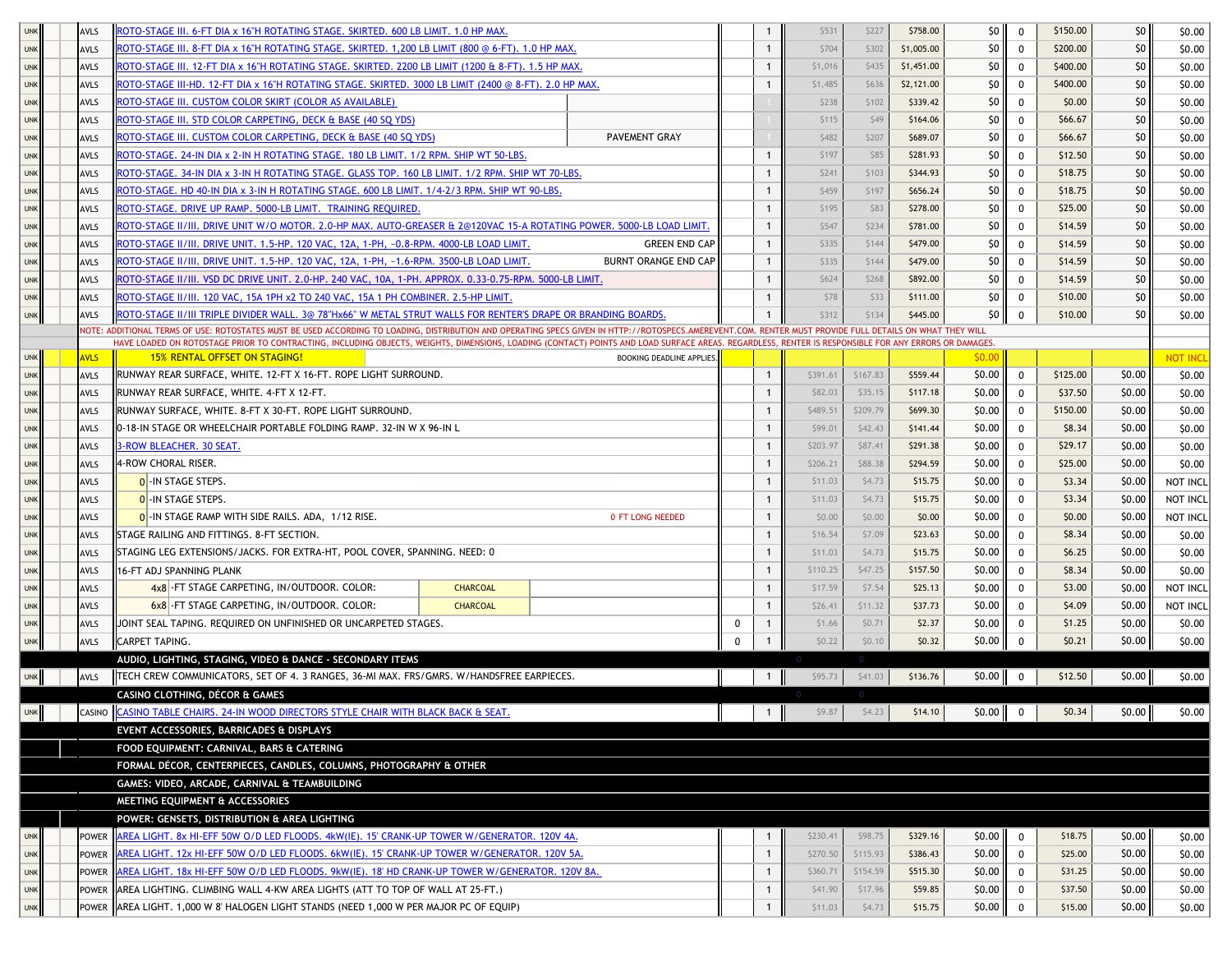## **PROPS, BACKDROPS & THEME SETS**

**RIDES & INFLATABLES**

|            |                                  |                |                                                                                                                |                                   |               |                                                                           | AVOID PROBLEMS! FOLLOW THE RULES AND REQUIREMENTS BELOW FOR RIDES!                                                                                                                                                                                                                                                                                                                                           |                                        |                                                        |                |                |                                                                                               |          |          |              |              |         |                 |                 |
|------------|----------------------------------|----------------|----------------------------------------------------------------------------------------------------------------|-----------------------------------|---------------|---------------------------------------------------------------------------|--------------------------------------------------------------------------------------------------------------------------------------------------------------------------------------------------------------------------------------------------------------------------------------------------------------------------------------------------------------------------------------------------------------|----------------------------------------|--------------------------------------------------------|----------------|----------------|-----------------------------------------------------------------------------------------------|----------|----------|--------------|--------------|---------|-----------------|-----------------|
|            | <b>WAIVER</b>                    |                |                                                                                                                |                                   |               |                                                                           | <--- The "WAIVER" box is links to POLICY-WAIVER. All participants must have a properly signed waiver and be given a wristband to use the activity. RENTER must have insurance per T/C-14 or become additional insured on AEG p                                                                                                                                                                               |                                        |                                                        |                |                |                                                                                               |          |          |              |              |         |                 |                 |
|            | <b>ASSIST</b><br><b>REQUIRED</b> | <b>SITEMAP</b> | <--- YOU MUST PROVIDE A SITEMAP (CLICK LINK).                                                                  |                                   |               |                                                                           | The "ASSIST" box (link) indicates you have been given a OFFSET lower labor cost. You agree to assist by providing 2+ persons to assist with unloading, setup, take-down and reloading the item. Only 1 AEG delivery perso<br>NO PRIVATE OR NON-AEG GENERATORS MAY BE USED ON AEG EQUIPMENT UNLESS BY WRITTEN CONSENT. MAKE, CONTINUOUS OUTPUT WATTS, POWER TAKE OFF SPLITTERS & CORD RUN FEET MUST BE GIVEN. |                                        |                                                        |                |                |                                                                                               |          |          |              |              |         |                 |                 |
|            | <b>REQUIRED</b>                  |                |                                                                                                                |                                   |               |                                                                           | GENERATOR CAPACITY MUST BE AT LEAST 150% THE ANTICIPATED DRAW. WEIGHT LIMITS APPLY. "BIGTUFF" INCLUDING: MECHANICAL RIDES, EURO-BUNGEE & ROCKWALL = 100-KG (220-LBS) [PER PERSON]; INFLATABLES = 150-KG (330-LBS) [TOTAL AT ON                                                                                                                                                                               |                                        |                                                        |                |                |                                                                                               |          |          |              |              |         |                 |                 |
|            | <b>REQUIRED</b>                  |                |                                                                                                                |                                   |               |                                                                           | MECHANICAL RIDES MUST BE LESS THAN 100' FROM PLUG-IN. YOU MUST PROVIDE TWO (2) UNUSED 20A 120-VAC CIRCUITS PER RIDE OR RENT GENERATOR FROM AEG. NO REFUNDS IF YOU FAIL TO DO THIS!                                                                                                                                                                                                                           |                                        |                                                        |                |                |                                                                                               |          |          |              |              |         |                 |                 |
|            |                                  |                |                                                                                                                |                                   |               |                                                                           | MECHANICAL RIDES (MECHANICAL RIDES ARE PROVIDED BY AND BOOKED THROUGH EXTEC.US, NOT AEG, AND LISTED HERE FOR YOUR CONVENIENCE ONLY.)                                                                                                                                                                                                                                                                         |                                        |                                                        |                |                |                                                                                               |          |          |              |              |         |                 |                 |
| <b>UNK</b> |                                  | RIDES          | MECHANICAL.                                                                                                    |                                   |               | RIDE BASE, CONTROLLER AND AIR BAG                                         | <b>RATOR INCL   HRS USE:</b>                                                                                                                                                                                                                                                                                                                                                                                 | $\overline{2}$                         | WAIVER ASSIST                                          |                | $\overline{1}$ | \$182.00                                                                                      | \$78.00  | \$260.00 | \$0.00       | $\Omega$     | \$27.88 | \$0.00          | \$0.00          |
|            |                                  |                |                                                                                                                |                                   |               |                                                                           | ADDITIONAL HOURS OF RIDE BASE USE (INCLUDING BODY) AFTER FIRST 2 HRS. ARE: \$139.8/HR.                                                                                                                                                                                                                                                                                                                       |                                        |                                                        |                |                |                                                                                               |          |          |              |              |         |                 |                 |
| <b>UNK</b> |                                  | <b>RIDES</b>   | MECHANICAL.                                                                                                    |                                   |               | FIBERGLASS BODY. MECHANICAL BULL.                                         |                                                                                                                                                                                                                                                                                                                                                                                                              |                                        | RIDE BASE ABOVE, REQ                                   |                | $\mathbf{1}$   | \$71.07                                                                                       | \$30.46  | \$101.53 | \$0.00       |              |         |                 | \$0.00          |
| <b>UNK</b> |                                  | RIDES          | MECHANICAL.                                                                                                    | FIBERGLASS BODY, BEER-SODA CAN.   |               |                                                                           |                                                                                                                                                                                                                                                                                                                                                                                                              |                                        | LIMITED AVAIL   RIDE BASE ABOVE, REQ                   |                | $\mathbf{1}$   | \$99.83                                                                                       | \$42.79  | \$142.62 | \$0.00       |              |         |                 | \$0.00          |
| <b>UNK</b> |                                  | <b>RIDES</b>   | MECHANICAL.                                                                                                    | FIBERGLASS BODY. SHARK.           |               |                                                                           |                                                                                                                                                                                                                                                                                                                                                                                                              |                                        | LIMITED AVAIL   RIDE BASE ABOVE, REQ.                  |                | $\mathbf{1}$   | \$123.80                                                                                      | \$53.06  | \$176.86 | \$0.00       |              |         |                 | \$0.00          |
| <b>UNK</b> |                                  | RIDES          | MECHANICAL.                                                                                                    | <b>FIBERGLASS BODY, FOOTBALL,</b> |               |                                                                           |                                                                                                                                                                                                                                                                                                                                                                                                              |                                        | LIMITED AVAIL I RIDE BASE ABOVE, REO                   |                | $\mathbf{1}$   | \$123.80                                                                                      | \$53.06  | \$176.86 | \$0.00       |              |         |                 | \$0.00          |
| <b>UNK</b> |                                  | <b>RIDES</b>   | MECHANICAL.                                                                                                    | FIBERLASS BODY. RAM (MALE SHEEP). |               |                                                                           |                                                                                                                                                                                                                                                                                                                                                                                                              |                                        | LIMITED AVAIL   RIDE BASE ABOVE, REQ                   |                | $\mathbf{1}$   | \$99.83                                                                                       | \$42.79  | \$142.62 | \$0.00       |              |         |                 | \$0.00          |
| <b>UNK</b> |                                  | <b>RIDES</b>   | MECHANICAL.                                                                                                    |                                   |               | FIBERLASS BODY. HUMAN ROULETTE WHEEL, INSERT & BALL.                      |                                                                                                                                                                                                                                                                                                                                                                                                              |                                        | RIDE BASE ABOVE, REQ                                   |                | $\mathbf{1}$   | \$99.83                                                                                       | \$42.79  | \$142.62 | \$0.00       |              |         |                 | \$0.00          |
| <b>UNK</b> |                                  | RIDES          | MECHANICAL.                                                                                                    |                                   |               | ROULETTE BETTING TABLE W/LAY-OUT & CHIPS. 30-PLAYER.                      |                                                                                                                                                                                                                                                                                                                                                                                                              |                                        | <b>ORDER RIDE BASE SET ABOVE</b>                       |                | $\mathbf{1}$   | \$73.10                                                                                       | \$31.33  | \$104.43 | \$0.00       |              |         |                 | \$0.00          |
| <b>UNK</b> |                                  | RIDES          | MECHANICAL.                                                                                                    | FIBERLASS BODY, SOCCER BALL.      |               |                                                                           |                                                                                                                                                                                                                                                                                                                                                                                                              |                                        | LIMITED AVAIL   RIDE BASE ABOVE, REQ                   |                | $\overline{1}$ | \$99.83                                                                                       | \$42.79  | \$142.62 | \$0.00       |              |         |                 | \$0.00          |
| <b>UNK</b> |                                  | RIDES          | MECHANICAL.                                                                                                    | FIBERGLASS BODY. SURFBOARD.       |               |                                                                           |                                                                                                                                                                                                                                                                                                                                                                                                              |                                        | RIDE BASE ABOVE, REQ                                   |                | $\mathbf{1}$   | \$99.83                                                                                       | \$42.79  | \$142.62 | \$0.00       |              |         |                 | \$0.00          |
|            |                                  | राDES          | MECHANICAL.                                                                                                    |                                   |               | FIBERGLASS BODY. SURFBOARD W/RIP-TIDE AIR BAG.                            |                                                                                                                                                                                                                                                                                                                                                                                                              |                                        | RIDE BASE ABOVE, REQ                                   |                | $\overline{1}$ | \$123.80                                                                                      | \$53.06  | \$176.86 | \$0.00       |              |         |                 | \$0.00          |
|            |                                  |                | <b>BIGSTUFF</b>                                                                                                |                                   |               |                                                                           |                                                                                                                                                                                                                                                                                                                                                                                                              |                                        |                                                        |                |                |                                                                                               |          |          |              |              |         |                 |                 |
|            |                                  |                |                                                                                                                |                                   |               | SAFETY ITEMS, LOCAL CODE COMPLIANCE AND EMERGENCY POWER.                  |                                                                                                                                                                                                                                                                                                                                                                                                              |                                        |                                                        |                |                |                                                                                               |          |          |              |              |         |                 |                 |
| <b>JNK</b> |                                  | <b>POWER</b>   |                                                                                                                |                                   |               |                                                                           | BACKUP GENSET W/POWER TAKE-OFF CORDS. 7-9 KW PEAK @ 120VAC. 8-HRS/DAY; FUEL & OIL ADDT'L. \$175 IF USED.                                                                                                                                                                                                                                                                                                     |                                        |                                                        | $\overline{1}$ | \$105.00       | \$45.00                                                                                       | \$150.00 | \$0.00   | $\mathbf 0$  | \$25.00      | \$0.00  | NOT INCL        |                 |
| <b>UNK</b> |                                  | RIDES          | GROUNDCOVER TARP: 12X20-FT HD VINYL                                                                            |                                   |               |                                                                           |                                                                                                                                                                                                                                                                                                                                                                                                              |                                        | <b>INDOOR OR OUTDOOR USE</b>                           | $\mathbf 0$    |                | \$8.27                                                                                        | \$3.55   | \$11.82  | \$0.00       | $\mathbf 0$  | \$8.34  | \$0.00          | NOT INCL        |
| <b>UNK</b> |                                  | <b>RIDES</b>   | <b>BLOWER GUARD</b>                                                                                            |                                   |               |                                                                           |                                                                                                                                                                                                                                                                                                                                                                                                              |                                        |                                                        | $\mathbf 0$    |                | \$3.31                                                                                        | \$1.42   | \$4.73   | \$0.00       | $\mathbf 0$  | \$4.17  | \$0.00          | NOT INCL        |
| <b>UNK</b> |                                  | <b>RIDES</b>   |                                                                                                                |                                   |               | 30" X 0.875" DIAMETER OR LARGER ANCHOR STAKE (DRIVEN IN SOIL 24+ INCHES). |                                                                                                                                                                                                                                                                                                                                                                                                              |                                        | OUTDOOR USE (ON SOIL) ONL'                             | $\mathbf 0$    |                | \$0.94                                                                                        | \$0.40   | \$1.34   | \$0.00       | $\mathbf 0$  | \$0.84  | \$0.00          | \$0.00          |
| <b>UNK</b> |                                  | RIDES          | ANCHOR STAKE SAFETY TOP COVERS                                                                                 |                                   |               |                                                                           |                                                                                                                                                                                                                                                                                                                                                                                                              |                                        | <b>OUTDOOR USE ONLY</b>                                | $^{\circ}$     | $\overline{1}$ | \$0.55                                                                                        | \$0.24   | \$0.79   | \$0.00       | $\mathbf 0$  | \$1.05  | \$0.00          | \$0.00          |
| <b>UNK</b> |                                  | RIDES          | 60+ LB TUBE ANCHOR WEIGHT W/COVER & TIE                                                                        |                                   |               |                                                                           |                                                                                                                                                                                                                                                                                                                                                                                                              |                                        | INDOOR OR OUTDOOR (ON PAVEMENT) USE                    | $\mathbf 0$    | $\overline{1}$ | \$4.49                                                                                        | \$1.93   | \$6.42   | \$0.00       | $\mathbf 0$  | \$2.09  | \$0.00          | \$0.00          |
| <b>UNK</b> |                                  | राDES          |                                                                                                                |                                   |               | 3 PLYLONS AND TWO 10-FT CHAIN/ROPE SECTIONS FOR LINE MARKING              |                                                                                                                                                                                                                                                                                                                                                                                                              |                                        |                                                        |                | $\mathbf{1}$   | \$5.52                                                                                        | \$2.36   | \$7.88   | \$0.00       | $\mathbf 0$  | \$4.17  | \$0.00          | \$0.00          |
| <b>UNK</b> |                                  | <b>RIDES</b>   | 8-10 FT SECURITY BARRIER WITH STAND; FOR RIDE SURROUND                                                         |                                   |               |                                                                           |                                                                                                                                                                                                                                                                                                                                                                                                              |                                        |                                                        |                | $\mathbf{1}$   | \$5.52                                                                                        | \$2.36   | \$7.88   | \$0.00       | $\mathbf 0$  | \$4.17  | \$0.00          | \$0.00          |
| UNK        |                                  | <b>RIDES</b>   | PARTICIPANT SAFETY SIGNAGE (CORRECT SIGN FOR DEVICE)                                                           |                                   |               |                                                                           |                                                                                                                                                                                                                                                                                                                                                                                                              |                                        |                                                        | $\mathbf 0$    | $\overline{1}$ | \$2.68                                                                                        | \$1.15   | \$3.83   | \$0.00       | $\mathbf 0$  | \$2.08  | \$0.00          | \$0.00          |
| <b>UNK</b> |                                  | <b>RIDES</b>   | OSHA RIDE MONITOR WHISTLE (ONE PER RIDE MONITOR)                                                               |                                   |               |                                                                           |                                                                                                                                                                                                                                                                                                                                                                                                              |                                        |                                                        |                | $\mathbf{1}$   | \$0.92                                                                                        | \$0.40   | \$1.32   | \$0.00       | $\mathbf 0$  | \$0.00  | \$0.00          | \$0.00          |
|            |                                  |                | TABLES, CHAIRS & LINENS<br>LABOR QUOTED FOR BASIC SETUP/REMOVAL ONLY (1ST FLOOR, >100-FT HANDLING, NO BARRIERS |                                   |               |                                                                           | BARRIERS (DEFINED) MUST BE LISTED BEFORE BOOKING.                                                                                                                                                                                                                                                                                                                                                            |                                        |                                                        |                |                | ADD'TL CHARGES APPLY IF BARRIERS OCCUR. TABLE, CHAIR OR CUSHION LABOR IS 15% LOADING AT WHSE, |          |          |              |              |         |                 |                 |
|            |                                  |                |                                                                                                                |                                   |               |                                                                           | WHSE, 20% OFF-LOADING AT EVENT SITE, 20% PLACEMENT, 10% TAKEDOWN, 20% RELOADING AT EVENT SITE & 15% OFF-LOADING AT WHSE. RENTER PLACEMENT AT EVENT SITE IS NOT ADJUSTABLE. NO OUTSIDE CHAIR USE EXCEPT UNDER COVER UNLESS                                                                                                                                                                                    |                                        |                                                        |                |                |                                                                                               |          |          |              |              |         |                 |                 |
|            |                                  |                |                                                                                                                |                                   |               |                                                                           | CDW PURCHASED. WOOD CHAIRS SUBJECT TO SCRATCHING & CHIPPING (NOT WARRANTIED). CHAIR WEIGHT LIMITS: WOODEN (FOLDING OR CHIAVARI) = 100-KG (220-LBS); RESIN CHIAVARI = 150-KG (330-LBS); LT WT RESIN CHIAVARI = 90-KG (198-LBS);                                                                                                                                                                               |                                        |                                                        |                |                |                                                                                               |          |          |              |              |         |                 |                 |
| UNK        |                                  | <b>TCL</b>     | <b>CHAIR, CHIAVARI.</b>                                                                                        | <b>SELECT</b>                     | <b>GOLD</b>   | <b>RESIN A-GRADE CHAIR @ \$6.23 (1ST DAY)</b>                             | NOTE: FEES APPLY TO ALL CANCELLATIONS AND CANNOT BE WAIVED. ITEMS CAN BE ADDED FROM AVAILABLE STOCK ANYTIME. FOR MORE INFORMATION:                                                                                                                                                                                                                                                                           |                                        | HTTP://FAQS.AMEREVENT.COM<br>CHAIRS COME IN LOTS OF 10 |                | $\mathbf{1}$   | \$4.36                                                                                        | \$1.87   | \$6.23   | \$0.00       | $\mathbf{0}$ | \$0.45  | \$0.00          | \$0.00          |
| <b>UNK</b> |                                  | <b>TCL</b>     | CHAIR, CHIAVARI.                                                                                               | <b>SELECT</b>                     | <b>SILVER</b> | RESIN A-GRADE CHAIR @ \$6.23 (1ST DAY)                                    |                                                                                                                                                                                                                                                                                                                                                                                                              |                                        | CHAIRS COME IN LOTS OF 10                              |                | $\overline{1}$ | \$4.36                                                                                        | \$1.87   | \$6.23   | \$0.00       | $\mathbf 0$  | \$0.45  | \$0.00          | \$0.00          |
| <b>UNK</b> |                                  | <b>TCL</b>     | CHAIR, CHIAVARI.                                                                                               | <b>STANDARD</b>                   | <b>WHITE</b>  | WOOD B-GRADE CHAIR @ \$5.98 (1ST DAY)                                     |                                                                                                                                                                                                                                                                                                                                                                                                              |                                        | <b>CHAIRS COME IN LOTS OF 10</b>                       |                | $\mathbf{1}$   | \$4.19                                                                                        | \$1.79   | \$5.98   | \$0.00       | $\Omega$     | \$0.45  | \$0.00          | \$0.00          |
| <b>UNK</b> |                                  | <b>TCL</b>     |                                                                                                                |                                   |               |                                                                           | SPARE CHIAVARI CHAIRS LEFT AS REPLACEMENTS. NOT TO BE USED OTHERWISE. (IF REFUSED, NO WARRANTY AVAILABLE.)                                                                                                                                                                                                                                                                                                   |                                        |                                                        | $\mathbf 0$    | $\overline{1}$ |                                                                                               |          |          |              |              |         |                 |                 |
| <b>UNK</b> |                                  | <b>TCL</b>     | <b>CUSHION, CHIAVARI CHAIR</b>                                                                                 |                                   | <b>WHITE</b>  | CUSHION @ \$3.89                                                          | PRICE W/O CHIAVARI CHAIR RENTAL. NO INSTALL.                                                                                                                                                                                                                                                                                                                                                                 |                                        |                                                        |                | $\mathbf{1}$   | \$2.72                                                                                        | \$1.17   | \$3.89   | \$0.00       | 0            | \$0.20  | \$0.00          | \$0.00          |
| <b>UNK</b> |                                  | <b>TCL</b>     | <b>CUSHION, CHIAVARI CHAIR</b>                                                                                 |                                   | <b>IVORY</b>  | CUSHION @ \$3.89                                                          | PRICE W/O CHIAVARI CHAIR RENTAL, NO INSTALL.                                                                                                                                                                                                                                                                                                                                                                 |                                        | $\mathbf{1}$                                           | \$2.72         | \$1.17         | \$3.89                                                                                        | \$0.00   | $\Omega$ | \$0.20       | SO.00        | \$0.00  |                 |                 |
| <b>UNK</b> |                                  | <b>TCL</b>     | <b>CUSHION, CHIAVARI CHAIR.</b>                                                                                |                                   | <b>BLACK</b>  | CUSHION @ \$3.89                                                          | PRICE W/O CHIAVARI CHAIR RENTAL. NO INSTALL.                                                                                                                                                                                                                                                                                                                                                                 |                                        | $\mathbf{1}$                                           | \$2.72         | \$1.17         | \$3.89                                                                                        | \$0.00   | 0        | \$0.20       | \$0.00       | \$0.00  |                 |                 |
| <b>UNK</b> |                                  | <b>TCL</b>     | <b>CUSHION, CHIAVARI CHAIR.</b>                                                                                |                                   | <b>WHITE</b>  | CUSHION @ \$3.89                                                          | PRICE W/O CHIAVARI CHAIR RENTAL. NO INSTALL.                                                                                                                                                                                                                                                                                                                                                                 |                                        |                                                        |                | $\overline{1}$ | \$2.72                                                                                        | \$1.17   | \$3.89   | \$0.00       | $\mathbf 0$  | \$0.20  | \$0.00          | \$0.00          |
| UNK        |                                  | <b>TCL</b>     |                                                                                                                |                                   |               |                                                                           | CHIAVARI SPECIAL: \$-1.00 OFFSET. REQUIRES: CUSHION, SETUP, DELIVERY, EPAY & BOOK BEFORE NA!                                                                                                                                                                                                                                                                                                                 |                                        | $\overline{0}$                                         | $\mathbf{1}$   |                |                                                                                               |          | \$0.00   | $\mathbf{0}$ |              |         | <b>NOT INCL</b> |                 |
| <b>UNK</b> |                                  | <b>TCL</b>     |                                                                                                                |                                   |               | <u>FREE UPGRADE FROM POLYWOOD TO CHIAVARI CHAIRS: \$-2.00  OFFSET</u>     |                                                                                                                                                                                                                                                                                                                                                                                                              |                                        |                                                        | $\mathbf{1}$   |                |                                                                                               |          | \$0.00   | $\mathbf{0}$ |              |         | NOT INCL        |                 |
| <b>UNK</b> |                                  | <b>TCL</b>     |                                                                                                                |                                   |               | SMALL ORDER HANDLING FEE WHEN LESS THAN 100 CHIAVARI CHAIRS ORDERED.      |                                                                                                                                                                                                                                                                                                                                                                                                              |                                        |                                                        |                |                |                                                                                               |          |          | $\mathbf{0}$ |              | \$0.00  | NOT INCL        |                 |
| <b>UNK</b> |                                  | SPECIAL        |                                                                                                                |                                   |               | <b>IISHWARE. 13" GOLD CHARGER. POLISHED METAL ACRYLIC, BEADED RIM.</b>    |                                                                                                                                                                                                                                                                                                                                                                                                              |                                        | RENTAL ONLY (NO PLACING). RETURN CLEAN                 |                | $\overline{1}$ | \$1.38                                                                                        | \$0.59   | \$1.97   | \$0.00       |              |         |                 | \$0.00          |
| <b>UNK</b> |                                  | SPECIAL        |                                                                                                                |                                   |               | DISHWARE, 13" SILVER CHARGER, POLISHED METAL ACRYLIC, BEADED RIM.         |                                                                                                                                                                                                                                                                                                                                                                                                              |                                        | RENTAL ONLY (NO PLACING). RETURN CLEAN                 |                | $\mathbf{1}$   | \$1.38                                                                                        | \$0.59   | \$1.97   | \$0.00       |              |         |                 | \$0.00          |
| <b>UNK</b> |                                  | SPECIAL        |                                                                                                                |                                   |               | DISHWARE. 13" SILVER CHARGER. POLISHED METAL ACRYLIC, PLAIN RIM.          |                                                                                                                                                                                                                                                                                                                                                                                                              | RENTAL ONLY (NO PLACING). RETURN CLEAN |                                                        | $\mathbf{1}$   | \$1.38         | \$0.59                                                                                        | \$1.97   | \$0.00   |              |              |         | \$0.00          |                 |
| <b>UNK</b> |                                  | <b>SPECIAL</b> | 60% RENTAL OFFSET ON CHARGERS W/150+ CHIAVARI CHAIRS!                                                          |                                   |               |                                                                           |                                                                                                                                                                                                                                                                                                                                                                                                              |                                        | NA DEADLINE APPLIES.                                   |                |                |                                                                                               |          |          | \$0.00       |              |         |                 | <b>NOT INCL</b> |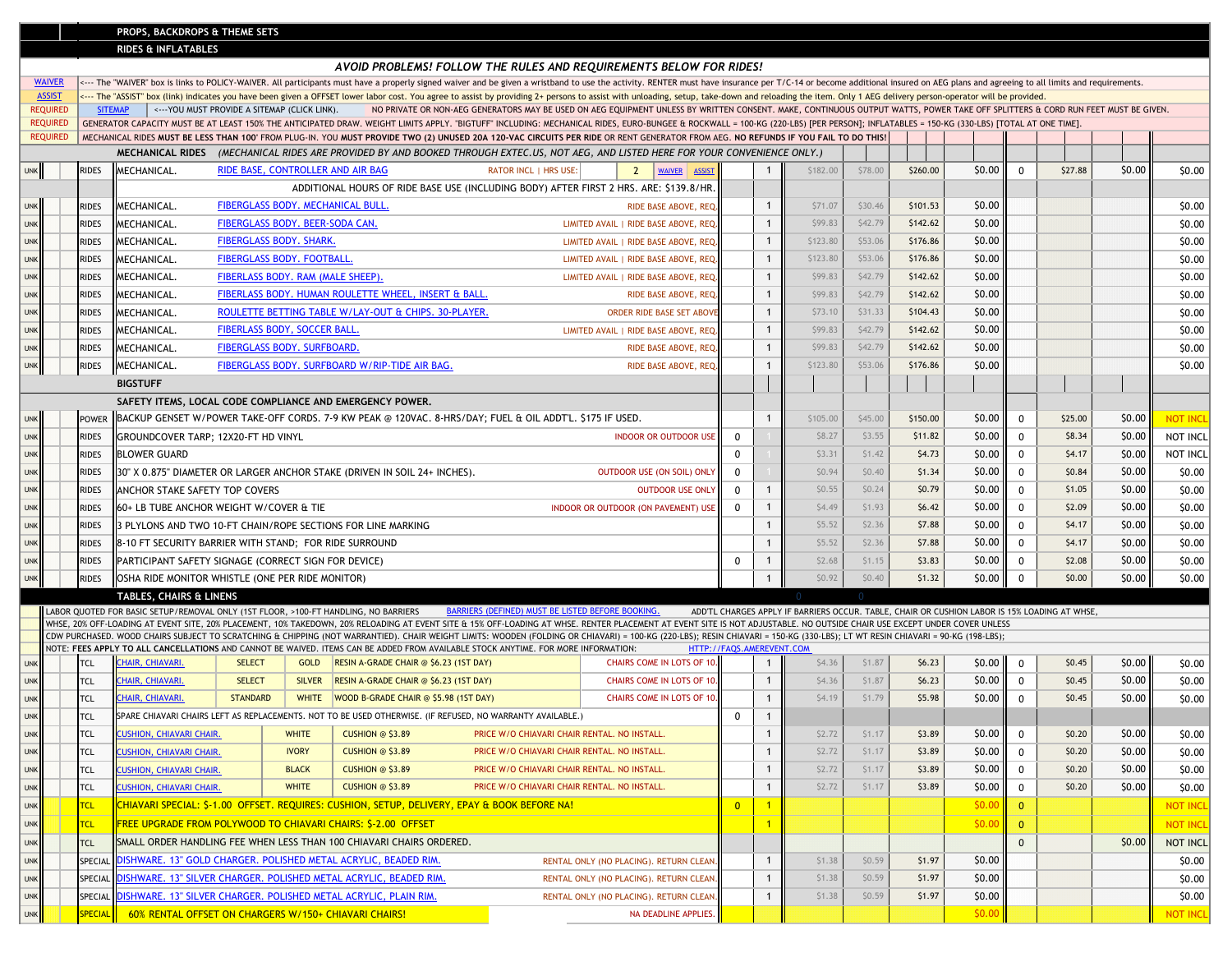|            |            | A SUPERB TABLE ENHANCEMENT FOR ONLY 60 CENTS EACH!                                                        |                               |                          |                                     | WASH & RETURN CLEAN OR JUST PAY 50 CENTS EA. WASHING COST. |                |                |          |          |              |        |                     | LOCAL INVENTORY AVAILABILITY ONLY. NO WARRANTY. |        |                 |
|------------|------------|-----------------------------------------------------------------------------------------------------------|-------------------------------|--------------------------|-------------------------------------|------------------------------------------------------------|----------------|----------------|----------|----------|--------------|--------|---------------------|-------------------------------------------------|--------|-----------------|
| <b>UNK</b> | <b>TCL</b> | CHAIR, PADDED WOOD-POLYWOOD, FOLDING.                                                                     | <b>WHITE</b>                  | <b>WHITE PAD</b>         | <b>QUAL: STANDARD</b>               | CHAIRS COME IN LOTS OF 10.                                 |                |                | \$1.81   | \$0.78   | \$2.59       | \$0.00 | $\mathbf 0$         | \$0.34                                          | \$0.00 | \$0.00          |
| <b>UNK</b> | TCL        | CHAIR, PADDED WOOD-POLYWOOD, FOLDING.                                                                     | <b>MOHOGANY</b>               | <b>BLACK PAD</b>         | <b>QUAL: STANDARD</b>               | CHAIRS COME IN LOTS OF 10.                                 |                | $\mathbf{1}$   | \$2.09   | \$0.90   | \$2.99       | \$0.00 | $\mathbf 0$         | \$0.34                                          | \$0.00 | \$0.00          |
| <b>UNK</b> | TCL        | CHAIR, FOLDING.<br>STYLE: DESIGNER CONTOUR                                                                |                               | <b>QUALITY: STANDARD</b> | <b>COLOR: WHITE</b>                 | CHAIRS COME IN LOTS OF 10.                                 |                | $\overline{1}$ | \$0.78   | \$0.34   | \$1.12       | \$0.00 | $\mathbf 0$         | \$0.34                                          | \$0.00 | \$0.00          |
|            |            | <b>CLICK TO SEE: DESIGNER CONTOUR CHAIRS.</b>                                                             |                               |                          | MUCH MORE ATTRACTIVE & COMFORTABLE! |                                                            |                |                |          |          |              |        |                     |                                                 |        |                 |
| <b>UNK</b> | TCL        | SPARE FOLDING CHAIRS LEFT AS REPLACEMENTS. NOT TO BE USED OTHERWISE. (IF REFUSED, NO WARRANTY AVAILABLE.) |                               |                          |                                     |                                                            | 0              | $\mathbf{1}$   |          |          |              |        |                     |                                                 |        |                 |
| <b>UNK</b> | <b>TCL</b> | CHAIR, DIRECTOR'S. FOLDING. STD 18-IN HT, NATURAL WOOD W/ BLACK SEAT & BACK.                              |                               |                          |                                     |                                                            |                | -1             | \$24.03  | \$10.30  | \$34.33      | \$0.00 | $\mathbf 0$         | \$0.55                                          | \$0.00 | \$0.00          |
| <b>UNK</b> | <b>TCL</b> | CHAIR, DIRECTOR'S, FOLDING. BAR HT, NATURAL WOOD W/ BLACK SEAT & BACK.                                    |                               |                          |                                     |                                                            |                | $\mathbf{1}$   | \$25.17  | \$10.79  | \$35.96      | \$0.00 | $\mathbf 0$         | \$0.29                                          | \$0.00 | \$0.00          |
| <b>UNK</b> | TCL        | <b>EHAIR, DIRECTOR'S. REPL CANVAS (FOR DIFF COLOR SEAT &amp; BACK) ADDT'L COST.</b>                       |                               |                          |                                     | <b>COLOR</b>                                               |                | $\mathbf{1}$   | \$3.75   | \$1.61   | \$5.35       | \$0.00 | $\mathbf 0$         | \$0.42                                          | \$0.00 | \$0.00          |
| <b>UNK</b> | TCL        | HAIR, BAR STOOL FOR COCKTAIL TABLE-BAR-GAMING TABLE. ~38-IN SEAT WITH BACK.                               |                               |                          |                                     |                                                            |                | $\mathbf{1}$   | \$14.17  | \$6.07   | \$20.24      | \$0.00 | $\mathbf 0$         | \$3.34                                          | \$0.00 | \$0.00          |
| <b>UNK</b> | TCL        | <b>CHAIR, SAMSONITE CHILDS CHAIR. LOT OF 10 CHAIRS.</b>                                                   |                               |                          |                                     |                                                            |                |                | \$15.44  | \$6.62   | \$22.05      | \$0.00 | $\mathbf 0$         | \$6.25                                          | \$0.00 | \$0.00          |
| <b>UNK</b> | <b>TCL</b> | CHAIR, WICKER LOVESEAT (IN-OUT DOOR). WITH CUSHIONS.                                                      |                               |                          |                                     |                                                            |                |                | \$275.63 | \$118.13 | \$393.75     | \$0.00 | $\mathbf 0$         | \$8.34                                          | \$0.00 | \$0.00          |
| <b>UNK</b> | <b>TCL</b> | CHAIR, WICKER ARMCHAIR (IN-OUT DOOR), WITH CUSHIONS, SET OF 2.                                            |                               |                          |                                     |                                                            |                | $\mathbf{1}$   | \$275.63 | \$118.13 | \$393.75     | \$0.00 | $\mathbf 0$         | \$8.34                                          | \$0.00 | \$0.00          |
| <b>UNK</b> | <b>TCL</b> | 10% OFFSET ALLOWED ON STANDARD CHAIR RENTALS!                                                             |                               |                          |                                     | NA DEADLINE APPLIES.                                       |                |                |          |          |              | \$0.00 |                     |                                                 |        | <b>NOT INCL</b> |
| <b>UNK</b> | <b>TCL</b> | HAIR, ROYAL. 45" TUFTED HIGH BACK VELVET ROYAL ACCENT CHAIRS (WHITE IVORY). SET OF 2.                     |                               |                          |                                     |                                                            |                | $\mathbf{1}$   | \$321.56 | \$137.81 | \$459.37     | \$0.00 | $\mathbf 0$         | \$12.50                                         | \$0.00 | \$0.00          |
| <b>UNK</b> | TCL        | \$100 OFFSET ALLOWED ON ROYAL CHAIR RENTALS!                                                              |                               |                          |                                     | <b>NA DEADLINE APPLIES</b>                                 | $\overline{0}$ |                |          |          |              | \$0.00 |                     |                                                 |        | <b>NOT INCL</b> |
| <b>UNK</b> | <b>TCL</b> | WHITE LEATHER SECTIONAL CHAIRS (NO ARMS). SET OF 2                                                        |                               |                          |                                     |                                                            |                | $\mathbf{1}$   | \$132.30 | \$56.70  | \$189.00     | \$0.00 | $\mathbf 0$         | \$8.34                                          | \$0.00 | \$0.00          |
| <b>UNK</b> | <b>TCL</b> | WHITE LEATHER 135º ANGLE SECTIONAL CHAIR                                                                  |                               |                          |                                     |                                                            |                |                | \$66.15  | \$28.35  | \$94.50      | \$0.00 | $\mathbf 0$         | \$4.17                                          | \$0.00 | \$0.00          |
| <b>UNK</b> | <b>TCL</b> | 50% OFFSET ALLOWED ON LEATHER SECTIONAL CHAIR RENTALS!                                                    |                               |                          |                                     | TERMS & BOOK BY NA DEADLINE APPLIES.                       | $\overline{0}$ |                |          |          |              | \$0.00 |                     |                                                 |        | <b>NOT INCL</b> |
| <b>UNK</b> | TCL        | <b><i>NICKER COFFEE TABLE.</i></b>                                                                        |                               |                          |                                     | DROP/PICKUP ONLY, NO PLACING                               |                | $\mathbf{1}$   | \$110.25 | \$47.25  | \$157.50     | \$0.00 |                     | DROP/PU ONL'                                    |        | \$0.00          |
| <b>UNK</b> | TCL        | TABLE LAMP. BRASS WITH SHADE.                                                                             |                               |                          |                                     | DROP/PICKUP ONLY. NO PLACING                               |                | $\mathbf{1}$   | \$13.78  | \$5.91   | \$19.69      | \$0.00 |                     | DROP/PU ONL'                                    |        | \$0.00          |
| <b>UNK</b> | <b>TCL</b> | VANITY MAKEUP SET. EBONY WOOD, VANITY TABLE, BENCH, MIRROR,                                               |                               |                          |                                     | DROP/PICKUP ONLY. NO PLACING                               |                |                | \$137.82 | \$59.06  | \$196.88     | \$0.00 |                     | DROP/PU ONLY                                    |        | \$0.00          |
| <b>UNK</b> | TCL        | CHAIRCOVERS, WHITE OR BLACK SATIN, SELF-TIE, UNIVERSAL.                                                   |                               |                          | <b>COLOR</b>                        | DROP/PICKUP ONLY, NO PLACING                               |                | $\mathbf{1}$   | \$1.32   | \$0.57   | \$1.89       | \$0.00 |                     | DROP/PU ONLY                                    |        | \$0.00          |
| <b>UNK</b> | <b>TCL</b> | CHAIRCOVERS, SATIN. SELF-TIE, UNIVERSAL                                                                   |                               |                          | <b>COLOR</b>                        | DROP/PICKUP ONLY. NO PLACING.                              |                | $\mathbf{1}$   | \$1.46   | \$0.63   | \$2.09       | \$0.00 |                     | DROP/PU ONLY                                    |        | \$0.00          |
| <b>UNK</b> | TCL        | JNIV CHAIRCOVER & SASH SET. POLYESTER. WHITE OR BLACK.                                                    |                               |                          | <b>COLOR</b>                        | DROP/PICKUP ONLY. NO PLACING.                              |                | $\mathbf{1}$   | \$2.02   | \$0.87   | \$2.89       | \$0.00 |                     | DROP/PU ONL'                                    |        | \$0.00          |
| <b>UNK</b> | <b>TCL</b> | CHAIRCOVERS, WHT OR BLK SPANDEX. NO-TIE. BANQUET CHAIR.                                                   |                               |                          | <b>COLOR</b>                        | DROP/PICKUP ONLY. NO PLACING                               |                | $\mathbf{1}$   | \$1.39   | \$0.60   | \$1.99       | \$0.00 |                     | DROP/PU ONL'                                    |        | \$0.00          |
| <b>UNK</b> | <b>TCL</b> | CHAIRCOVERS, SPANDEX. NO-TIE, BANQUET CHAIR                                                               |                               |                          | <b>COLOR</b>                        | DROP/PICKUP ONLY. NO PLACING                               |                |                | \$1.53   | \$0.66   | \$2.19       | \$0.00 |                     | DROP/PU ONL'                                    |        | \$0.00          |
| <b>UNK</b> | <b>TCL</b> | CHAIRCOVERS, WHT OR BLK SPANDEX. NO-TIE. FOLDING CHAIR.                                                   |                               |                          | <b>COLOR</b>                        | DROP/PICKUP ONLY, NO PLACING.                              |                |                | \$1.39   | \$0.60   | \$1.99       | \$0.00 |                     | DROP/PU ONLY                                    |        | \$0.00          |
| <b>UNK</b> | TCL        | CHAIRCOVERS, SPANDEX, NO-TIE, FOLDING CHAIR.                                                              |                               |                          | <b>COLOR</b>                        | DROP/PICKUP ONLY. NO PLACING.                              |                | $\mathbf{1}$   | \$1.53   | \$0.66   | \$2.19       | \$0.00 |                     | DROP/PU ONLY                                    |        | \$0.00          |
| <b>UNK</b> | TCL        | SASH. BOWABLE, 9.5-IN W x 112-IN L. WHITE.                                                                |                               |                          |                                     | DROP/PICKUP ONLY. NO PLACING.                              |                | $\mathbf{1}$   | \$1.82   | \$0.78   | \$2.60       | \$0.00 |                     | DROP/PU ONL'                                    |        | \$0.00          |
| <b>UNK</b> | TCL        | SASH. BOWABLE, 9.5-IN W x 112-IN L. BLACK                                                                 |                               |                          |                                     | DROP/PICKUP ONLY. NO PLACING                               |                |                | \$1.82   | \$0.78   | \$2.60       | \$0.00 |                     | DROP/PU ONL'                                    |        | \$0.00          |
| <b>UNK</b> | <b>TCL</b> | SASH. BOWABLE, 9.5-IN W x 112-IN L. GOLD.                                                                 |                               |                          |                                     | DROP/PICKUP ONLY. NO PLACING                               |                |                | \$1.82   | \$0.78   | \$2.60       | \$0.00 |                     | DROP/PU ONLY                                    |        | \$0.00          |
| <b>UNK</b> | <b>TCL</b> | SASH. BOWABLE, 9.5-IN W x 112-IN L. 11 CUST COLORS.                                                       |                               |                          | <b>COLOR</b>                        | DROP/PICKUP ONLY. NO PLACING                               |                | $\mathbf{1}$   | \$1.82   | \$0.78   | \$2.60       | \$0.00 |                     | DROP/PU ONLY                                    |        | \$0.00          |
| <b>UNK</b> | TCL        | NAPKIN, 17-IN SQUARE. WHITE, LINEN.1-DOZEN.                                                               |                               |                          |                                     | DROP/PICKUP ONLY. NO PLACING.                              |                | $\mathbf{1}$   | \$7.34   | \$3.15   | \$10.49      | \$0.00 |                     | DROP/PU ONLY                                    |        | \$0.00          |
| <b>UNK</b> | TCL        | VAPKIN, 17-IN SQUARE. BLACK, LINEN.1-DOZEN.                                                               |                               |                          |                                     | DROP/PICKUP ONLY. NO PLACING.                              |                | $\mathbf{1}$   | \$7.34   | \$3.15   | \$10.49      | \$0.00 |                     | DROP/PU ONL'                                    |        | \$0.00          |
| <b>UNK</b> | TCL        | VAPKIN, 17-IN SQUARE. GOLD, LINEN. 1-DOZEN.                                                               |                               |                          |                                     | DROP/PICKUP ONLY. NO PLACING                               |                | $\mathbf{1}$   | \$7.34   | \$3.15   | \$10.49      | \$0.00 |                     | DROP/PU ONL'                                    |        | \$0.00          |
| <b>UNK</b> | <b>TCL</b> | NAPKIN, 17-IN SQUARE. CUSTOM COLOR, LINEN. 1-DOZEN.                                                       |                               |                          | <b>COLOR</b>                        | DROP/PICKUP ONLY. NO PLACING                               |                |                | \$8.26   | \$3.54   | \$11.80      | \$0.00 |                     | DROP/PU ONL'                                    |        | \$0.00          |
| <b>UNK</b> | <b>TCL</b> | OVERLAY, 70-IN SQUARE, LINEN. (FOR 5 OR 6-FT ROUND).                                                      |                               | <b>WHITE</b>             | <b>COLOR</b>                        | DROP/PICKUP ONLY. NO PLACING.                              |                |                | \$10.01  | \$4.29   | \$14.30      | \$0.00 |                     | DROP/PU ONL'                                    |        | \$0.00          |
| <b>UNK</b> | TCL        | OVERLAY, 85-IN SQUARE, LINEN. (FOR 6-FT ROUND).                                                           |                               | <b>BLACK</b>             | <b>COLOR</b>                        | DROP/PICKUP ONLY. NO PLACING.                              |                | $\overline{1}$ | \$13.41  | \$5.75   | \$19.15      | \$0.00 |                     | <b>DROP/PU ONLY</b>                             |        | \$0.00          |
| <b>UNK</b> | TCL        | OVERLAY, 70-IN SQUARE, LINEN. (FOR 5 OR 6-FT ROUND).                                                      |                               | <b>CUSTOM</b>            | <b>COLOR</b>                        | DROP/PICKUP ONLY. NO PLACING.                              |                | $\overline{1}$ | \$10.11  | \$4.33   | \$14.44      | \$0.00 |                     | <b>DROP/PU ONLY</b>                             |        | \$0.00          |
| <b>UNK</b> | TCL        | <u> FABLE RUNNER, 12" x 108".</u>                                                                         |                               |                          | <b>COLOR</b>                        | DROP/PICKUP ONLY. NO PLACING.                              |                | $\mathbf{1}$   | \$4.68   | \$2.00   | \$6.68       | \$0.00 |                     | DROP/PU ONLY                                    |        | \$0.00          |
| <b>UNK</b> | TCL        | SKIRT. SATIN, 17-FT, BLACK. (6-FT BANQUET / 5-FT ROUND)                                                   |                               |                          |                                     | DROP/PICKUP ONLY. NO PLACING                               |                |                | \$17.44  | \$7.47   | \$24.91      | \$0.00 |                     | <b>DROP/PU ONLY</b>                             |        | \$0.00          |
| <b>UNK</b> | TCL        | SKIRT. SATIN, 17-FT, WHITE. (6-FT BANQUET / 5-FT ROUND)                                                   | DROP/PICKUP ONLY. NO PLACING. |                          | $\mathbf{1}$                        | \$17.44                                                    | \$7.47         | \$24.91        | \$0.00   |          | DROP/PU ONLY |        | \$0.00              |                                                 |        |                 |
| <b>UNK</b> | TCL        | SKIRT. SATIN, 17-FT, CUST COLOR. (6' BANQUET / 5' ROUND).                                                 |                               |                          | <b>COLOR</b>                        | DROP/PICKUP ONLY. NO PLACING.                              |                | $\mathbf{1}$   | \$18.36  | \$7.87   | \$26.23      | \$0.00 |                     | DROP/PU ONLY                                    |        | \$0.00          |
| <b>UNK</b> | <b>TCL</b> | SKIRT. SATIN, 21-FT, BLACK. (8-FT BANQUET / 6-FT ROUND)                                                   |                               |                          |                                     | DROP/PICKUP ONLY. NO PLACING.                              |                | $\overline{1}$ | \$22.03  | \$9.44   | \$31.47      | \$0.00 |                     | DROP/PU ONLY                                    |        | \$0.00          |
| <b>UNK</b> | <b>TCL</b> | SKIRT. SATIN, 21-FT, WHITE. (8-FT BANQUET / 6-FT ROUND)                                                   |                               |                          |                                     | DROP/PICKUP ONLY. NO PLACING.                              |                | $\overline{1}$ | \$22.03  | \$9.44   | \$31.47      | \$0.00 |                     | DROP/PU ONLY                                    |        | \$0.00          |
| <b>UNK</b> | <b>TCL</b> | SKIRT. SATIN, 21-FT, CUST COLOR. (8' BANQUET / 6' ROUND).                                                 |                               |                          | <b>COLOR</b>                        | DROP/PICKUP ONLY. NO PLACING.                              |                | -1             | \$22.95  | \$9.83   | \$32.78      | \$0.00 |                     | <b>DROP/PU ONLY</b>                             |        | \$0.00          |
| <b>UNK</b> | <b>TCL</b> | SKIRT, STANDARD, 17-FT, BLACK. (6-FT BANQUET / 5-FT ROUND)                                                |                               |                          |                                     | DROP/PICKUP ONLY. NO PLACING.                              |                | $\mathbf{1}$   | \$16.52  | \$7.08   | \$23.60      | \$0.00 |                     | DROP/PU ONLY                                    |        | \$0.00          |
| <b>UNK</b> | TCL        | SKIRT, STANDARD, 17-FT, WHITE. (6-FT BANQUET / 5-FT ROUND)                                                |                               |                          | DROP/PICKUP ONLY. NO PLACING.       |                                                            | $\mathbf{1}$   | \$16.52        | \$7.08   | \$23.60  | \$0.00       |        | <b>DROP/PU ONLY</b> |                                                 | \$0.00 |                 |
| <b>UNK</b> | TCL        | SKIRT. STANDARD, 17-FT, WHITE. (6-FT BANQUET / 5-FT ROUND)                                                |                               |                          | <b>COLOR</b>                        | DROP/PICKUP ONLY. NO PLACING.                              |                | $\mathbf{1}$   | \$17.44  | \$7.47   | \$24.91      | \$0.00 |                     | <b>DROP/PU ONLY</b>                             |        | \$0.00          |
| <b>UNK</b> | TCL        | SKIRT. STANDARD, 21-FT, BLACK. (8-FT BANQUET / 6-FT ROUND)                                                |                               |                          |                                     | DROP/PICKUP ONLY. NO PLACING.                              |                |                | \$21.12  | \$9.05   | \$30.17      | \$0.00 |                     | DROP/PU ONLY                                    |        | \$0.00          |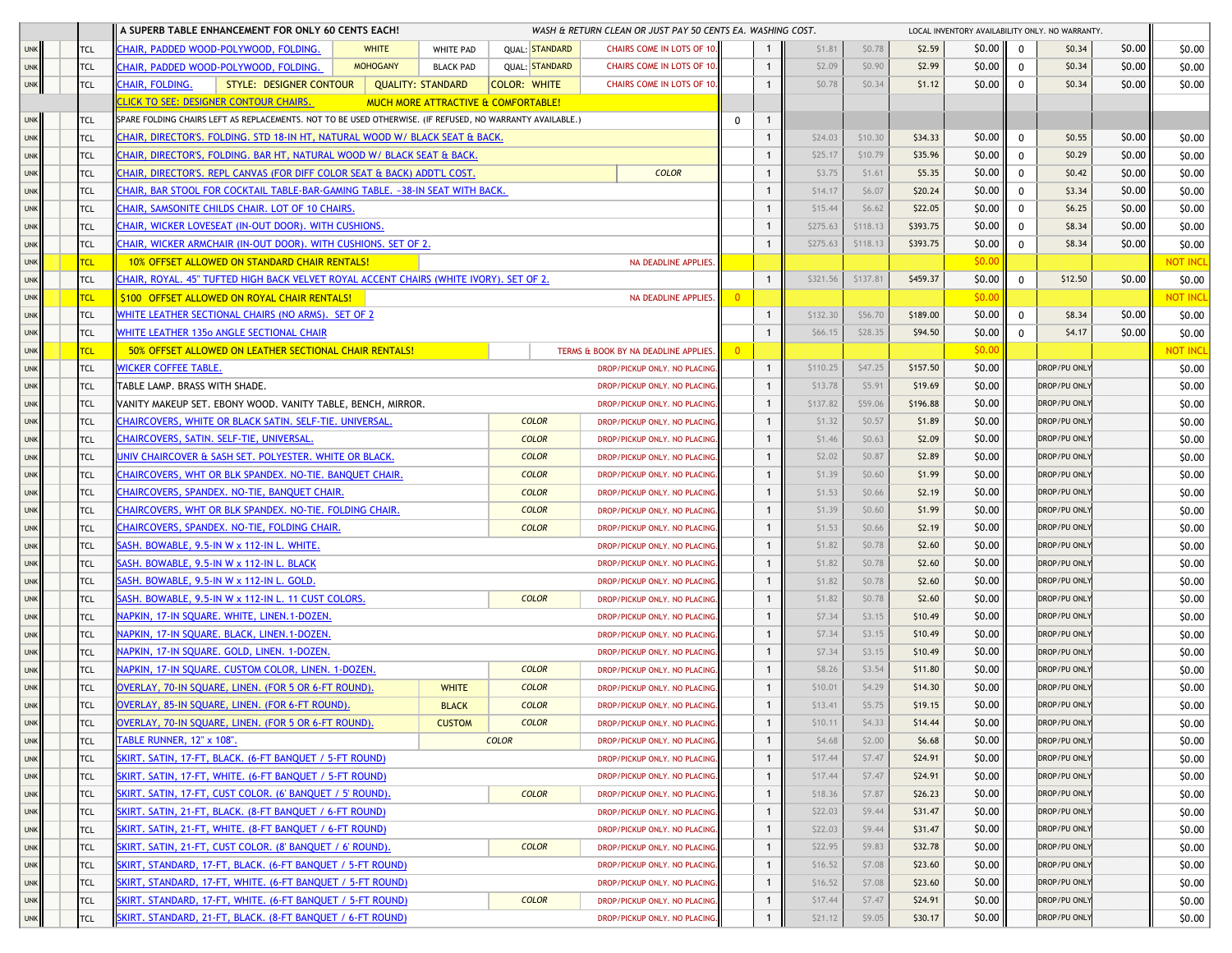| <b>UNK</b> | <b>TCL</b> |                              | SKIRT, STANDARD, 21-FT, WHITE, (8-FT BANOUET / 6-FT ROUND)                                                                                                                   |                                                        |                                |              | DROP/PICKUP ONLY. NO PLACING.                                               | 1              | \$21.12 | \$9.05       | \$30.17     | \$0.00 |              | DROP/PU ONLY        |        | \$0.00          |
|------------|------------|------------------------------|------------------------------------------------------------------------------------------------------------------------------------------------------------------------------|--------------------------------------------------------|--------------------------------|--------------|-----------------------------------------------------------------------------|----------------|---------|--------------|-------------|--------|--------------|---------------------|--------|-----------------|
| <b>UNK</b> | <b>TCL</b> |                              | SKIRT. STANDARD, 21-FT, CUSTOM COLOR. (8-FT BANQUET / 6-FT ROUND)                                                                                                            |                                                        | <b>COLOR</b>                   |              | DROP/PICKUP ONLY. NO PLACING                                                | 1              | \$22.03 | \$9.44       | \$31.47     | \$0.00 |              | <b>DROP/PU ONLY</b> |        | \$0.00          |
| <b>UNK</b> | <b>TCL</b> |                              | FITTED TABLECLOTH (SKIRT-TABLECLOTH). BLACK. 8-FT BANQUET TABLE.                                                                                                             |                                                        |                                |              | DROP/PICKUP ONLY. NO PLACING                                                | $\mathbf{1}$   | \$17.84 | \$7.64       | \$25.48     | \$0.00 |              | <b>DROP/PU ONLY</b> |        | \$0.00          |
| <b>UNK</b> | <b>TCL</b> |                              | FITTED TABLECLOTH (SKIRT-TABLECLOTH). WHITE. 8-FT BANQUET TABLE.                                                                                                             |                                                        |                                |              | DROP/PICKUP ONLY. NO PLACING                                                | $\mathbf{1}$   | \$17.84 | \$7.64       | \$25.48     | \$0.00 |              | DROP/PU ONLY        |        | \$0.00          |
| <b>UNK</b> | <b>TCL</b> |                              | FITTED TABLECLOTH (SKIRT-TABLECLOTH). CUSTOM, 8' BANQUET.                                                                                                                    |                                                        | <b>COLOR</b>                   |              | DROP/PICKUP ONLY. NO PLACING                                                | $\mathbf{1}$   | \$18.73 | \$8.03       | \$26.76     | \$0.00 |              | DROP/PU ONLY        |        | \$0.00          |
| <b>UNK</b> | <b>TCL</b> |                              | FITTED TABLECLOTH (SKIRT-TABLECLOTH). BLACK. 6-FT BANQUET TABLE.                                                                                                             |                                                        |                                |              | DROP/PICKUP ONLY. NO PLACING                                                | $\mathbf{1}$   | \$15.60 | \$6.69       | \$22.29     | \$0.00 |              | DROP/PU ONLY        |        | \$0.00          |
| <b>UNK</b> | <b>TCL</b> |                              | FITTED TABLECLOTH (SKIRT-TABLECLOTH). WHITE. 6-FT BANQUET TABLE.                                                                                                             |                                                        |                                |              | DROP/PICKUP ONLY. NO PLACING                                                | $\mathbf{1}$   | \$15.60 | \$6.69       | \$22.29     | \$0.00 |              | <b>DROP/PU ONLY</b> |        | \$0.00          |
| <b>UNK</b> | <b>TCL</b> |                              | FITTED TABLECLOTH (SKIRT-TABLECLOTH). CUSTOM, 6' BANQUET.                                                                                                                    |                                                        | <b>COLOR</b>                   |              | DROP/PICKUP ONLY. NO PLACING                                                | $\mathbf{1}$   | \$16.51 | \$7.07       | \$23.58     | \$0.00 |              | DROP/PU ONLY        |        | \$0.00          |
| <b>UNK</b> | <b>TCL</b> |                              | FITTED TABLECLOTH (SKIRT-TABLECLOTH). BLACK. COCKTAIL TABLE.                                                                                                                 |                                                        |                                |              | DROP/PICKUP ONLY. NO PLACING                                                | $\mathbf{1}$   | \$13.83 | \$5.93       | \$19.75     | \$0.00 |              | DROP/PU ONLY        |        | \$0.00          |
| <b>UNK</b> | <b>TCL</b> |                              | FITTED TABLECLOTH (SKIRT-TABLECLOTH), WHITE, COCKTAIL TABLE,                                                                                                                 |                                                        |                                |              | DROP/PICKUP ONLY. NO PLACING                                                | $\mathbf{1}$   | \$13.83 | \$5.93       | \$19.75     | \$0.00 |              | DROP/PU ONLY        |        | \$0.00          |
| <b>UNK</b> | <b>TCL</b> |                              | FITTED TABLECLOTH (SKIRT-TABLECLOTH), CUSTOM, COCKTAIL TABLE,                                                                                                                |                                                        | <b>COLOR</b>                   |              | DROP/PICKUP ONLY. NO PLACING.                                               | $\mathbf{1}$   | \$14.71 | \$6.31       | \$21.02     | \$0.00 |              | <b>DROP/PU ONLY</b> |        | \$0.00          |
| <b>UNK</b> | <b>TCL</b> | SKIRT, THATCHED. 8-FT.       |                                                                                                                                                                              |                                                        |                                |              | DROP/PICKUP ONLY, NO PLACING.                                               | $\mathbf{1}$   | \$17.84 | \$7.64       | \$25.48     | \$0.00 |              | DROP/PU ONLY        |        | \$0.00          |
| <b>UNK</b> | <b>TCL</b> |                              | WATERFALL FAIRY LIGHT 4-PERS HEADTABLE SET.                                                                                                                                  |                                                        |                                |              | INCLS: 8-FT TABLE, SKIRT, LIGHTS & TOP LINEN. NO BACK DRAPE. BATTERIES REQ. | $\mathbf{1}$   | \$68.72 | \$29.45      | \$98.17     | \$0.00 |              | DROP/PU ONLY        |        | \$0.00          |
|            |            |                              | NOTE: TABLECLOTHS AND NAPKINS MUST BE INSPECTED BY RENTER UPON DELIVERY & RETURNED UNDAMAGED/UNSTAINED/NO WAS OR RENTER WILL OWN. COST IS 3X THE DAILY RENTAL RATE           |                                                        |                                |              |                                                                             |                |         |              |             |        |              |                     |        |                 |
|            |            |                              | LINEN SIZE, COLOR, GRADE AND IF INSTALL WANTED IS NEEDED. COLOR ADDS COST. LOWER GRADE IS LOWER COST W/ INCREASED DEFECTS. INSTALLATION IS \$1 FOR LINENS, \$.20 FOR NAPKINS |                                                        |                                |              |                                                                             |                |         |              |             |        |              |                     |        |                 |
| <b>UNK</b> | <b>TCL</b> | <b>TABLECLOTHS.</b>          | 90-96 IN RND, CUSTOM   COCKTAIL=27"-36"L                                                                                                                                     |                                                        | <b>COLOR</b>                   | B            | <b>DELIVERY TO VENUE ONLY</b>                                               | $\mathbf{1}$   | \$5.25  | \$2.25       | \$7.50      | \$0.00 |              | NOT INCL            |        | \$0.00          |
| <b>UNK</b> | <b>TCL</b> | ABLECLOTHS.                  | 108-IN RND, CUSTOM   COCKTAIL=36"-42"L   60-DIA=24"L                                                                                                                         |                                                        | <b>COLOR</b>                   | B            | <b>DELIVERY TO VENUE ONLY</b>                                               | $\mathbf{1}$   | \$6.30  | \$2.70       | \$9.00      | \$0.00 |              | NOT INCL            |        | \$0.00          |
| <b>UNK</b> | <b>TCL</b> | <b>TABLECLOTHS.</b>          | 120-IN RND, CUSTOM   60-DIA=FLOOR   72-DIA=24"L                                                                                                                              |                                                        | <b>COLOR</b>                   | B            | DELIVERY TO VENUE ONLY                                                      | $\mathbf{1}$   | \$7.70  | \$3.30       | \$11.00     | \$0.00 |              | NOT INCL            |        | \$0.00          |
| <b>UNK</b> | <b>TCL</b> | <b><i>FABLECLOTHS.</i></b>   | 132-IN RND, CUSTOM   72-DIA=FLOOR                                                                                                                                            |                                                        | <b>COLOR</b>                   | B            | DELIVERY TO VENUE ONLY                                                      | $\mathbf{1}$   | \$9.80  | \$4.20       | \$14.00     | \$0.00 |              | <b>NOT INCL</b>     |        | \$0.00          |
| <b>UNK</b> | <b>TCL</b> | <b><i>FABLECLOTHS.</i></b>   | 90"X132", CUSTOM   6'X30"=FLOOR, 8'x30"=MID L                                                                                                                                |                                                        | <b>COLOR</b>                   | B            | DELIVERY TO VENUE ONLY                                                      | $\mathbf{1}$   | \$7.70  | \$3.30       | \$11.00     | \$0.00 |              | NOT INCL            |        | \$0.00          |
| <b>UNK</b> | <b>TCL</b> | <b>TABLECLOTHS.</b>          | 90"X156", CUSTOM   8'X30"=FLOOR                                                                                                                                              |                                                        | <b>COLOR</b>                   | B            | DELIVERY TO VENUE ONLY                                                      | 1              | \$7.70  | \$3.30       | \$11.00     | \$0.00 |              | NOT INCL            |        | \$0.00          |
| <b>UNK</b> | <b>TCL</b> |                              | 10% RENTAL OFFSET ALLOWED ON LINENS: BEST PRICE EVER!                                                                                                                        |                                                        |                                |              | NA DEADLINE APPLIES.                                                        |                |         |              |             | \$0.00 |              |                     |        | <b>NOT INCI</b> |
| <b>UNK</b> | TCL        |                              | ABLECOVER. 40"x100-FT. DISPOSABLE PLASTIC. 28 COLORS.                                                                                                                        |                                                        | <b>WHITE</b>                   |              | <b>SPECIAL ORDER</b>                                                        |                | \$33.08 | \$14.18      | \$47.25     | \$0.00 |              | NOT INCL            |        | \$0.00          |
| <b>UNK</b> | <b>TCL</b> |                              | ABLECLOTH CLIPS. 12/SET. (USE 1 SET PER TABLE)                                                                                                                               | <b>RECOMMENDED OUTDOORS</b>                            |                                |              | <b>DELIVERY ONL</b>                                                         |                | \$3.21  | \$1.37       | \$4.58      | \$0.00 |              | NOT INCL            |        | NOT INCI        |
| <b>UNK</b> | <b>TCL</b> |                              | <u> FABLE SKIRT CLIPS. 12/SET. (USE 1 SET PER TABLE.)</u>                                                                                                                    | <b>REQUIRED FOR SKIRTS</b>                             |                                |              | <b>DELIVERY ONL</b>                                                         |                | \$3.65  | \$1.57       | \$5.22      | \$0.00 |              | NOT INCL            |        | NOT INCI        |
| <b>UNK</b> | <b>TCL</b> |                              | STORAGE CART WITH 2 LARGE TRASHBAG HOLDERS.                                                                                                                                  |                                                        |                                |              | <b>TRASH BAGS REQUIRED</b>                                                  | $\mathbf{1}$   | \$26.30 | \$11.27      | \$37.57     | \$0.00 | $\mathbf 0$  | \$4.17              | \$0.00 | \$0.00          |
| <b>UNK</b> | <b>TCL</b> |                              | 2-1/2' X 2-1/2' PORTABLE CARD TABLES. LOT OF 2.                                                                                                                              |                                                        |                                |              |                                                                             | $\mathbf{1}$   | \$9.10  | \$3.90       | \$13.00     | \$0.00 | 0            | \$4.17              | \$0.00 | \$0.00          |
| <b>UNK</b> | <b>TCL</b> |                              | 24-30-IN DIA COCKTAIL TABLE. NO LINEN. ~30"/40" HT.                                                                                                                          |                                                        |                                |              | LINEN REQ/LOCAL INV ONLY/CB GRADE/NOT MATCHING. POLE HT:                    | $\mathbf{1}$   | \$6.30  | \$2.70       | \$9.00      | \$0.00 | 0            | \$1.67              | \$0.00 | \$0.00          |
| <b>UNK</b> | <b>TCL</b> |                              | 25.5-IN DIA ALUMINUM TOP COCKTAIL TABLE. NO LINEN. ~44" HT. BA GRADE. MATCHING.                                                                                              |                                                        |                                |              |                                                                             | $\mathbf{1}$   | \$6.30  | \$2.70       | \$9.00      | \$0.00 | 0            | \$1.67              | \$0.00 | \$0.00          |
| <b>UNK</b> | <b>TCL</b> |                              | 24-IN DIA LIGHTED (GLOW) LED COCKTAIL TABLE. NO LINEN. 43" HT. COLOR CHANGING.                                                                                               |                                                        |                                |              |                                                                             | $\mathbf{1}$   | \$41.30 | \$17.70      | \$59.00     | \$0.00 | 0            | \$1.67              | \$0.00 | \$0.00          |
| <b>UNK</b> | <b>TCL</b> |                              | 30-IN ROUND WHEELED CAKE/FOUNTAIN TABLE WITH REVOLVING TOP. 30" HT, WHITE. 100-LB LIMIT.                                                                                     |                                                        |                                |              |                                                                             | $\mathbf{1}$   | \$36.57 | \$15.67      | \$52.24     | \$0.00 | 0            | \$4.17              | \$0.00 | \$0.00          |
| <b>UNK</b> | <b>TCL</b> |                              | 36-48 IN ROUND TOP CAKE/FOUNTAIN TABLE. 30" HT.                                                                                                                              |                                                        |                                |              |                                                                             | $\mathbf{1}$   | \$8.27  | \$3.55       | \$11.82     | \$0.00 | 0            | \$2.09              | \$0.00 | \$0.00          |
| <b>UNK</b> | <b>TCL</b> |                              | 30-36" ROUND WOOD BARREL TABLE. 38-40"HT.                                                                                                                                    |                                                        |                                |              |                                                                             | $\mathbf{1}$   | \$53.96 | \$23.13      | \$77.09     | \$0.00 | $\mathbf 0$  | \$2.50              | \$0.00 | \$0.00          |
| <b>UNK</b> | <b>TCL</b> |                              | 30-36" ROUND WOOD BARREL TABLE. 38-40"HT W/ 2 WOOD STOOLS (\$+5 EA) OR BAR CHAIRS.                                                                                           |                                                        |                                |              | <b>BAR STOOLS</b>                                                           | $\mathbf{1}$   | \$64.67 | \$27.72      | \$92.39     | \$0.00 | $\mathbf 0$  | \$2.50              | \$0.00 | \$0.00          |
| <b>UNK</b> | <b>TCL</b> |                              | 80-36" ROUND WOOD BARREL TABLE. 38-40"HT W/ 4 WOOD STOOLS (+\$5 EA) OR BAR CHAIRS                                                                                            |                                                        |                                |              | <b>BAR STOOLS</b>                                                           | $\mathbf{1}$   | \$86.91 | \$37.25      | \$124.15    | \$0.00 | 0            | \$2.50              | \$0.00 | \$0.00          |
| <b>UNK</b> | <b>TCL</b> | 30-36-IN METAL BISTRO TABLE. |                                                                                                                                                                              |                                                        |                                |              | TABLE COVER RECOMMENDED                                                     | $\mathbf{1}$   | \$45.00 | \$19.28      | \$64.28     | \$0.00 | 0            | \$2.50              | \$0.00 | \$0.00          |
| <b>UNK</b> | <b>TCL</b> |                              | 30-36-IN METAL BISTRO TABLE WITH 2 METAL BISTRO CHAIRS                                                                                                                       |                                                        |                                |              | <b>TABLE COVER RECOMMENDED</b>                                              | $\mathbf{1}$   | \$76.66 | \$32.85      | \$109.51    | \$0.00 | 0            | \$2.50              | \$0.00 | \$0.00          |
| <b>UNK</b> | <b>TCL</b> |                              | 86-IN DIA ROUND BANQUET TABLE, VENEER/PLASTIFORM TOP. SEATS 3-4.                                                                                                             |                                                        |                                |              | <b>TABLE COVER RECOMMENDED</b>                                              | $\mathbf{1}$   | \$5.32  | \$2.28       | \$7.60      | \$0.00 | 0            | \$2.09              | \$0.00 | \$0.00          |
| <b>UNK</b> | <b>TCL</b> |                              | 36-IN SQUARE BANQUET TABLE, VENEER/PLASTIFORM TOP. SEATS 3-4.                                                                                                                |                                                        |                                |              | <b>TABLE COVER RECOMMENDED</b>                                              | $\mathbf{1}$   | \$5.32  | \$2.28       | \$7.60      | \$0.00 | 0            | \$2.09              | \$0.00 | \$0.00          |
| <b>UNK</b> | <b>TCL</b> |                              | 48-IN DIA ROUND BANQUET TABLE, VENEER/PLASTIFORM TOP. SEATS 4.                                                                                                               |                                                        |                                |              | TABLE COVER RECOMMENDED                                                     | $\overline{1}$ | \$5.32  | \$2.28       | \$7.60      | \$0.00 | $\Omega$     | \$2.09              | \$0.00 | \$0.00          |
| <b>UNK</b> | <b>TCL</b> |                              | 60-IN DIA ROUND BANQUET TABLE, VENEER/PLASTIFORM TOP. SEATS 8.                                                                                                               | <b>TABLE COVER RECOMMENDED</b>                         | $\mathbf{1}$                   | \$4.90       | \$2.10                                                                      | \$7.00         | \$0.00  | 0            | \$2.09      | \$0.00 | \$0.00       |                     |        |                 |
| <b>UNK</b> | <b>TCL</b> | 60-IN KWIK COVER, WHITE.     | UPGRADES 60-DIA ROUND BC-TO-A GRADE & PROTECTS LINENS.                                                                                                                       |                                                        | $\mathbf{1}$                   | \$5.24       | \$2.25                                                                      | \$7.49         | \$0.00  | $\mathbf 0$  | \$2.09      | \$0.00 | \$0.00       |                     |        |                 |
| <b>UNK</b> | <b>TCL</b> |                              | 66-IN DIA ROUND BANQUET TABLE, VENEER/PLASTIFORM TOP. SEATS 9.                                                                                                               | <b>TABLE COVER RECOMMENDED</b>                         | $\mathbf{1}$                   | \$5.11       | \$2.19                                                                      | \$7.30         | \$0.00  | 0            | \$2.09      | \$0.00 | \$0.00       |                     |        |                 |
| <b>UNK</b> | <b>TCL</b> | 66-IN KWIK COVER, WHITE.     | UPGRADES 60-DIA ROUND BC-TO-A GRADE & PROTECTS LINENS.                                                                                                                       |                                                        | $\mathbf{1}$                   | \$5.24       | \$2.25                                                                      | \$7.49         | \$0.00  | 0            | \$2.09      | \$0.00 | \$0.00       |                     |        |                 |
| <b>UNK</b> | <b>TCL</b> |                              | 72-IN DIA ROUND BANQUET TABLE, VENEER/PLASTIFORM TOP. SEATS 10.                                                                                                              | <b>TABLE COVER RECOMMENDED</b>                         | $\mathbf{1}$                   | \$5.32       | \$2.28                                                                      | \$7.60         | \$0.00  | $\mathbf 0$  | \$2.09      | \$0.00 | \$0.00       |                     |        |                 |
| <b>UNK</b> | <b>TCL</b> | 72-IN KWIK COVER, WHITE.     | UPGRADES 72-DIA ROUND BC-TO-A GRADE & PROTECTS LINENS.                                                                                                                       |                                                        | $\mathbf{1}$                   | \$6.51       | \$2.79                                                                      | \$9.30         | \$0.00  | $\mathbf 0$  | \$2.09      | \$0.00 | \$0.00       |                     |        |                 |
| <b>UNK</b> | <b>TCL</b> |                              | 5-FT L X 30-IN W BANQUET TABLES, VENEER/PLASTIFORM TOPS. SEATS 6.                                                                                                            | <b>TABLE COVER RECOMMENDED</b>                         | $\mathbf{1}$                   | \$6.62       | \$2.84                                                                      | \$9.45         | \$0.00  | $\mathbf{0}$ | \$2.09      | \$0.00 | \$0.00       |                     |        |                 |
| <b>UNK</b> | <b>TCL</b> |                              | 6-FT L X 30-IN W BANQUET TABLES. VENEER/PLASTIFRM TOPS. SEATS 6-8.                                                                                                           |                                                        | <b>TABLE COVER RECOMMENDED</b> | $\mathbf{1}$ | \$7.17                                                                      | \$3.07         | \$10.24 | \$0.00       | $\mathbf 0$ | \$2.09 | \$0.00       | \$0.00              |        |                 |
| <b>UNK</b> | <b>TCL</b> | 6-FT KWIK COVER, WHITE.      |                                                                                                                                                                              | UPGRADES 6-FT BANQUET BC-TO-A GRADE & PROTECTS LINENS. |                                |              |                                                                             | $\mathbf{1}$   | \$4.69  | \$2.01       | \$6.70      | \$0.00 | $\mathbf 0$  | \$2.09              | \$0.00 | NOT INCL        |
| <b>UNK</b> | <b>TCL</b> |                              | 8-FT L X 30-IN W BANQUET TABLES. VENEER/PLASTIFRM TOPS. SEATS 10.                                                                                                            |                                                        |                                |              | <b>TABLE COVER RECOMMENDED</b>                                              | $\mathbf{1}$   | \$8.38  | \$3.59       | \$11.97     | \$0.00 | $\mathbf 0$  | \$2.09              | \$0.00 | \$0.00          |
| <b>UNK</b> | TCL        | 8-FT KWIK COVER, WHITE.      |                                                                                                                                                                              | UPGRADES 8-FT BANQUET BC-TO-A GRADE & PROTECTS LINENS. |                                |              |                                                                             | $\mathbf{1}$   | \$5.35  | \$2.29       | \$7.64      | \$0.00 | $\mathbf{0}$ | \$2.09              | \$0.00 | NOT INCL        |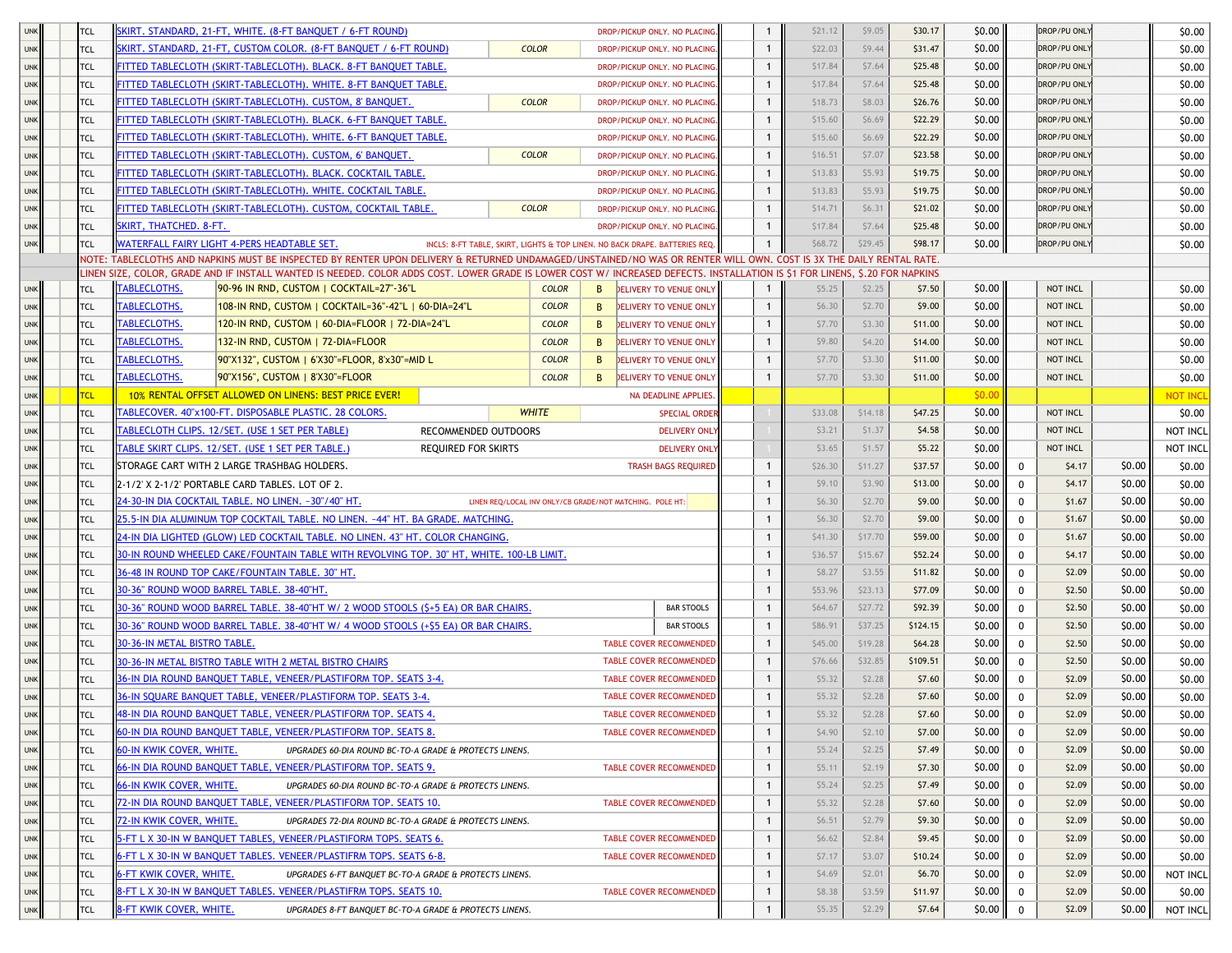| <b>UNK</b> | <b>TCL</b>  | <b>S-FT L X 24-IN W BUFFET TABLE</b><br><b>TABLE COVER RECOMMENDED</b>                                                                                                                  |          |              | \$8.82     | \$3.78   | \$12.60    | \$0.00 | $\mathbf{0}$ | \$2.09   | \$0.00 | \$0.00          |
|------------|-------------|-----------------------------------------------------------------------------------------------------------------------------------------------------------------------------------------|----------|--------------|------------|----------|------------|--------|--------------|----------|--------|-----------------|
| <b>UNK</b> | <b>TCL</b>  | 5-FT L X 24-IN W SERPENTINE BANQUET TABLE (INTERLOCKING)<br><b>TABLE COVER RECOMMENDED</b>                                                                                              |          | $\mathbf{1}$ | \$9.37     | \$4.02   | \$13.39    | \$0.00 | $^{\circ}$   | \$2.09   | \$0.00 | \$0.00          |
|            |             |                                                                                                                                                                                         |          |              |            |          |            |        |              |          |        |                 |
| <b>UNK</b> | <b>TCL</b>  | TIER CHAMPAGNE FLUTE TOWER. 4'8" TALL W/8", 10", 13", 16", 19", 22" & 25" DIA TIERS.                                                                                                    |          | $\mathbf{1}$ | \$148.84   | \$63.79  | \$212.63   | \$0.00 | $\mathbf 0$  | \$12.50  | \$0.00 | \$0.00          |
| <b>UNK</b> | TCL         | $\overline{\text{SUPPORT}}$ TABLE FOR FLUTE TOWER. 30" DIA x 15"-16" TALL W/60" ROUND BLACK LINEN.                                                                                      |          | $\mathbf{1}$ | \$44.10    | \$18.90  | \$63.00    | \$0.00 | $\mathbf 0$  | \$6.25   | \$0.00 | \$0.00          |
| <b>UNK</b> | <b>TCL</b>  | 2" RISER (FOR USE OF SUPPORT TABLE AS 8TH RISER / CHAMPAGNE BOTTLE DISPLAY                                                                                                              |          |              | \$22.05    | \$9.45   | \$31.50    | \$0.00 | 0            | \$6.25   | \$0.00 | \$0.00          |
| <b>UNK</b> | <b>TCL</b>  | <b>36-IN DIA CAKE TABLE ON CASTERS</b><br><b>TABLE COVER RECOMMENDED</b>                                                                                                                |          | $\mathbf{1}$ | \$13.39    | \$5.74   | \$19.13    | \$0.00 | $\mathbf 0$  | \$4.17   | \$0.00 | \$0.00          |
| <b>UNK</b> | <b>TCL</b>  | <b>36-IN DIA CAKE TABLE ON CASTERS WITH ROTATOR.</b><br>TABLE COVER RECOMMENDED                                                                                                         |          | $\mathbf{1}$ | \$64.18    | \$27.50  | \$91.68    | \$0.00 | $\mathbf 0$  | \$8.34   | \$0.00 | \$0.00          |
| <b>UNK</b> | <b>TCL</b>  | <b>48-IN HALF MOON CUSTOM SWEETHART TABLE</b><br>TABLE COVER RECOMMENDED                                                                                                                |          | $\mathbf{1}$ | \$13.39    | \$5.74   | \$19.13    | \$0.00 | $\mathbf 0$  | \$3.34   | \$0.00 | \$0.00          |
| <b>UNK</b> | <b>TCL</b>  | 60-IN HALF MOON CUSTOM SWEETHART TABLE<br>TABLE COVER RECOMMENDED                                                                                                                       |          | $\mathbf{1}$ | \$15.81    | \$6.78   | \$22.59    | \$0.00 | $\mathbf 0$  | \$3.34   | \$0.00 | \$0.00          |
| <b>UNK</b> | <b>TCL</b>  | 60-IN SQUARE CUSTOM BANQUET TABLE<br>TABLE COVER RECOMMENDED                                                                                                                            |          | $\mathbf{1}$ | \$15.81    | \$6.78   | \$22.59    | \$0.00 | 0            | \$4.17   | \$0.00 | \$0.00          |
| <b>UNK</b> | <b>TCL</b>  | 96-IN x 48-IN CUSTOM BANQUET TABLE<br>TABLE COVER RECOMMENDED                                                                                                                           |          | $\mathbf{1}$ | \$23.95    | \$10.26  | \$34.21    | \$0.00 | $\mathbf 0$  | \$6.25   | \$0.00 | \$0.00          |
|            |             | NOTE: WAX STAINS ON EVENT TABLES REQUIRE TABLE REFINISHING AND MINIMUM \$25 CHARGE. USE WAX CATCHERS.                                                                                   |          |              |            |          |            |        |              |          |        |                 |
| <b>UNK</b> | <b>TCL</b>  | TABLE LINENS, TABLE SKIRTS, RETAINER CLIPS AND CENTERPIECES MUST BE ADDED SEPARATELY, IF WANTED.                                                                                        |          |              |            |          |            |        |              |          |        | <b>NOT INCL</b> |
| <b>UNK</b> | <b>TCL</b>  | NA DEADLINE APPLIES.<br>15% OFFSET ALLOWED TABLE RENTALS!                                                                                                                               |          |              |            |          |            | \$0.00 |              |          |        | <b>NOT INCI</b> |
| <b>UNK</b> | <b>TCL</b>  | 9-FT 4-IN x 40-IN BIG, BEAUTIFUL CUSTOM FARM TABLE, WALNUT. SEATS 12-14.<br><b>STANDARD MODEL</b>                                                                                       |          | $\mathbf{1}$ | \$47.52    | \$20.37  | \$67.89    | \$0.00 | 0            | \$8.34   | \$0.00 | \$0.00          |
| <b>UNK</b> | <b>TCL</b>  | )-FT 4-IN x 40-IN BIG, HAND-CRAFTED DELUXE FARM TABLE, WALNUT. SEATS 12-14.<br><b>DELUXE MODEI</b>                                                                                      |          | $\mathbf{1}$ | \$69.30    | \$29.70  | \$99.00    | \$0.00 | $\mathbf 0$  | \$8.34   | \$0.00 | \$0.00          |
| <b>UNK</b> | <b>TCL</b>  | 1.5-FT x 18" X 18" CUSTOM FARM TABLE BENCHES, WALNUT. SEATS 3.                                                                                                                          |          | $\mathbf{1}$ | \$12.25    | \$5.25   | \$17.50    | \$0.00 | $\Omega$     | \$2.71   | \$0.00 | \$0.00          |
| <b>UNK</b> | <b>TCL</b>  | ABLE RUNNER, 12" x 108". BURLAP (BEAUTIFUL ENHANCEMENT FOR FARM TABLES)<br>FREE! (OFFSET GIVEN). DELIVERY TO VENUE ONLY                                                                 |          | -1           | \$4.68     | \$2.00   | \$6.68     | \$0.00 |              | NOT INCL |        | \$0.00          |
| <b>UNK</b> | <b>TCL</b>  | 100% OFFSET. FREE BURLAP TABLE RUNNERS W/FARM TABLES & MAHOGANY CHIAVARI CHAIRS!<br>NA DEADLINE APPLIES.                                                                                |          |              |            |          |            | \$0.00 |              |          |        | <b>NOT INC</b>  |
|            |             | NOTE: WAX STAINS ON FARM TABLES REQUIRE TABLE REFINISHING AND MINIMUM \$100 CHARGE. USE WAX CATCHERS.                                                                                   |          |              |            |          |            |        |              |          |        |                 |
| <b>UNK</b> | <b>TCL</b>  | <b>TABLE NUMBERS. SET OF 10.</b>                                                                                                                                                        |          |              | \$5.52     | \$2.36   | \$7.88     | \$0.00 | 0            | \$2.09   | \$0.00 | \$0.00          |
| <b>UNK</b> | <b>TCL</b>  | 8 - IN HT. HEAD TABLE STAGE. NOT FOR DANCE. BLACK FINISH.<br>32-SF, 4X8 SECTIONS. SF NEEDED                                                                                             |          | $\mathbf{1}$ | \$0.99     | \$0.43   | \$1.42     | \$0.00 | $\mathbf 0$  | \$0.00   | \$0.00 | NOT INCL        |
| <b>UNK</b> | TCL         | UNDER TABLE LED ACCENT LIGHT SET (2). BEAUTIFUL LINEN GLOW.<br><b>RGBW COLORS &amp; REMOTE CONTROL. REQ BATTS &amp; CLOTH LINENS</b>                                                    |          | $\mathbf{1}$ | \$4.20     | \$1.80   | \$6.00     | \$0.00 | $\mathbf 0$  | \$1.25   | \$0.00 | NOT INCL        |
| <b>UNK</b> | <b>TCL</b>  | 50% OFFSET ALLOWED UNDER TABLE ACCENT LIGHT RENTALS!<br>NA DEADLINE APPLIES.                                                                                                            |          |              |            |          |            | \$0.00 |              |          |        | <b>NOT INCL</b> |
| <b>UNK</b> | <b>TCL</b>  | BATTERIES FOR ACCENT LIGHT SET (AAA ALKALINE X 6)                                                                                                                                       | 0        | -1           | \$2.21     | \$0.95   | \$3.15     | \$0.00 | $\mathbf 0$  | \$4.17   | \$0.00 | \$0.00          |
| <b>UNK</b> | <b>TCL</b>  | CHIAVARI CHAIR DOLLY (HAND CART). FOR DELIVERY & PICKUP ONLY. REQUIRED IF MOVING OVER 2 CHAIRS AT A TIME.                                                                               | $\Omega$ |              | \$15.64    | \$6.70   | \$22.34    | \$0.00 |              |          |        | NO CHARGE       |
| <b>UNK</b> | <b>TCL</b>  | ROUND TABLE CART. FOR DELIVERY & PICKUP ONLY.                                                                                                                                           | $\Omega$ |              |            |          |            |        |              |          |        | NO CHARGE       |
| <b>UNK</b> | <b>TCL</b>  | SQUARE/RECTANGULAR TABLE CART. FOR DELIVERY & PICKUP ONLY.                                                                                                                              | $\Omega$ |              |            |          |            |        |              |          |        | NO CHARGE       |
|            |             | TENTS: POLE & FRAME, HVAC, LIGHTING, DECOR & ACCESSORIES                                                                                                                                |          |              |            |          |            |        |              |          |        |                 |
|            |             | HEATING & COOLING ARE BASED ON TYPICAL CONDITIONS AND SUBJECT TO VARIABLES IN USE, TENT TYPE, WEATHER AND FAILURES. COMFORT IS AN INDIVIDUAL DETERMINATION. RESULTS ARE NOT GUARANTEED. |          |              |            |          |            |        |              |          |        |                 |
| <b>UNK</b> | <b>TENT</b> | MOSQUITO CONTROL SYSTEM, 1.25 ACRE.<br><b>REQUIRES LP GAS</b>                                                                                                                           |          |              | \$60.64    | \$25.99  | \$86.63    | \$0.00 | $\mathbf 0$  | \$8.34   | \$0.00 | \$0.00          |
| <b>UNK</b> | <b>TENT</b> | OCTENOL ATTRACTANT (FOR MOSQUITO CONTROL SYSTEM)                                                                                                                                        |          |              | \$9.87     | \$4.23   | \$14.10    | \$0.00 | $\mathbf 0$  | \$2.09   | \$0.00 | \$0.00          |
| <b>UNK</b> | <b>TENT</b> | PORTA-AC. 25-TON HVAC W/GEN TRAILER<br>WHITE TOP: 4500 SF W/TENT FANS OR 3600 SF ALONE                                                                                                  |          | -1           | \$1,819.13 | \$779.63 | \$2,598.75 | \$0.00 | $\mathbf 0$  | \$100.00 | \$0.00 | \$0.00          |
|            | <b>TENT</b> | PORTA-AC. 4-TON HVAC UNIT. 25A   230VAC   6 KW                                                                                                                                          |          | $\mathbf{1}$ | \$447.90   | \$191.96 | \$639.85   | \$0.00 | $\mathbf 0$  | \$62.50  | \$0.00 |                 |
| <b>UNK</b> |             | WHITE TOP: 800 SF W/TENT FANS OR 640 SF ALONE.                                                                                                                                          |          |              |            |          |            |        |              |          | \$0.00 | \$0.00          |
| <b>UNK</b> | <b>TENT</b> | PORTA-AC. 1-TON AC UNIT. 11A   120VAC   1.5 KW<br>WHITE TOP: 200 SF W/TENT FANS OR 160 SF ALONE.                                                                                        |          | $\mathbf{1}$ | \$153.79   | \$65.91  | \$219.70   | \$0.00 | 0            | \$12.50  |        | \$0.00          |
| <b>UNK</b> | <b>TENT</b> | 25% OFFSET ON 1-TON & 4-TON A/C RENTALS WITH TENT EVENT PACKAGE!<br><b>NA DEADLINE APPLIES</b>                                                                                          |          |              |            |          |            | \$0.00 |              |          |        | <b>NOT INCI</b> |
| <b>UNK</b> | <b>TENT</b> | PORTA-COOL 3-TON, 4 KCFM VAR EVAP AIR COOLER FOR ~300 SF TENT.<br>A/C ALTERNATE, FANS RE                                                                                                |          | $\mathbf{1}$ | \$219.07   | \$93.89  | \$312.96   | \$0.00 | $\mathbf 0$  | \$37.50  | \$0.00 | \$0.00          |
| <b>UNK</b> | <b>TENT</b> | PORTA-COOL 12-TON, 10 KCFM VAR EVAP AIR COOLER, ~1200 SF, 2KW.<br>A/C ALTERNATE, FANS RE                                                                                                |          | $\mathbf{1}$ | \$438.58   | \$187.96 | \$626.54   | \$0.00 | $\mathbf 0$  | \$75.00  | \$0.00 | \$0.00          |
| <b>UNK</b> | <b>TENT</b> | HI-PR EVAP (HPEV) 1x 30-IN COOLING PEDASTLE FAN SYST. ~600 SF.<br>A/C ALTERNATE, FANS REC                                                                                               |          | $\mathbf{1}$ | \$219.07   | \$93.89  | \$312.96   | \$0.00 | $\mathbf 0$  | \$75.00  | \$0.00 | \$0.00          |
| <b>UNK</b> | <b>TENT</b> | EVAP COOLER WATER SUPPLY (IF NO WATER AVAIL). AUTO-PUMP, 40-55 GAL PVC DRUM, SUCTION.                                                                                                   |          | $\mathbf{1}$ | \$64.94    | \$27.83  | \$92.77    | \$0.00 | $\mathbf 0$  | \$11.25  | \$0.00 | \$0.00          |
| <b>UNK</b> | <b>TENT</b> | 5-GAL WATER BOTTLE FOR REFILL.                                                                                                                                                          |          | $\mathbf{1}$ | \$5.35     | \$2.29   | \$7.64     | \$0.00 | $\mathbf 0$  | \$0.00   | \$0.00 | \$0.00          |
| <b>UNK</b> | <b>TENT</b> | LOW-PR EVAP (LPEV) 18-IN PEDESTAL MISTING FAN. ~300 SF.<br>COARSE MIST. RENTER WATER/HOSE REQ                                                                                           |          | $\mathbf{1}$ | \$60.47    | \$25.92  | \$86.39    | \$0.00 | $\mathbf 0$  | \$11.25  | \$0.00 | \$0.00          |
| <b>UNK</b> | <b>TENT</b> | LOW-PR EVAP (LPEV) 18-IN TENT MOUNT MISTING FAN. ~300 SF.<br>COARSE MIST. RENTER WATER/HOSE REQ                                                                                         |          | $\mathbf{1}$ | \$64.88    | \$27.81  | \$92.69    | \$0.00 | $\mathbf 0$  | \$12.50  | \$0.00 | \$0.00          |
| <b>UNK</b> | <b>TENT</b> | LOW-PR EVAP (LPEV) 30-IN TENT MULTI-SPEED MISTING FAN. ~800 SF.<br>FINE MIST. RENTER WATER/HOSE REQ                                                                                     |          | $\mathbf{1}$ | \$153.14   | \$65.63  | \$218.77   | \$0.00 | $\mathbf 0$  | \$25.00  | \$0.00 | \$0.00          |
| <b>UNK</b> | <b>TENT</b> | TENT MISTING SYSTEM (LOW-PR). 32 FT, 17 NOZZELS.<br>COARSE MIST. RENTER WATER/HOSE REQ                                                                                                  |          | $\mathbf{1}$ | \$29.39    | \$12.59  | \$41.98    | \$0.00 | $^{\circ}$   | \$18.75  | \$0.00 | \$0.00          |
| <b>UNK</b> | <b>TENT</b> | TENT MISTING SYST (LOW-PR). 50-FT. 25 NOZZELS.<br>COARSE MIST. RENTER WATER/HOSE REQ                                                                                                    |          | $\mathbf{1}$ | \$44.08    | \$18.89  | \$62.97    | \$0.00 | $\mathbf 0$  | \$31.25  | \$0.00 | \$0.00          |
| <b>UNK</b> | <b>TENT</b> | TENT MISTING SYSTEM PUMP, 55 GAL OR 235 GAL WATER SUPPLY, 100-FT HOSE.<br>SIZE ORDERED, GALS: 235                                                                                       |          | $\mathbf{1}$ | \$294.92   | \$126.40 | \$421.32   | \$0.00 | $\mathbf 0$  | \$37.50  | \$0.00 | \$0.00          |
| <b>UNK</b> | <b>TENT</b> | BOX FAN. 20-IN. 120 VAC. 3-SPEED. FLOOR STANDING.<br>1 EVERY 2-3 SIDEPOLES                                                                                                              |          | $\mathbf{1}$ | \$20.17    | \$8.64   | \$28.81    | \$0.00 | $\mathbf 0$  | \$5.00   | \$0.00 | \$0.00          |
| <b>UNK</b> | TENT        | BOX FAN. 5-FT TRIPOD MOUNT, W/ANCHOR BAG. 20-IN HIGH VOLUME. 120 VAC.<br>1 EVERY 2-3 SIDEPOLES                                                                                          |          | $\mathbf{1}$ | \$25.36    | \$10.87  | \$36.23    | \$0.00 | $\mathbf 0$  | \$6.34   | \$0.00 | \$0.00          |
|            |             |                                                                                                                                                                                         |          |              |            |          |            |        |              |          |        |                 |
|            |             | NOTE: THE MOST EFFECTIVE - LEAST COST COOLING OPTION IS CENTERPOLE OR RAFTER MOUNT BOX FANS. CAN KEEP A WHITE TOP TENT COMFORTABLE IN 90°F TEMP.                                        |          |              |            |          |            |        |              |          |        |                 |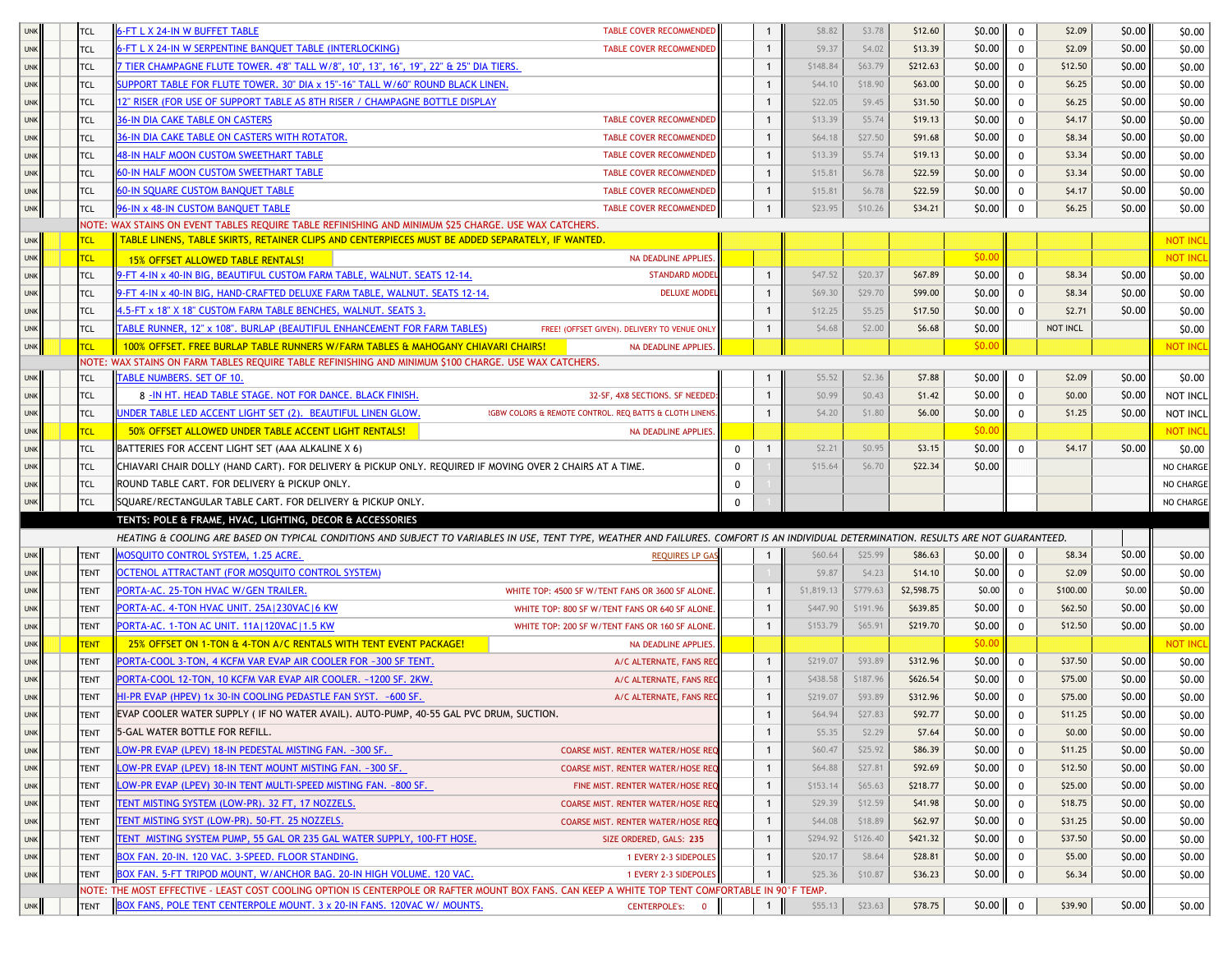|            | <b>TENT</b> |                      | <u> SOX FAN, FRAME TENT RAFTER MOUNT. 2 x 20-IN FANS. 120VAC W/ MOUNTS.</u>                                                                                         |                  | MIN SETS NEEDED:<br>- 0                    |          |              | \$38.59  | \$16.54 | \$55.13  | \$0.00 | $\mathbf 0$ | \$39.90 | \$0.00 | \$0.00          |
|------------|-------------|----------------------|---------------------------------------------------------------------------------------------------------------------------------------------------------------------|------------------|--------------------------------------------|----------|--------------|----------|---------|----------|--------|-------------|---------|--------|-----------------|
| <b>UNK</b> | <b>TENT</b> |                      | BOX FAN. 32-IN TO 48-IN INDUSTRIAL. 120 VAC.                                                                                                                        |                  |                                            |          |              | \$38.57  | \$16.53 | \$55.10  | \$0.00 | 0           | \$11.25 | \$0.00 | \$0.00          |
| <b>UNK</b> | <b>TENT</b> |                      | TENT SIDEPOLE FAN, WHITE. 16"-18" 3-SPEED OCCILATING W/FRAME MNT. 120 VAC.                                                                                          |                  | 1 EVERY OTHER SIDEPOLE                     |          |              | \$22.03  | \$9.44  | \$31.47  | \$0.00 | 0           | \$11.25 | \$0.00 | \$0.00          |
| UNK        | <b>TENT</b> |                      | 100% OFFSET ALLOWED ON TENT FAN RENTALS!                                                                                                                            |                  | NA DEADLINE APPLIES.                       |          |              |          |         |          | \$0.00 |             |         |        | <b>NOT INCL</b> |
|            |             |                      | NOTE: THE BALLPARK COST TO COOL YOUR TENT(S) IS: \$0 FOR AIR CONDITIONING (A/C), \$0 FOR A/C WITH FANS, \$0 FOR A/C WITH EVAP COOLING & FANS OR \$0 FOR FANS ALONE  |                  |                                            |          |              |          |         |          |        |             |         |        |                 |
|            |             |                      | NOTE: DO NOT UNDERESTIMATE HEATER NEEDS - AVOID BEING COLD! MFGR SAYS 0,000 BTU OF HEATING NEEDED IF 45°F OUTSIDE AND YOU WANT 70°F INSIDE YOUR TENT(s)             |                  |                                            |          |              |          |         |          |        |             |         |        |                 |
| <b>UNK</b> |             |                      | DO NOT HEATER, DIRECT FIRED 100K BTU (DIESEL) -125K BTU (PROPANE)~1800-2000 SF.                                                                                     |                  | <b>FUEL REQUIRED</b>                       |          | -1           | \$41.90  | \$17.96 | \$59.85  | \$0.00 | 0           | \$18.75 | \$0.00 | \$0.00          |
| <b>UNK</b> | <b>TENT</b> |                      | HEATER, DIRECT FIRED 200K BTU TORPEDO HEATER. ~3000 SF.                                                                                                             |                  | <b>FUEL REQUIRED</b>                       |          | -1           | \$185.22 | \$79.38 | \$264.60 | \$0.00 | 0           | \$22.92 | \$0.00 | \$0.00          |
| <b>UNK</b> | <b>TENT</b> |                      | IEATER, INDIRECT FIRED 175-200KBTU MULTI-FUEL. ~3000 SF.                                                                                                            |                  | <b>FUEL REQUIRED</b>                       |          |              | \$218.30 | \$93.56 | \$311.85 | \$0.00 | 0           | \$37.50 | \$0.00 | \$0.00          |
| <b>UNK</b> | <b>TENT</b> |                      | 250 KBTU HEATER, NG TENT & AREA AIR HEATER.<br>45<br>MIN TEMP °F:                                                                                                   |                  | HEATERS REQ: 0. DIRECT NG CONNECTION.      |          | $\mathbf{1}$ | \$198.61 | \$85.12 | \$283.73 | \$0.00 | 0           | \$37.50 | \$0.00 | \$0.00          |
| <b>UNK</b> | <b>TENT</b> |                      | 250 KBTU HEATER, LPG TENT & AREA AIR HEATER<br>45<br>MIN TEMP °F:                                                                                                   |                  | HEATERS REQ: 0. DIRECT NG CONNECTION.      |          | $\mathbf{1}$ | \$191.91 | \$82.25 | \$274.16 | \$0.00 | 0           | \$25.00 | \$0.00 | \$0.00          |
| <b>UNK</b> | <b>TENT</b> |                      | 175 KBTU HEATER, LPG STD TENT AIR HEATER.<br>45<br>MIN TEMP °F:                                                                                                     |                  | HEATERS REQ: 0 + 0 LPG CYLS MIN            |          | $\mathbf{1}$ | \$152.19 | \$65.23 | \$217.42 | \$0.00 | $\mathbf 0$ | \$17.50 | \$0.00 | \$0.00          |
| <b>UNK</b> | <b>TENT</b> |                      | 100 KBTU HEATER, LPG SMALL TENT AIR HEATER.<br>45<br>MIN TEMP °F:                                                                                                   |                  | HEATERS REQ: 0 + 0 LPG CYLS MIN            |          | -1           | \$91.48  | \$39.21 | \$130.69 | \$0.00 | 0           | \$17.50 | \$0.00 | \$0.00          |
| <b>UNK</b> | <b>TENT</b> |                      | 40 KBTU HEATER, LPG PYRAMID FLAME I/F HEATER.<br>MIN TEMP °F:<br>45                                                                                                 |                  | HEATERS REQ: 0 + 0 LPG CYLS MIN            |          | -1           | \$66.51  | \$28.51 | \$95.02  | \$0.00 | $\mathbf 0$ | \$17.50 | \$0.00 | \$0.00          |
| <b>UNK</b> | <b>TENT</b> |                      | 41 KBTU HEATER, LPG 360 <sup>0</sup> I/R SURROUND HEATER<br>45<br>MIN TEMP °F:                                                                                      |                  | HEATERS REQ: 0 + 0 LPG CYLS MIN            |          | $\mathbf{1}$ | \$38.59  | \$16.54 | \$55.13  | \$0.00 | $\mathbf 0$ | \$8.37  | \$0.00 | \$0.00          |
| <b>UNK</b> | <b>TENT</b> |                      | 41 KBTU HEATER, LPG I/R TOWER PATIO HEATER.<br>45<br>MIN TEMP °F:                                                                                                   |                  | HEATERS REQ: 0 + 0 LPG CYLS MIN            |          | $\mathbf{1}$ | \$49.62  | \$21.26 | \$70.88  | \$0.00 | $\mathbf 0$ | \$8.37  | \$0.00 | \$0.00          |
| <b>UNK</b> | <b>TENT</b> |                      | ARBON MONOXIDE DETECTOR (IF HEATERS USED).                                                                                                                          |                  | PLACE 1 EVERY 35'-45'. BATTERIES REQUIRED. | 0        | $\mathbf{1}$ | \$11.03  | \$4.73  | \$15.75  | \$0.00 | $\mathbf 0$ | \$6.25  | \$0.00 | \$0.00          |
| <b>UNK</b> | <b>TENT</b> |                      | <b>EMPERATURE/HUMIDITY LOGGER (TRACKS HVAC PERFORMANCE)</b>                                                                                                         |                  | PLACE 1 IN CENTER OF AREA. BATTERIES REQ.  |          |              | \$11.03  | \$4.73  | \$15.75  | \$0.00 | $\mathbf 0$ | \$8.34  | \$0.00 | \$0.00          |
| <b>UNK</b> | <b>TENT</b> |                      | 3-A:40-B:C FIRE EXTINGUISHER W/FIRE MARSHALL TAG & POLE MNT.                                                                                                        |                  | \$50 REFILL FEE IF USED. # REQUIRED: 0     | $\Omega$ |              | \$16.54  | \$7.09  | \$23.63  | \$0.00 | $\mathbf 0$ | \$6.25  | \$0.00 | \$0.00          |
| <b>UNK</b> | <b>TENT</b> |                      | EXIT & NO SMOKING SIGN PACKAGE (2 EACH). UNLIGHTED (FOR TENTS - IF REQ'D BY LOCAL CODE)                                                                             |                  |                                            |          | $\mathbf{1}$ | \$16.54  | \$7.09  | \$23.63  | \$0.00 | $\mathbf 0$ | \$16.67 | \$0.00 | \$0.00          |
| <b>UNK</b> | <b>TENT</b> |                      | EXIT SIGNS. LIGHTED. 120VAC / BATTERY BACKUP (FOR TENTS - IF REQUIRED BY LOCAL CODE)                                                                                |                  |                                            |          | $\mathbf{1}$ | \$14.34  | \$6.14  | \$20.48  | \$0.00 | $\mathbf 0$ | \$21.67 | \$0.00 | \$0.00          |
| <b>UNK</b> | <b>TENT</b> |                      | EMERGENCY LTS W/EXIT SIGN. 120VAC / BATTERY BACKUP (FOR TENTS - IF REQUIRED BY LOCAL CODE)                                                                          |                  |                                            |          |              |          |         |          |        |             | \$21.67 | \$0.00 | \$0.00          |
| <b>UNK</b> | <b>TENT</b> |                      | UPS POWER BKUP FOR LIGHT STRINGS. KEEPS LTS ON 10-MIN IN POWER OUTAGE.                                                                                              |                  | <b>REQUIRED: 0</b>                         |          |              | \$22.05  | \$9.45  | \$31.50  | \$0.00 | $\mathbf 0$ | \$18.75 | \$0.00 | NOT INCL        |
| <b>UNK</b> | <b>TENT</b> |                      | 50% OFFSET ALLOWED ON SAFETY EQUIPMENT RENTALS!                                                                                                                     |                  | NA DEADLINE APPLIES.                       |          |              |          |         |          | \$0.00 |             |         |        | <b>NOT INCL</b> |
| <b>UNK</b> |             |                      | LIGHTING RENTED AND INSTALLATED PER POLICY-SOP REQUIREMENTS. FUNCTIONAL EQUALIVALENT SUBSTITUTION ALLOWED PER LOCAL INVENTORY. INSTALLATION IS BASIC STRAIGHT LINE, |                  |                                            |          |              |          |         |          |        |             |         |        |                 |
| <b>UNK</b> |             |                      | SINGLE POINT TO POINT ONLY. LIGHTING DESIGNS, WRAPPING OR INTER-WEAVING REQUIRES ADDITIONAL LABOR BE CLEARLY LINE ITEM LISTED OR PAID ON OVERTIME.                  |                  |                                            |          |              |          |         |          |        |             |         |        |                 |
| <b>UNK</b> | <b>TENT</b> | <b>COMMERCIAL</b>    | STRING LTS. 60 WIE/800 LUMEN LED BULBS. 1 PER 2-FT. PERIMETER.                                                                                                      | <b>SUBDUED</b>   | MIN W/SF: 0.8. FT REQ: 0                   |          |              | \$0.72   | \$0.31  | \$1.03   | \$0.00 | $\mathbf 0$ | \$0.84  | \$0.00 | NOT INCL        |
| <b>UNK</b> | <b>TENT</b> | <b>COMMERCIAL</b>    | STRING LTS. 60 WIE/800 LUMEN LED BULBS. 1 PER 2-FT. CENTERLINE.                                                                                                     | <b>SUBDUED</b>   | MIN W/SF: 0.8. FT REQ: 0                   |          | $\mathbf{1}$ | \$0.72   | \$0.31  | \$1.03   | \$0.00 | $\mathbf 0$ | \$0.92  | \$0.00 | NOT INCL        |
| <b>UNK</b> | <b>TENT</b> | <b>COMMERCIAL</b>    | STRING LTS. 100 WIE/1600 LUMEN LED BULBS. 1 PER 2-FT. CENTERLINE.                                                                                                   | <b>SUBDUED</b>   | MIN W/SF: 0.8. FT REQ: 0                   |          | $\mathbf{1}$ | \$1.55   | \$0.66  | \$2.21   | \$0.00 | $\mathbf 0$ | \$1.17  | \$0.00 | NOT INCL        |
| <b>UNK</b> | <b>TENT</b> | <b>COMMERCIAL</b>    | STRING LTS SPARE SOCKET CAPS (CODE REQUIRES UNUSED BULB SOCKETS BE FILLED).                                                                                         |                  |                                            |          |              | \$1.48   | \$0.64  | \$2.12   | \$0.00 | $\mathbf 0$ | \$1.67  | \$0.00 | NOT INCL        |
| <b>UNK</b> | <b>TENT</b> | <b>FORMAL</b>        | STRING LTS. 75WIE DOWNWARD PAR30 FLOODS. 1 PER 4-FT. CRISSCROSS.                                                                                                    | <b>SUBDUED</b>   | MIN W/SF: 0.8. FT REQ: 0                   |          |              | \$1.32   | \$0.57  | \$1.89   | \$0.00 | $\mathbf 0$ | \$1.17  | \$0.00 | NOT INCL        |
| <b>UNK</b> | <b>TENT</b> | <b>FORMAL</b>        | STRING LTS. 11W BISTRO BULBS. PERIMETER. 1 PER 2-FT. 24' MIN.                                                                                                       | <b>SUBDUED</b>   | MIN W/SF: 0.8. FT REQ: 0                   |          | $\mathbf{1}$ | \$0.88   | \$0.38  | \$1.26   | \$0.00 | 0           | \$1.09  | \$0.00 | NOT INCL        |
| <b>UNK</b> | <b>TENT</b> | <b>FORMAL</b>        | STRING LTS. 11W BISTRO BULBS. CENTERLINE. 1 PER 2-FT. 24' MIN.                                                                                                      | <b>SUBDUED</b>   | MIN W/SF: 0.8. FT REQ: 0                   |          | $\mathbf{1}$ | \$0.88   | \$0.38  | \$1.26   | \$0.00 | 0           | \$1.17  | \$0.00 | NOT INCL        |
| <b>UNK</b> | <b>TENT</b> | <b>FORMAL</b>        | STRING LTS. 5WIE LED BISTRO BULBS. CENTERLINE. 1 PER 3-FT. 48' MIN.                                                                                                 | <b>SUBDUED</b>   | MIN W/SF: 0.8. FT REQ: 0                   |          | $\mathbf{1}$ | \$0.44   | \$0.19  | \$0.63   | \$0.00 | 0           | \$0.84  | \$0.00 | NOT INCL        |
| <b>UNK</b> | <b>TENT</b> | <b>FORMAL</b>        | STRING LTS. 2" CLEAR BULB, 1 PER FT. 5 WIE/40 LUMEN. PERIMETER MOUNT.                                                                                               |                  | AT 0.4 W/SF, FT. REQ: 0                    |          |              | \$0.28   | \$0.12  | \$0.40   | \$0.00 | 0           | \$0.50  | \$0.00 | NOT INCL        |
| <b>UNK</b> | <b>TENT</b> | <b>FORMAL</b>        | STRING LTS. 2" CLEAR BULB, 1 PER FT. 5 WIE/40 LUMEN. ARCH & CENTERLINE MNT.                                                                                         |                  | AT 0.4 W/SF, FT. REQ: 0                    |          | $\mathbf{1}$ | \$0.28   | \$0.12  | \$0.40   | \$0.00 | 0           | \$0.96  | \$0.00 | NOT INCL        |
| <b>UNK</b> | <b>TENT</b> | <b>FORMAL</b>        | STRING LTS. 2" CLEAR BULB, 1 PER FT. 5 WIE/40 LUMEN. STAR MOUNT.                                                                                                    |                  | AT 0.4 W/SF, FT. REQ: 0                    |          | $\mathbf{1}$ | \$0.28   | \$0.12  | \$0.40   | \$0.00 | 0           | \$1.17  | \$0.00 | NOT INCL        |
| <b>UNK</b> | TENT        | <b>STANDARD</b>      | STRING LIGHT SUPPORT CABLE (IF WANTED OR REQUIRED BY CODE). 50-FT SECTIONS.                                                                                         |                  |                                            |          |              | \$5.52   | \$2.36  | \$7.88   | \$0.00 | $\mathbf 0$ | \$18.75 | \$0.00 | \$0.00          |
| unk        | TENT        | <b>FORMAL</b>        | STRING LIGHT SUPPORT CABLE AND 15-FT ADJ RISERS (CONNECT TO TENT FRAME)                                                                                             |                  |                                            |          |              | \$27.57  | \$11.81 | \$39.38  | \$0.00 | 0           | \$18.75 | \$0.00 | \$0.00          |
| <b>UNK</b> | <b>TENT</b> | <b>FORMAL</b>        | STRING LIGHT SUPPORT CABLE AND 15-FT ADJ RISERS WITH STAND AND SANDBAGS                                                                                             |                  |                                            |          |              | \$44.10  | \$18.90 | \$63.00  | \$0.00 | $\mathbf 0$ | \$18.75 | \$0.00 | \$0.00          |
| <b>UNK</b> | <b>TENT</b> | <b>FORMAL</b>        | 12-FT STANDS (4 EA) W/ 25-FT CROSS CABLES AND LEG WEIGHTS. FOR POINTS OF LIGHT HANGING.                                                                             |                  |                                            |          | $\mathbf{1}$ | \$110.23 | \$47.24 | \$157.47 | \$0.00 | 0           | \$25.00 | \$0.00 | \$0.00          |
| <b>UNK</b> | <b>TENT</b> | <b>FORMAL</b>        | 100 LED MINI-LIGHT SETS, 25' L. USE 4-10 PER 10' LENGTH TENT                                                                                                        |                  | <b>INSTALLATION BY RENTER RECOMMENDED</b>  |          | $\mathbf{1}$ | \$13.78  | \$5.91  | \$19.69  | \$0.00 |             |         |        | \$0.00          |
| <b>UNK</b> | <b>TENT</b> | <b>FORMAL</b>        | 10'W LED MINI-LIGHT SYSTEMS. 5 STRINGS, 40'L x 2' APART. HANGERS @ 0'/20'/40'. RIDGE USE ONLY.                                                                      |                  |                                            |          | $\mathbf{1}$ | \$137.82 | \$59.06 | \$196.88 | \$0.00 | $\mathbf 0$ | \$50.00 | \$0.00 | \$0.00          |
| <b>UNK</b> | <b>TENT</b> | <b>TENT STANDARD</b> | 150 WIE 10W LED TENT FLOOD LTS W/FRAME MNT.                                                                                                                         | <b>SUBDUED</b>   | MIN W/SF: 0.8 0                            |          | $\mathbf{1}$ | \$9.09   | \$3.89  | \$12.98  | \$0.00 | $\mathbf 0$ | \$8.34  | \$0.00 | \$0.00          |
| <b>UNK</b> | <b>TENT</b> | <b>TENT STANDARD</b> | 750 WIE 50W LED TENT FLOOD LTS W/FRAME MNTS. COLORABLE                                                                                                              | <b>SUBDUED</b>   | MIN W/SF: 0.8 0                            |          | $\mathbf{1}$ | \$18.24  | \$7.82  | \$26.06  | \$0.00 | 0           | \$12.50 | \$0.00 | \$0.00          |
| <b>UNK</b> | <b>TENT</b> | <b>TENT STANDARD</b> | LED UPLIGHTING FLOODS, COLOR GEL. MANY COLORS.                                                                                                                      |                  |                                            |          | $\mathbf{1}$ | \$3.31   | \$1.42  | \$4.73   | \$0.00 | $\mathbf 0$ | \$4.17  | \$0.00 | \$0.00          |
| <b>UNK</b> | <b>TENT</b> | <b>TENT STANDARD</b> | 750 WIE HALOGEN TENT FLOOD LTS W/FRAME MNTS                                                                                                                         | <b>SUBDUED</b>   | MIN W/SF: 0.8 0                            |          | $\mathbf{1}$ | \$18.24  | \$7.82  | \$26.06  | \$0.00 | $^{\circ}$  | \$12.50 | \$0.00 | \$0.00          |
| <b>UNK</b> | <b>TENT</b> | STD, LESS HARSH      | 750 WIE 4-FT DUAL FLUOR VENDOR DROP FIXTURE.                                                                                                                        | <b>SUBDUED</b>   | MIN W/SF: 0.8 0                            |          | $\mathbf{1}$ | \$32.91  | \$14.11 | \$47.02  | \$0.00 | $^{\circ}$  | \$12.50 | \$0.00 | \$0.00          |
| <b>UNK</b> | <b>TENT</b> | <b>COMMERCIAL</b>    | 1000 WIE HPS CEILING DROP LAMP TENT LTS W/FRAME MNTS                                                                                                                | <b>HOME/WHSE</b> | MIN W/SF: 1.5 0                            |          | $\mathbf{1}$ | \$66.15  | \$28.35 | \$94.50  | \$0.00 | 0           | \$50.00 | \$0.00 | \$0.00          |
| <b>UNK</b> | <b>TENT</b> | <b>FORMAL</b>        | 80WIE 4-GLOBE DROP LANTERNS. 12"-20" DIA, 5-8-FT DROPS. BATTERY OP.                                                                                                 |                  | AT 1.0 W/SF: 0 REQ                         |          |              | \$26.24  | \$11.25 | \$37.49  | \$0.00 | $\mathbf 0$ | \$31.25 | \$0.00 | \$0.00          |
| <b>UNK</b> | <b>TENT</b> | <b>FORMAL</b>        | 400WIE 4x DROP LIGHT. 12"-20" DIA, 5-8-FT CHAIN DROPS.                                                                                                              |                  | AT 1.0 W/SF: 0 REQ                         |          | $\mathbf{1}$ | \$36.22  | \$15.52 | \$51.74  | \$0.00 | $\mathbf 0$ | \$37.50 | \$0.00 | \$0.00          |
| <b>UNK</b> | <b>TENT</b> | <b>FORMAL</b>        | 400WIE 4x DROP LANTERNS. 12"-20" DIA, 5-8-FT CHAIN DROPS.                                                                                                           |                  | AT 1.0 W/SF: 0 REQ                         |          | $\mathbf{1}$ | \$43.94  | \$18.83 | \$62.77  | \$0.00 | $\mathbf 0$ | \$37.50 | \$0.00 | \$0.00          |
|            |             |                      |                                                                                                                                                                     |                  |                                            |          |              |          |         |          |        |             |         |        |                 |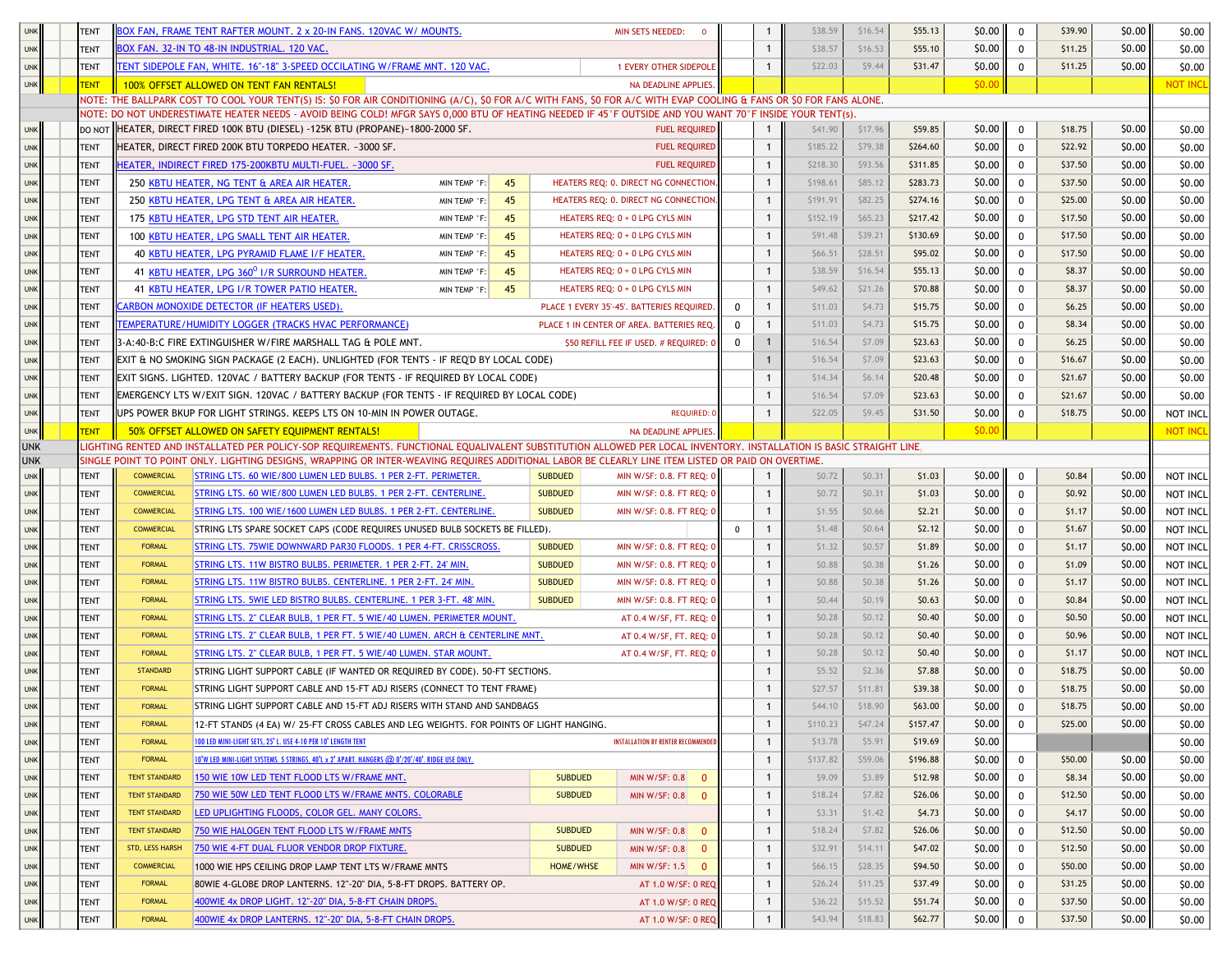| <b>UNK</b>               | <b>TENT</b> | <b>FORMAL</b>                         | 400WIE 4x 5-8 FT CHAIN DROP LTS, GLASS SHADE. 12"-14" DIA.                                                                                                                                                                                                                                                                                              |                       |                                                                   | AT 1.0 W/SF: 0 REQ         |                | $\mathbf{1}$ | \$43.94                                | \$18.83  | \$62.77    | \$0.00                        | $\mathbf 0$ | \$37.50    | \$0.00          | \$0.00           |
|--------------------------|-------------|---------------------------------------|---------------------------------------------------------------------------------------------------------------------------------------------------------------------------------------------------------------------------------------------------------------------------------------------------------------------------------------------------------|-----------------------|-------------------------------------------------------------------|----------------------------|----------------|--------------|----------------------------------------|----------|------------|-------------------------------|-------------|------------|-----------------|------------------|
| <b>UNK</b>               | TENT        | <b>FORMAL</b>                         | 220WIE LOW VOLT LIGHTS W/FRAME MNTS & TRANSFORMER.                                                                                                                                                                                                                                                                                                      |                       |                                                                   | AT 0.6 W/SF: 0 REQ         |                | $\mathbf{1}$ | \$30.87                                | \$13.23  | \$44.10    | \$0.00                        | $\mathbf 0$ | \$18.75    | \$0.00          | \$0.00           |
| <b>UNK</b>               | <b>TENT</b> | <b>STANDARD</b>                       | 12" CHINESE LANTERNS. WHITE OR IVORY. INCLS HANGING TO EXISTING HOOK. SET OF 10.                                                                                                                                                                                                                                                                        |                       |                                                                   |                            |                |              | \$22.05                                | \$9.45   | \$31.50    | \$0.00                        |             | NOT INCL   |                 | NOT INCL         |
| <b>UNK</b>               | TENT        | <b>STANDARD</b>                       | WHITE BIRDCAGE BORRBY LANTERNS. 6"W x 6"D x 11"H. HANG OR CENTERPIECE. SET OF 5.                                                                                                                                                                                                                                                                        |                       |                                                                   |                            |                |              | \$33.08                                | \$14.18  | \$47.25    | \$0.00                        |             | NOT INCL   |                 | NOT INCL         |
| <b>UNK</b>               | TENT        | <b>STANDARD</b>                       | INTERNAL BATTERY GLOW LIGHT FOR LANTERNS. SET OF 10.                                                                                                                                                                                                                                                                                                    |                       | RENTER TO TURN ON WHEN READY                                      |                            |                | $\mathbf{1}$ | \$11.03                                | \$4.73   | \$15.75    | \$0.00                        |             | NOT INCL   |                 | NOT INCL         |
| <b>UNK</b>               | TENT        | <b>STANDARD</b>                       | INTERNAL BATTERY LANTER FLICKER CANDLE. SET OF 5.                                                                                                                                                                                                                                                                                                       |                       | RENTER TO TURN ON WHEN READY                                      |                            |                | $\mathbf{1}$ | \$11.03                                | \$4.73   | \$15.75    | \$0.00                        |             | NOT INCL   |                 | NOT INCL         |
| <b>UNK</b>               | TENT        | <b>STANDARD</b>                       | WHITE LANTERN HANGING CHAIN (6-FT). SET OF 5. INCLUDES HANGER TO EXISTING HOOK.                                                                                                                                                                                                                                                                         |                       |                                                                   |                            |                | $\mathbf{1}$ | \$11.03                                | \$4.73   | \$15.75    | \$0.00                        | $\mathbf 0$ | \$12.50    | \$0.00          | NOT INCL         |
| <b>UNK</b>               | TENT        | <b>DLX FORMAL</b>                     | CHANDELIER CLUSTER HANGER. UP TO 9-UNITS. FOR FRAME TENT.                                                                                                                                                                                                                                                                                               |                       |                                                                   |                            |                | -1           | \$66.15                                | \$28.35  | \$94.50    | \$0.00                        | 0           | \$50.00    | \$0.00          | NOT INCL         |
| <b>UNK</b>               | TENT        | <b>DLX FORMAL</b>                     | 120WIE CHANDELIER. VENETIAN CRYSTAL, 1 TIER. 25"Hx24"W 5 LTS.                                                                                                                                                                                                                                                                                           |                       |                                                                   | AT 0.8 W/SF: 0 REQ         |                |              | \$80.32                                | \$34.42  | \$114.74   | \$0.00                        | $^{\circ}$  | \$25.00    | \$0.00          | NOT INCL         |
| <b>UNK</b>               | TENT        | <b>DLX FORMAL</b>                     | 240WIE CHANDELIER. VENETIAN CRYSTAL, 2 TIER. 27"Hx32"W 12 LTS.                                                                                                                                                                                                                                                                                          |                       |                                                                   | AT 0.8 W/SF: 0 REQ         |                | $\mathbf{1}$ | \$110.25                               | \$47.25  | \$157.50   | \$0.00                        | 0           | \$37.50    | \$0.00          | \$0.00           |
| <b>UNK</b>               | <b>TENT</b> | <b>DLX FORMAL</b>                     | CHANDELIER STAND. 13'-6" HT, 2-FT BASE LEGS, 60-LB COUNTERWEIGHT W/BLK OR WHT LINEN COVER.                                                                                                                                                                                                                                                              |                       |                                                                   |                            |                | $\mathbf{1}$ | \$66.02                                | \$28.29  | \$94.31    | \$0.00                        | 0           | \$12.50    | \$0.00          | \$0.00           |
| <b>UNK</b>               | TENT        | <b>DLX FORMAL</b>                     | 300WIE CRYSTAL DRAPE CHANDELIER. 54" L x 22" DIA. DIMMABLE.                                                                                                                                                                                                                                                                                             |                       |                                                                   | AT 0.8 W/SF: 0 REO         |                | $\mathbf{1}$ | \$199.95                               | \$85.69  | \$285.64   | \$0.00                        | $\mathbf 0$ | \$50.00    | \$0.00          | \$0.00           |
| <b>UNK</b>               | TENT        | <b>DLX FORMAL</b>                     | 360WIE DLX LARGE ANTIQUE IVORY CHANDELIER, 27" H x 36" DIA, 6 LED LTS.                                                                                                                                                                                                                                                                                  |                       |                                                                   | AT 0.8 W/SF: 0 REQ         |                | $\mathbf{1}$ | \$154.39                               | \$66.17  | \$220.56   | \$0.00                        | $\mathbf 0$ | \$37.50    | \$0.00          | \$0.00           |
| <b>UNK</b>               | <b>TENT</b> | <b>WESTERN</b>                        | 360WIE 6-LITE WAGON WHEEL CHAIN DROP CHANDELIER (CUSTOM).                                                                                                                                                                                                                                                                                               |                       |                                                                   | AT 0.8 W/SF: 0 REQ         |                | $\mathbf{1}$ | \$98.15                                | \$42.07  | \$140.22   | \$0.00                        | $\mathbf 0$ | \$50.00    | \$0.00          | \$0.00           |
| <b>UNK</b>               | TENT        | <b>FRAME TENT</b>                     | LIGHTED FAN 320 WIE 52-IN WHITE 4-LT CEILING FAN. TULIP GLASS LTS.                                                                                                                                                                                                                                                                                      |                       |                                                                   | AT 0.8 W/SF: 0 REQ         |                | $\mathbf{1}$ | \$98.15                                | \$42.07  | \$140.22   | \$0.00                        | $\mathbf 0$ | \$50.00    | \$0.00          | \$0.00           |
| <b>UNK</b>               | <b>TENT</b> | <b>FRAME TENT</b>                     | LIGHTED FAN 200 WIE 52-IN WOOD BLADE CEILING FAN & GLASS LIGHT.                                                                                                                                                                                                                                                                                         |                       |                                                                   | AT 0.8 W/SF: 0 REQ         |                | $\mathbf{1}$ | \$86.58                                | \$37.10  | \$123.68   | \$0.00                        | 0           | \$50.00    | \$0.00          | \$0.00           |
| <b>UNK</b>               | TENT        | <b>FORMAL</b>                         | STREET LIGHT, LIGHTED. 1/2-HEIGHT. METAL. ANTIQUE BRASS & BLACK. 120 VAC.                                                                                                                                                                                                                                                                               |                       |                                                                   |                            |                | $\mathbf{1}$ | \$44.60                                | \$19.11  | \$63.71    | \$0.00                        | 0           | \$12.50    | \$0.00          | \$0.00           |
| <b>UNK</b>               | TENT        | <b>FORMAL</b>                         | STREET LIGHT, LIGHTED. FULL HEIGHT. METAL. ANTIQUE BRASS & BLACK. 120 VAC.                                                                                                                                                                                                                                                                              |                       |                                                                   |                            |                |              | \$52.65                                | \$22.56  | \$75.21    | \$0.00                        | 0           | \$12.50    | \$0.00          | NOT INCL         |
| <b>UNK</b>               | <b>TENT</b> | <b>FORMAL</b>                         | STREET LIGHT, 3-LIGHT. FULL HEIGHT. METAL. WHITE. 120 VAC.                                                                                                                                                                                                                                                                                              |                       |                                                                   |                            |                |              | \$52.65                                | \$22.56  | \$75.21    | \$0.00                        | $\mathbf 0$ | \$12.50    | \$0.00          | NOT INCL         |
| <b>UNK</b>               | <b>TENT</b> |                                       | <u>100% OFFSET ON STREET LIGHT RENTALS!</u>                                                                                                                                                                                                                                                                                                             |                       |                                                                   | NA DEADLINE APPLIES.       |                |              |                                        |          |            | \$0.00                        |             |            |                 | <b>NOT INCL</b>  |
| <b>UNK</b>               | <b>TENT</b> | <b>FORMAL</b>                         | STREET LIGHT, FLICKER LIGHT. FULL HEIGHT. RESIN. WHITE. 120 VAC.                                                                                                                                                                                                                                                                                        |                       |                                                                   |                            |                | $\mathbf{1}$ | \$44.60                                | \$19.11  | \$63.71    | \$0.00                        | $\mathbf 0$ | \$8.34     | \$0.00          | NOT INCL         |
| <b>UNK</b>               | TENT        | <b>FORMAL</b>                         | STREET LIGHT, LIGHTED. FULL HEIGHT. ANTIQUE BRASS & BLACK. BATTERY OP.                                                                                                                                                                                                                                                                                  |                       |                                                                   |                            |                |              | \$59.54                                | \$25.52  | \$85.05    | \$0.00                        | $\mathbf 0$ | \$12.50    | \$0.00          | NOT INCL         |
| <b>UNK</b>               | TENT        | <b>DLX FORMAL</b>                     | 1000WIE 20-FT x 50-FT STARFIELD GRID W/NET LINER (1500+ MINI-LIGHTS)                                                                                                                                                                                                                                                                                    |                       |                                                                   | AT 0.6 W/SF: 0 REQ         |                | $\mathbf{1}$ | \$335.16                               | \$143.64 | \$478.80   | \$0.00                        | $\mathbf 0$ | \$300.00   | \$0.00          | \$0.00           |
| <b>UNK</b>               | TENT        | <b>DLX FORMAL</b>                     | 1000WIE 20-FT x 50-FT STARFIELD GRID W/SKY LINER (1500 MINI-LIGHTS)                                                                                                                                                                                                                                                                                     |                       |                                                                   | AT 0.6 W/SF: 0 REQ         |                | $\mathbf{1}$ | \$390.29                               | \$167.27 | \$557.55   | \$0.00                        | 0           | \$350.00   | \$0.00          | \$0.00           |
| <b>UNK</b>               | TENT        | <b>LIGHTING TOOLS</b>                 | 14-FT STEP LADDER                                                                                                                                                                                                                                                                                                                                       |                       | RENTAL CONDITIONAL UPON USER ASSUMING ALL RISK OF DAMAGE & INJURY |                            | $\Omega$       | $\mathbf{1}$ | \$70                                   | \$30     | \$99.89    | \$0.00                        | 0           | \$6.25     | \$0.00          | \$0.00           |
| <b>UNK</b>               | <b>TENT</b> | <b>LIGHTING TOOLS</b>                 |                                                                                                                                                                                                                                                                                                                                                         |                       | RENTAL CONDITIONAL UPON USER ASSUMING ALL RISK OF DAMAGE & INJURY |                            | $\Omega$       | $\mathbf{1}$ | \$52                                   | \$22     | \$74.99    | \$0.00                        | 0           | \$5.32     | \$0.00          |                  |
| <b>UNK</b>               | TENT        | <b>LIGHTING TOOLS</b>                 | 12-FT STEP LADDER                                                                                                                                                                                                                                                                                                                                       |                       | RENTAL CONDITIONAL UPON USER ASSUMING ALL RISK OF DAMAGE & INJURY |                            | $\Omega$       |              | \$7                                    | \$3      | \$9.98     | \$0.00                        | 0           | \$2.09     | \$0.00          | \$0.00<br>\$0.00 |
|                          | <b>TENT</b> |                                       | 18-IN STEP LADDER FOR SIDES                                                                                                                                                                                                                                                                                                                             |                       |                                                                   | <b>NA DEADLINE APPLIES</b> | $\overline{0}$ |              |                                        |          |            | \$0.00                        |             |            |                 | <b>NOT INCL</b>  |
| <b>UNK</b><br><b>UNK</b> | TENT        | SPECIAL LABOR                         | 100% OFFSET ON LADDER RENTALS!<br>SPEC. INSTALL LABOR. DESCRIPTION:                                                                                                                                                                                                                                                                                     |                       |                                                                   | <b>HRS</b>                 |                |              |                                        |          |            |                               | 0           | \$25.00    | \$0.00          | <b>NOT INCL</b>  |
| <b>UNK</b>               | TENT        | SPECIAL LABOR                         | SPEC. INSTALL LABOR. DESCRIPTION:                                                                                                                                                                                                                                                                                                                       |                       |                                                                   | HRS:                       |                | $\mathbf 1$  |                                        |          |            |                               | $\Omega$    | \$25.00    | \$0.00          | NOT INCL         |
| <b>UNK</b>               | <b>TENT</b> |                                       |                                                                                                                                                                                                                                                                                                                                                         |                       |                                                                   |                            |                | $\mathbf{1}$ | \$14.34                                | \$6.14   | \$20.48    | \$0.00                        | $\mathbf 0$ | \$5.00     | \$0.00          | \$0.00           |
| <b>UNK</b>               | TENT        |                                       | DIMMER BOX, 600 W, MANUAL DIAL, EDISION ENDS                                                                                                                                                                                                                                                                                                            |                       |                                                                   |                            |                |              | \$19.07                                | \$8.17   | \$27.24    | \$0.00                        | 0           | \$6.25     | \$0.00          | \$0.00           |
|                          | <b>TENT</b> | W                                     | DIMMER BOX, 1500 W, MANUAL DIAL, EDISION ENDS<br><b>TYPE</b><br><b>DESCRIPTION</b>                                                                                                                                                                                                                                                                      |                       | <b>ANCHORS</b>                                                    | WALLS GRADE                |                |              |                                        |          |            | MOST ANY SIZE TENT AVAILABLE. |             |            |                 |                  |
|                          | <b>TENT</b> | $\mathsf{x}$                          | THERE ARE RENTER RESPONSIBILITIES WHEN RENTING TENTS AND EQUIPMENT. CLICKE HERE:                                                                                                                                                                                                                                                                        |                       |                                                                   |                            |                |              | https://responsibilities.amerevent.com |          |            |                               |             |            |                 |                  |
|                          | <b>TENT</b> |                                       | RENTING A TENT? YOU MUST MARK ITS LOCATION AND ANY UNDERGROUND UTILITIES! CLICK HERE --------------------->>                                                                                                                                                                                                                                            |                       |                                                                   |                            |                |              | https://www.amerevent.com/marking      |          |            |                               |             |            |                 |                  |
|                          | <b>TENT</b> |                                       | RENTING A TENT? BE SURE TO SEE "HOW TO PREPARE YOUR TENT SITE BEFORE SETUP", CLICK HERE ------------------->                                                                                                                                                                                                                                            |                       |                                                                   |                            |                |              | https://www.amerevent.com/tentsite     |          |            |                               |             |            |                 |                  |
|                          | <b>TENT</b> |                                       | RENTING A TENT? BE SURE TO SEE "MAINTENANCE & SAFETY NEEDS THE RENTER MUST DO", CLICK HERE --------------->                                                                                                                                                                                                                                             |                       |                                                                   |                            |                |              | https://www.amerevent.com/tentmaint    |          |            |                               |             |            |                 |                  |
|                          | <b>TENT</b> |                                       | RENTING A CLEARTOP TENT? SEE "WHAT TO CONSIDER WHEN RENTING A CLEARTOP TENT", CLICK HERE --------------->                                                                                                                                                                                                                                               |                       |                                                                   |                            |                |              | https://www.amerevent.com/cleartop     |          |            |                               |             |            |                 |                  |
|                          |             |                                       | NOTE: YOU ARE RESPONSIBLE FOR ALL SITING OR RENTALS AND UTILITY REQUIREMENTS. USE THE BROCHURES ABOVE. YOUR SALESPERSON CANNOT DETERMINE YOUR NEEDS.<br>NOTE: THE MIN. SQUARE FEET (SF) OF TENT SPACE FOR 10 QUESTS IS: 120 SF IF TABLE SEATED OR 60 SF FOR CONFERENCE SEATING (CHAIRS ONLY), PLUS SPACE STAGE, DANCE FLOOR AND FOOD/BAR SERVICES, ETC. |                       |                                                                   |                            |                |              |                                        |          |            |                               |             |            |                 |                  |
|                          |             |                                       | NOTE: TENTS ARE MODULAR AND MAY BE COMBINED TO SIZES REQUIRED. ONSITE PREP, CLEANING & REPAIR MAY BE DONE AS NEEDED. SEE: HTTP://TENTGRADE.AMEREVENT.COM.                                                                                                                                                                                               |                       |                                                                   |                            |                |              |                                        |          |            |                               |             |            |                 |                  |
|                          |             |                                       | NOTE: DUE TO CROSS-LIABILITY CLAIMS, ONLY AEG EQUIPMENT MAY BE PLACED UNDER AEG TENTS EXCEPT FOR ITEMS YOU OWN OR EQUIPMENT NOT AVAILABLE FROM AEG. HOWEVER A WAIVER MAY BE REQUESTED.                                                                                                                                                                  |                       |                                                                   |                            |                |              |                                        |          |            |                               |             |            |                 |                  |
| <b>UNK</b>               | TENT        | 80<br>40<br>$x \mid$                  | CLEARTOP-8 HD CLEAR TOP FRAME TENT. 7-9 FT SIDE-HT.                                                                                                                                                                                                                                                                                                     | ENHANCED CLEAR        | 55-GAL ANCHOR                                                     | <b>NO</b><br>BA            |                |              | \$1,934                                | \$829    | \$2,763.00 | 50                            | $\mathbf 0$ | \$1,127.00 | \$0             | \$0.00           |
| <b>UNK</b>               | <b>TENT</b> | 40                                    | $x$   80   CLEARTOP-10   HI-DENSITY CLEAR TOP FRAME TENT. 9-10 FT.                                                                                                                                                                                                                                                                                      | <b>ENHANCED CLEAR</b> | STAKE SOIL. WIND.                                                 | <b>NO</b><br>BA            |                | $\mathbf{1}$ | \$2,045                                | \$876    | \$2,921.00 | \$0                           | $\mathbf 0$ | \$1,192.00 | 50 <sub>1</sub> | \$0.00           |
| <b>UNK</b>               | <b>TENT</b> |                                       | 0% OFFSET DISCOUNT ON NEW ENHANCED CLEARTOP RENTAL W/FULL EVENT PACKAGE!                                                                                                                                                                                                                                                                                |                       |                                                                   | NA DEADLINE APPLIES.       | $\overline{0}$ |              |                                        |          |            | \$0                           |             |            |                 | <b>NOT INCI</b>  |
|                          | <b>TENT</b> |                                       | WHILE ONE OF THE MOST BEAUTIFUL TENTS AVAILABLE, CLEARTOPS ARE NOT GLASS AND CAN GET HOT. SEE "WHAT TO CONSIDER" -->                                                                                                                                                                                                                                    |                       |                                                                   |                            |                |              | https://www.amerevent.com/cleartop     |          |            |                               |             |            |                 |                  |
| <b>UNK</b>               | <b>TENT</b> | 10<br>10 <sup>°</sup><br>$\mathsf{x}$ | VENHPKPC-08 HI-PK FASTSET PIPE FRAME TENT. CORDURA TOP. 8'.                                                                                                                                                                                                                                                                                             | WHITE TOP             | <b>STK AGGR ON SOIL</b>                                           | <b>NO</b><br>BB            |                |              | \$69                                   | \$29     | \$98.05    | 50 <sub>1</sub>               | $\mathbf 0$ | \$25.00    | \$0.00          | \$0.00           |
| <b>UNK</b>               | <b>TENT</b> | 10<br>10 <sup>°</sup><br>$\mathsf{x}$ | VENHPKPC-08 HI-PK FASTSET PIPE FRAME TENT. CORDURA TOP. 8'.                                                                                                                                                                                                                                                                                             | WHITE TOP             | K ASPHALT ON SOIL. WIN                                            | <b>NO</b><br><b>BB</b>     |                | $\mathbf{1}$ | \$69                                   | \$29     | \$98.05    | \$0                           | $\mathbf 0$ | \$25.00    | \$0.00          | \$0.00           |
| <b>UNK</b>               | TENT        | $x \mid 20$<br>10 <sup>1</sup>        | VENHPKPC-08 HI-PK FASTSET PIPE FRAME TENT. CORDURA TOP. 8'.                                                                                                                                                                                                                                                                                             | WHITE TOP             | <b>STAKE SOIL OR GRASS</b>                                        | <b>NO</b><br><b>BB</b>     |                | $\mathbf{1}$ | \$107                                  | \$46     | \$152.62   | \$0                           | $\mathbf 0$ | \$25.00    | \$0.00          | \$0.00           |
| <b>UNK</b>               | <b>TENT</b> | 20<br>10 <sup>1</sup><br>$x \mid$     | VENHPKPC-08 HI-PK FASTSET PIPE FRAME TENT. CORDURA TOP. 8'.                                                                                                                                                                                                                                                                                             | WHITE TOP             | <b>STAKE SOIL OR GRASS</b>                                        | <b>NO</b><br><b>BB</b>     |                | $\mathbf{1}$ | \$107                                  | \$46     | \$152.62   | \$0                           | $\mathbf 0$ | \$25.00    | \$0.00          | \$0.00           |
| <b>UNK</b>               | TENT        | 20 <sub>2</sub><br>40<br>$\mathsf{x}$ | FRAME TENT. 7-8 FT.<br>FRAME-08                                                                                                                                                                                                                                                                                                                         | WHITE TOP             | K ASPHALT ON SOIL. WIN                                            | <b>NO</b><br>BB            |                | $\mathbf{1}$ | \$251                                  | \$108    | \$358.79   | \$0                           | $\mathbf 0$ | \$178.34   | \$0.00          | \$0.00           |
| <b>UNK</b>               | TENT        | 40<br>100<br>$\mathsf{x}$             | FRAME TENT. 7-8 FT.<br>FRAME-08                                                                                                                                                                                                                                                                                                                         | WHITE TOP             | <b>STAKE SOIL OR GRASS</b>                                        | <b>NO</b><br>BA            |                |              | \$1,289                                | \$552    | \$1,841.13 | 50 <sub>1</sub>               | $\mathbf 0$ | \$861.25   | \$0.00          | \$0.00           |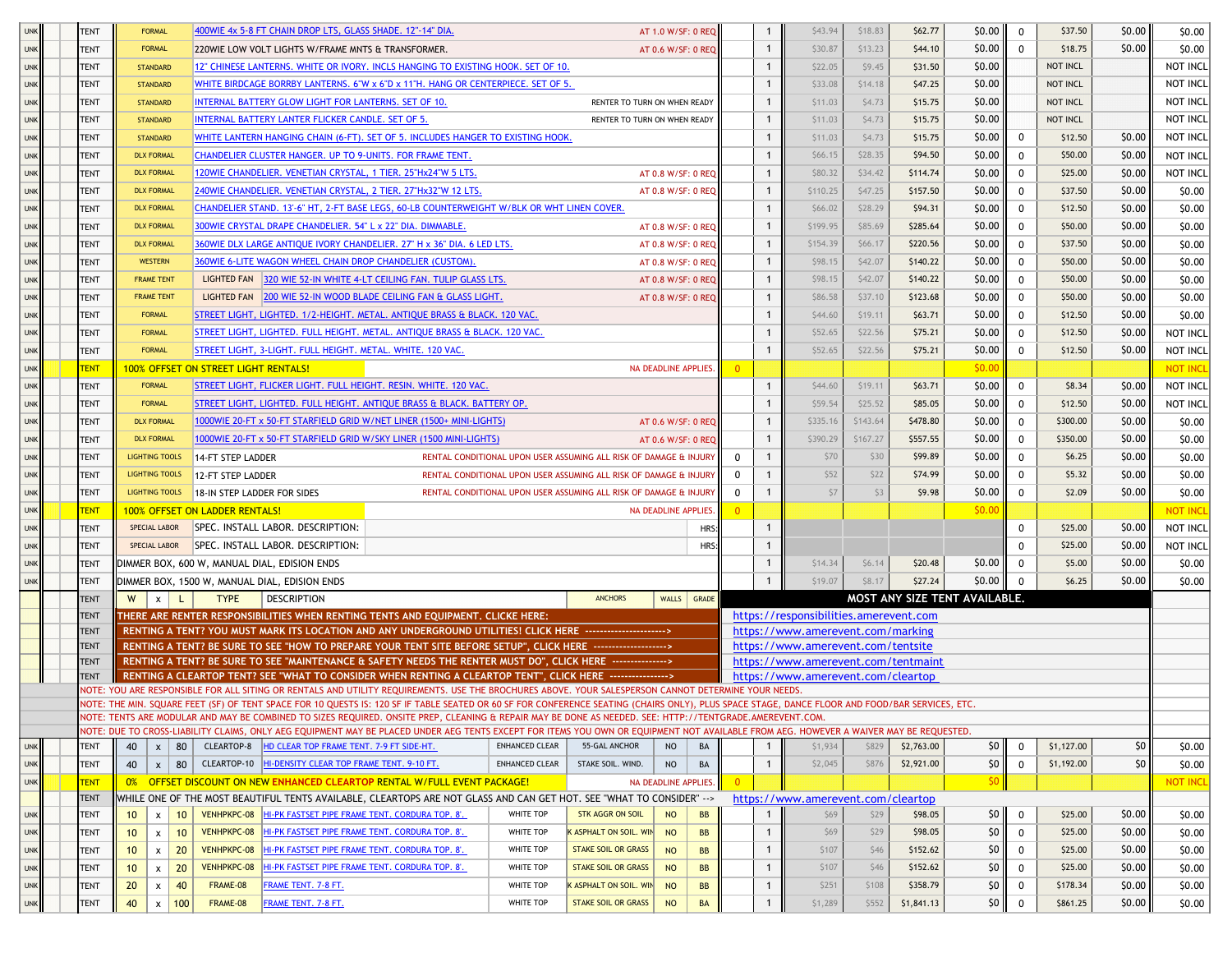| <b>UNK</b>               | <b>TENT</b> | 10              | X                         | 30              | FRAME-08                               | FRAME TENT. 7-8 FT.                                                                                                                                  | WHITE TOP        | <b>STAKE SOIL OR GRASS</b> | <b>NO</b>            | <b>BB</b>    | 1                           | \$127        | \$55    | \$182.07   | 50 <sub>1</sub> | $\mathbf{0}$ | \$86.25    | \$0.00 | \$0.00          |
|--------------------------|-------------|-----------------|---------------------------|-----------------|----------------------------------------|------------------------------------------------------------------------------------------------------------------------------------------------------|------------------|----------------------------|----------------------|--------------|-----------------------------|--------------|---------|------------|-----------------|--------------|------------|--------|-----------------|
| <b>UNK</b>               | TENT        | 10 <sup>°</sup> | $\pmb{\mathsf{x}}$        | 40              | FRAME-08                               | FRAME TENT. 7-8 FT.                                                                                                                                  | WHITE TOP        | <b>STAKE SOIL OR GRASS</b> | <b>NO</b>            | <b>BB</b>    | 1                           | \$143        | \$61    | \$204.60   | \$0             | 0            | \$97.92    | \$0.00 | \$0.00          |
| <b>UNK</b>               | TENT        | 10              | X                         | 50              | FRAME-08                               | <u>FRAME TENT. 7-8 FT.</u>                                                                                                                           | WHITE TOP        | <b>STAKE SOIL OR GRASS</b> | <b>NO</b>            | <b>BB</b>    | 1                           | \$164        | \$70    | \$234.05   | \$0             | 0            | \$113.34   | \$0.00 | \$0.00          |
| <b>UNK</b>               | <b>TENT</b> | 15              | $\boldsymbol{\mathsf{x}}$ | 15              | FRAME-08                               | FRAME TENT. 7-8 FT.                                                                                                                                  | WHITE TOP        | <b>STAKE SOIL OR GRASS</b> | <b>NO</b>            | <b>BB</b>    | 1                           | \$106        | \$46    | \$151.76   | \$0             | 0            | \$70.84    | \$0.00 | \$0.00          |
| <b>UNK</b>               | TENT        | 20              | $\boldsymbol{\mathsf{x}}$ | 20              | <b>CTRPOLE-08</b>                      | CPOLE FLAT RIDGE TENT. 7-8 FT.                                                                                                                       | WHITE TOP        | <b>STAKE SOIL OR GRASS</b> | <b>NO</b>            | <b>BB</b>    | $\mathbf{1}$                | \$125        | \$54    | \$178.61   | \$0             | 0            | \$84.59    | \$0.00 | \$0.00          |
| <b>UNK</b>               | <b>TENT</b> | 20              | x                         | 20              | FRAME-08                               | FRAME TENT. 7-8 FT.                                                                                                                                  | WHITE TOP        | <b>STAKE SOIL OR GRASS</b> | <b>NO</b>            | <b>BB</b>    | 1                           | \$143        | \$61    | \$204.60   | \$0             | 0            | \$97.92    | \$0.00 | \$0.00          |
| <b>UNK</b>               | <b>TENT</b> | 20              | X                         | 30              | FRAME-08                               | FRAME TENT. 7-8 FT.                                                                                                                                  | <b>WHITE TOP</b> | <b>STAKE SOIL OR GRASS</b> | <b>NO</b>            | <b>BB</b>    | $\mathbf{1}$                | \$195        | \$84    | \$279.09   | \$0             | 0            | \$136.67   | \$0.00 | \$0.00          |
| <b>UNK</b>               | <b>TENT</b> | 20              | x                         | 40              | FRAME-08                               | <u>FRAME TENT. 7-8 FT.</u>                                                                                                                           | WHITE TOP        | <b>STAKE SOIL OR GRASS</b> | <b>NO</b>            | <b>BB</b>    | 1                           | \$251        | \$108   | \$358.79   | \$0             | 0            | \$178.34   | \$0.00 | \$0.00          |
| <b>UNK</b>               | <b>TENT</b> | 20              | X                         | 50              | FRAME-08                               | FRAME TENT. 7-8 FT.                                                                                                                                  | WHITE TOP        | <b>STAKE SOIL OR GRASS</b> | <b>NO</b>            | <b>BB</b>    | 1                           | \$311        | \$133   | \$443.68   | \$0             | 0            | \$222.50   | \$0.00 | \$0.00          |
| <b>UNK</b>               | TENT        | 30              | $\boldsymbol{\mathsf{x}}$ | 30              | <b>CTRPOLE-08</b>                      | CPOLE FLAT RIDGE TENT. 7-8 FT.                                                                                                                       | WHITE TOP        | <b>STAKE SOIL OR GRASS</b> | <b>NO</b>            | <b>BB</b>    | $\mathbf{1}$                | \$226        | \$97    | \$322.41   | \$0             | $\mathbf 0$  | \$159.17   | \$0.00 | \$0.00          |
| <b>UNK</b>               | <b>TENT</b> | 30 <sup>2</sup> | X                         | 30              | FRAME-08                               | FRAME TENT. 7-8 FT.                                                                                                                                  | WHITE TOP        | <b>STAKE SOIL OR GRASS</b> | <b>NO</b>            | <b>BB</b>    | 1                           | \$283        | \$121   | \$403.83   | \$0             | 0            | \$201.67   | \$0.00 | \$0.00          |
| <b>UNK</b>               | TENT        | 30              | $\pmb{\mathsf{x}}$        | 45              | FRAME-08                               | FRAME TENT. 7-8 FT.                                                                                                                                  | WHITE TOP        | <b>STAKE SOIL OR GRASS</b> | <b>NO</b>            | <b>BB</b>    | 1                           | \$412        | \$177   | \$588.35   | \$0             | 0            | \$297.50   | \$0.00 | \$0.00          |
| <b>UNK</b>               | <b>TENT</b> | 30              | X                         | 60              | FRAME-08                               | FRAME TENT. 7-8 FT.                                                                                                                                  | WHITE TOP        | <b>STAKE SOIL OR GRASS</b> | <b>NO</b>            | <b>BB</b>    | -1                          | \$545        | \$233   | \$778.05   | \$0             | 0            | \$395.84   | \$0.00 | \$0.00          |
| <b>UNK</b>               | <b>TENT</b> | 30              | $\pmb{\mathsf{x}}$        | 75              | FRAME-08                               | FRAME TENT. 7-8 FT.                                                                                                                                  | WHITE TOP        | <b>STAKE SOIL OR GRASS</b> | <b>NO</b>            | <b>BB</b>    | 1                           | \$671        | \$287   | \$958.23   | \$0             | 0            | \$489.59   | \$0.00 | \$0.00          |
| <b>UNK</b>               | TENT        | 40              | $\boldsymbol{\mathsf{x}}$ | 40              | <b>CTRPOLE-08</b>                      | CPOLE FLAT RIDGE TENT. 7-8 FT.                                                                                                                       | WHITE TOP        | <b>STAKE SOIL OR GRASS</b> | <b>NO</b>            | <b>BB</b>    | 1                           | \$375        | \$161   | \$535.50   | \$0             | 0            | \$270.00   | \$0.00 | \$0.00          |
| <b>UNK</b>               | <b>TENT</b> | 40              | X                         | 40              | HIPEAK-08                              | HI-PK POLE TENT. 7-8 FT.                                                                                                                             | WHITE TOP        | <b>STAKE SOIL OR GRASS</b> | <b>NO</b>            | <b>BB</b>    | 1                           | \$450        | \$193   | \$642.92   | \$0             | 0            | \$325.84   | \$0.00 | \$0.00          |
| <b>UNK</b>               | <b>TENT</b> | 40              | x                         | 40              | FRAME-08                               | FRAME TENT. 7-8 FT.                                                                                                                                  | WHITE TOP        | <b>STAKE SOIL OR GRASS</b> | <b>NO</b>            | <b>BB</b>    | $\mathbf{1}$                | \$485        | \$208   | \$693.16   | \$0             | 0            | \$352.09   | \$0.00 | \$0.00          |
| <b>UNK</b>               | TENT        | 40              | X                         | 60              | <b>CTRPOLE-08</b>                      | <u>CPOLE FLAT RIDGE TENT. 7-8 FT.</u>                                                                                                                | WHITE TOP        | <b>STAKE SOIL OR GRASS</b> | <b>NO</b>            | <b>BB</b>    | 1                           | \$545        | \$233   | \$778.05   | \$0             | 0            | \$395.84   | \$0.00 | \$0.00          |
| <b>UNK</b>               | <b>TENT</b> | 40              | X                         | 60              | HIPEAK-08                              | HI-PK POLE TENT. 7-8 FT.                                                                                                                             | WHITE TOP        | <b>STAKE SOIL OR GRASS</b> | <b>NO</b>            | <b>BB</b>    | 1                           | \$657        | \$281   | \$938.31   | \$0             | 0            | \$479.17   | \$0.00 | \$0.00          |
| <b>UNK</b>               | TENT        | 40              | X                         | 60              | FRAME-08                               | FRAME TENT. 7-8 FT.                                                                                                                                  | WHITE TOP        | <b>STAKE SOIL OR GRASS</b> | <b>NO</b>            | <b>BB</b>    | $\mathbf{1}$                | \$710        | \$304   | \$1,014.54 | \$0             | $\mathbf 0$  | \$518.75   | \$0.00 | \$0.00          |
| <b>UNK</b>               | TENT        | 40              | X                         | 80              | CTRPOLE-08                             | CPOLE FLAT RIDGE TENT. 7-8 FT.                                                                                                                       | WHITE TOP        | <b>STAKE SOIL OR GRASS</b> | <b>NO</b>            | <b>BB</b>    | $\mathbf{1}$                | \$724        | \$310   | \$1,033.60 | \$0             | 0            | \$528.75   | \$0.00 | \$0.00          |
| <b>UNK</b>               | TENT        | 40              | $\pmb{\mathsf{x}}$        | 80              | HIPEAK-08                              | HI-PK POLE TENT. 7-8 FT.                                                                                                                             | WHITE TOP        | <b>STAKE SOIL OR GRASS</b> | <b>NO</b>            | <b>BB</b>    | -1                          | \$873        | \$374   | \$1,247.56 | \$0             | 0            | \$640.00   | \$0.00 | \$0.00          |
| <b>UNK</b>               | <b>TENT</b> | 40              | x                         | 80              | FRAME-08                               | FRAME TENT. 7-8 FT.                                                                                                                                  | WHITE TOP        | <b>STAKE SOIL OR GRASS</b> | <b>NO</b>            | <b>BB</b>    | -1                          | \$944        | \$405   | \$1,348.91 | \$0             | 0            | \$692.50   | \$0.00 | \$0.00          |
| <b>UNK</b>               | <b>TENT</b> | 40              | $\boldsymbol{\mathsf{x}}$ | 100             | <b>CTRPOLE-08</b>                      | CPOLE FLAT RIDGE TENT. 7-8 FT.                                                                                                                       | WHITE TOP        | <b>STAKE SOIL OR GRASS</b> | <b>NO</b>            | <b>BB</b>    | 1                           | \$896        | \$384   | \$1,280.48 | \$0             | 0            | \$657.09   | \$0.00 | \$0.00          |
| <b>UNK</b>               | <b>TENT</b> | 40              | $\mathsf{x}$              | 100             | HIPEAK-08                              | HI-PK POLE TENT. 7-8 FT.                                                                                                                             | WHITE TOP        | <b>STAKE SOIL OR GRASS</b> | <b>NO</b>            | <b>BB</b>    | $\mathbf{1}$                | \$1,083      | \$464   | \$1,547.28 | \$0             | $\mathbf 0$  | \$795.42   | \$0.00 | \$0.00          |
| <b>UNK</b>               | <b>TENT</b> | 40              | X                         | 100             | FRAME-08                               | FRAME TENT. 7-8 FT.                                                                                                                                  | WHITE TOP        | <b>STAKE SOIL OR GRASS</b> | <b>NO</b>            | <b>BB</b>    | 1                           | \$1,172      | \$502   | \$1,673.76 | \$0             | 0            | \$861.25   | \$0.00 | \$0.00          |
| <b>UNK</b>               | <b>TENT</b> | 10 <sup>°</sup> | x                         | 10              | HIFRAME-8                              | HI-PK FRAME TENT. 7-8 FT.                                                                                                                            | WHITE TOP        | <b>STAKE SOIL OR GRASS</b> | <b>NO</b>            | <b>BB</b>    | 1                           | \$76         | \$33    | \$108.44   | \$0             | 0            | \$48.34    | \$0.00 | \$0.00          |
| <b>UNK</b>               | TENT        | 20              | x                         | 20              | HIFRAME-8                              | HI-PK FRAME TENT. 7-8 FT.                                                                                                                            | WHITE TOP        | <b>STAKE SOIL OR GRASS</b> | <b>NO</b>            | <b>BB</b>    | 1                           | \$169        | \$72    | \$240.98   | \$0             | 0            | \$117.09   | \$0.00 | \$0.00          |
| <b>UNK</b>               | <b>TENT</b> | 20              | x                         | 40              | HIFRAME-10                             | HI-PK FRAME TENT. 9-10 FT.                                                                                                                           | WHITE TOP        | <b>STAKE SOIL OR GRASS</b> | <b>NO</b>            | <b>BB</b>    | 1                           | \$326        | \$140   | \$465.34   | \$0             | 0            | \$233.75   | \$0.00 | \$0.00          |
| <b>UNK</b>               | TENT        | 40              | $\boldsymbol{\mathsf{x}}$ | 100             | HIFRAME-10                             | HI-PK FRAME TENT. 9-10 FT.                                                                                                                           | WHITE TOP        | <b>STAKE SOIL OR GRASS</b> | <b>NO</b>            | <b>BB</b>    | $\mathbf{1}$                | \$1,543      | \$661   | \$2,203.90 | \$0             | 0            | \$1,136.67 | \$0.00 | \$0.00          |
| <b>UNK</b>               | <b>TENT</b> | 60              | X                         | 60              | HIPEAK-08                              | HI-PK POLE TENT. 7-8 FT.                                                                                                                             | <b>WHITE TOP</b> | <b>STAKE SOIL OR GRASS</b> | <b>NO</b>            | <b>BB</b>    | $\mathbf{1}$                | \$1,246      | \$534   | \$1,780.31 | \$0             | 0            | \$916.67   | \$0.00 | \$0.00          |
| <b>UNK</b>               | TENT        | 60              | $\pmb{\mathsf{x}}$        | 80              | HIPEAK-08                              | HI-PK POLE TENT. 7-8 FT.                                                                                                                             | WHITE TOP        | <b>STAKE SOIL OR GRASS</b> | <b>NO</b>            | <b>BB</b>    | -1                          | \$1,655      | \$709   | \$2,364.16 | \$0             | $\mathbf 0$  | \$1,220.00 | \$0.00 | \$0.00          |
| <b>UNK</b>               | <b>TENT</b> | 60              | X                         | 100             | HIPEAK-08                              | HI-PK POLE TENT. 7-8 FT.                                                                                                                             | WHITE TOP        | <b>STAKE SOIL OR GRASS</b> | <b>NO</b>            | <b>BB</b>    | 1                           | \$2,158      | \$925   | \$3,083.15 | \$0             | 0            | \$1,593.34 | \$0.00 | \$0.00          |
| <b>UNK</b>               | <b>TENT</b> | 80              | $\boldsymbol{\mathsf{x}}$ | 80              | HIPEAK-08                              | HI-PK POLE TENT. 7-8 FT.                                                                                                                             | WHITE TOP        | <b>STAKE SOIL OR GRASS</b> | <b>NO</b>            | <b>BB</b>    | 1                           | \$2,297      | \$984   | \$3,281.52 | \$0             | 0            | \$1,696.67 | \$0.00 | \$0.00          |
| <b>UNK</b>               | <b>TENT</b> | 80              |                           | $x \mid 110$    | HIPEAK-08                              | HI-PK POLE TENT. 7-8 FT.                                                                                                                             | WHITE TOP        | <b>STAKE SOIL OR GRASS</b> | <b>NO</b>            | <b>BB</b>    | $\mathbf{1}$                | \$3,277      | \$1,404 | \$4,681.38 | \$0             | $\mathbf 0$  | \$2,423.75 | \$0.00 | \$0.00          |
| <b>UNK</b>               | <b>TENT</b> | 40              | X                         | 60              | HIPEAK-08                              | HI-PK POLE TENT. 7-8 FT.                                                                                                                             | WHITE TOP        | <b>STAKE SOIL OR GRASS</b> | <b>NO</b>            | BA           | $\mathbf{1}$                | \$722        | \$310   | \$1,032.14 | \$0             | 0            | \$479.17   | \$0.00 | \$0.00          |
| <b>UNK</b>               | TENT        | 100             | X                         | 60              | HIPEAK-08                              | HI-PK POLE TENT. 7-8 FT.                                                                                                                             | WHITE TOP        | <b>STAKE SOIL OR GRASS</b> | <b>NO</b>            | <b>BB</b>    | $\mathbf{1}$                | \$2,158      | \$925   | \$3,083.15 | \$0             | 0            | \$1,593.34 | \$0.00 | \$0.00          |
| <b>UNK</b>               | TENT        | 100             | X                         | 10 <sup>c</sup> | HIPEAK-08                              | <b>HI-PK POLE TENT. 7-8 FT.</b>                                                                                                                      | WHITE TOP        | <b>STAKE SOIL OR GRASS</b> | NO.                  | <b>BB</b>    | 1                           | \$3,727      | \$1,597 | \$5,324.13 | \$0             | 0            | \$2,757.50 | \$0.00 | \$0.00          |
| <b>UNK</b>               | <b>TENT</b> | 100             | $\boldsymbol{\mathsf{x}}$ | 140             | HIPEAK-08                              | HI-PK POLE TENT. 7-8 FT.                                                                                                                             | WHITE TOP        | <b>STAKE SOIL OR GRASS</b> | <b>NO</b>            | <b>BB</b>    | $\mathbf{1}$                | \$5,177      | \$2,219 | \$7,396.20 | \$0             | 0            | \$3,834.17 | \$0.00 | \$0.00          |
| <b>UNK</b>               | <b>TENT</b> |                 | $\boldsymbol{\mathsf{x}}$ |                 |                                        | 80 STG CANOPY STAGE CANOPY. 10-11 FT SIDE, 18-20 FT CENTER.                                                                                          | WHITE TOP        | <b>STAKE SOIL OR GRASS</b> | NO                   | BB           | $\mathbf{1}$                | \$1,005      | \$431   | \$1,435.54 | \$0             | $\mathbf{0}$ | \$737.50   | \$0.00 | \$0.00          |
| <b>UNK</b>               | <b>TENT</b> | 40              | $\boldsymbol{\mathsf{x}}$ | 80              |                                        | STG CANOPY STAGE CANOPY. 10-11 FT SIDE, 18-20 FT CENTER.                                                                                             | WHITE TOP        | <b>STAKE SOIL OR GRASS</b> | <b>NO</b>            | <b>BB</b>    | 1                           | \$1,005      | \$431   | \$1,435.54 | 50 <sub>1</sub> | $\mathbf 0$  | \$737.50   | \$0.00 | \$0.00          |
| <b>UNK</b>               | <b>TENT</b> |                 |                           |                 | 50% OFFSET ALLOWED ON TENTS.           |                                                                                                                                                      |                  |                            | NA DEADLINE APPLIES. |              |                             |              |         |            | \$0.00          |              |            |        | <b>NOT INCL</b> |
| <b>UNK</b>               |             |                 |                           |                 |                                        | CLEARTOP TENTS CAN BE HOT IN DAYLIGHT OR FOG IN RAIN. PROTECTIVE WHITE COVER FOR TOP RECOMMENDED TO MINIMIZE ISSUES. RENTER PULLS OFF BEFORE USE.    |                  |                            |                      |              |                             |              |         |            |                 |              |            |        |                 |
| <b>UNK</b>               | <b>TENT</b> |                 |                           |                 |                                        | CLEARTOP TENT ANTI-SUN HEAT/ANTI-RAIN FOG 1200 SF COVER (RENTER REMOVES BEFORE USING TENT).                                                          | 0                | \$88.20                    | \$37.80              | \$126.00     | \$0.00                      | $\mathbf{0}$ | \$43.80 | \$0.00     | \$0.00          |              |            |        |                 |
| <b>UNK</b>               | <b>TENT</b> |                 |                           |                 |                                        | 50% OFFSET ALLOWED ON CLEARTOP PRE-EVENT COVER!                                                                                                      | $\overline{0}$   |                            |                      |              | \$0.00                      |              |         |            | <b>NOT INCL</b> |              |            |        |                 |
| <b>UNK</b>               | <b>TENT</b> | $50^{\circ}$    |                           |                 |                                        | <b>TENT HOLD / RAIN PLAN DISCOUNT. SEE SECTION AAP (ABOVE).</b>                                                                                      | $\mathbf{1}$     |                            |                      |              | \$0.00                      |              |         |            | <b>NOT INCL</b> |              |            |        |                 |
| <b>UNK</b>               | TENT        |                 |                           |                 |                                        | 30 X 30 "T" CONNECTOR TENT TOP. WHITE, FRAME TENT, 7-8 FT.                                                                                           | \$385.88         | \$165.38                   | \$551.25             | \$0.00       | $\mathbf 0$                 | \$300.00     | \$0.00  | \$0.00     |                 |              |            |        |                 |
| <b>UNK</b>               | TENT        |                 |                           |                 |                                        | 30-WIDE GABLE TENT END. WHITE, FRAME TENT.                                                                                                           |                  |                            |                      |              |                             | \$55.13      | \$23.63 | \$78.75    | \$0.00          | $\mathbf{0}$ | \$50.00    | \$0.00 | \$0.00          |
| <b>UNK</b><br><b>UNK</b> | <b>TENT</b> |                 |                           |                 | TENT STAKES. 1"-DIA. IN SOIL OR GRASS. | TENT STAKING & ANCHORING IS BASED ON AVERAGE REQUIREMENTS AND NOT REDUCEABLE. ADDITIONAL NEEDS BASED ON ACTUAL SITE FINDINGS ARE AT ADDITIONAL COST. |                  | NOT ADJUSTABLE. WHSE LOAD: |                      | $\mathbf{0}$ | 0                           | \$0.88       | \$0.38  | \$1.26     | \$0.00          | $\mathbf 0$  | \$2.09     | \$0.00 | \$0.00          |
| <b>UNK</b>               | TENT        |                 |                           |                 |                                        | TENT STAKES. 1"-DIA IN LOOSE GRAVEL ON TOP OF SOIL. NO PATCHING.                                                                                     |                  | NOT ADJUSTABLE. WHSE LOAD: |                      | $\mathbf{0}$ | $\mathbf{1}$<br>$\mathbf 0$ | \$3.35       | \$1.43  | \$4.78     | \$0.00          | $\mathbf{0}$ | \$4.17     | \$0.00 | \$0.00          |
|                          |             |                 |                           |                 |                                        |                                                                                                                                                      |                  |                            |                      |              |                             |              |         |            |                 |              |            |        |                 |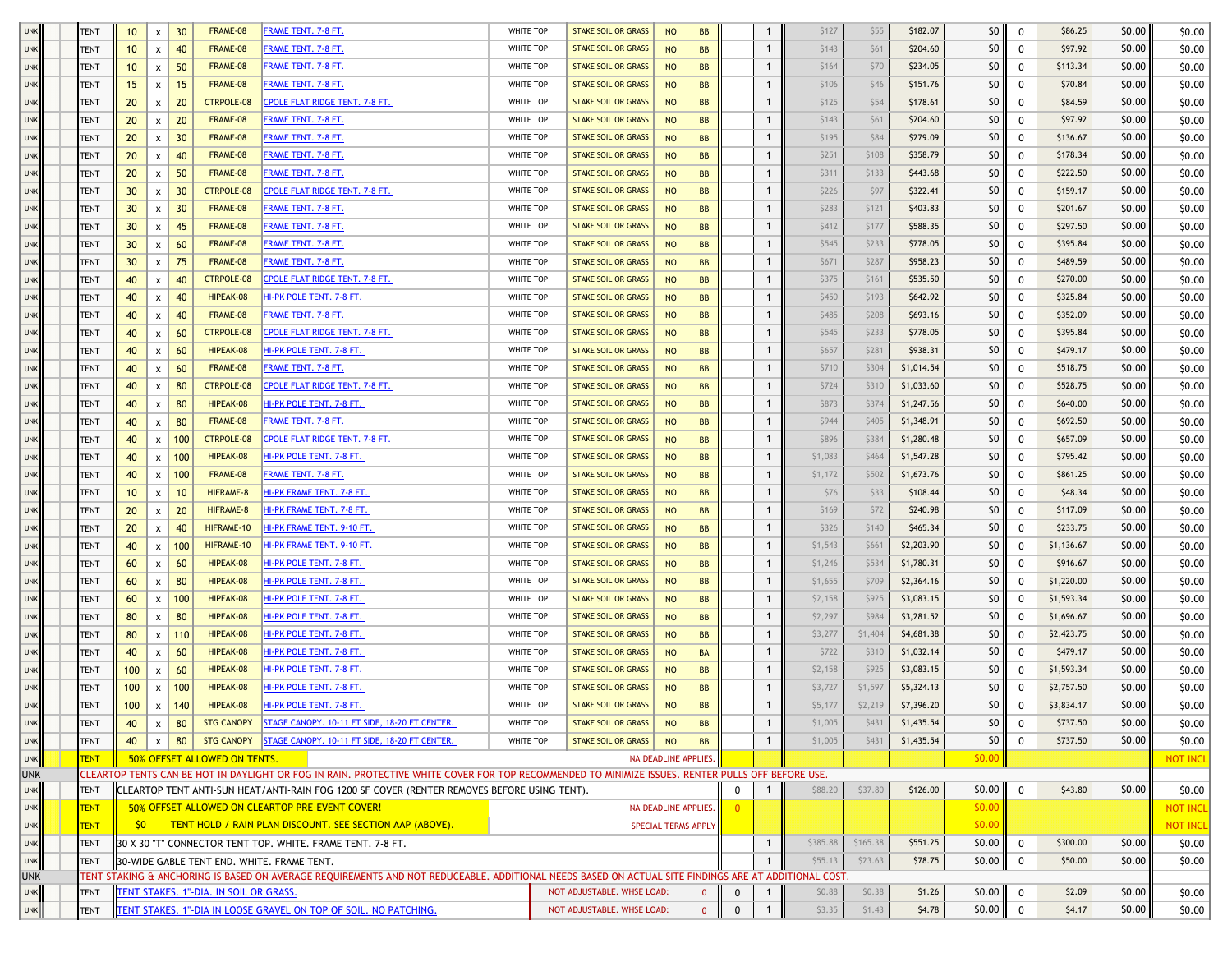| <b>UNK</b> | <b>TENT</b> | <b>ENT STAKES. 1"-DIA IN AGGREGATE ON TOP OF SOIL. NO PATCHING.</b>                                                                                                           |                           |                                                       |           | NOT ADJUSTABLE. WHSE LOAD:     | $\mathbf{0}$        | $\Omega$                    | \$3.89   | \$1.67   | \$5.56   | \$0.00 | $\mathbf 0$  | \$6.25   | \$0.00 | \$0.00          |
|------------|-------------|-------------------------------------------------------------------------------------------------------------------------------------------------------------------------------|---------------------------|-------------------------------------------------------|-----------|--------------------------------|---------------------|-----------------------------|----------|----------|----------|--------|--------------|----------|--------|-----------------|
|            | <b>TENT</b> |                                                                                                                                                                               |                           |                                                       |           |                                |                     |                             | \$4.41   | \$1.89   | \$6.30   | \$0.00 |              | \$8.34   | \$0.00 |                 |
| <b>UNK</b> |             | <b>TENT STAKES. 1"-DIA IN ASPHALT ON SOIL. PATCH PER PATCH.AMEREVENT.COM</b>                                                                                                  |                           |                                                       |           | NOT ADJUSTABLE. WHSE LOAD:     |                     | $\Omega$<br>$\overline{1}$  |          |          |          |        | $^{\circ}$   |          |        | \$0.00          |
| <b>UNK</b> | <b>TENT</b> | STAKE HOLE PRE-PUNCH (GUIDE HOLE IN PAVEMENT). REQUIRED FOR UNDER LAYER (AS DEFINED).                                                                                         |                           |                                                       |           |                                |                     | 1                           | \$1.22   | \$0.52   | \$1.74   | \$0.00 | $\mathbf 0$  | \$4.17   | \$0.00 | \$0.00          |
| <b>UNK</b> | TENT        | STAKE HOLE CORE DRILL (1.25" ANCHOR HOLE). REQ'D FOR CONCRETE OR BRICK SURFACE OR UNDER LAYER.                                                                                |                           |                                                       |           |                                |                     | 1                           | \$11.03  | \$4.73   | \$15.75  | \$0.00 | $\mathbf 0$  | \$12.50  | \$0.00 | \$0.00          |
| <b>UNK</b> | <b>TENT</b> | STAKE PULLER (FOR CLEANER REMOVAL OR REMOVAL)                                                                                                                                 |                           |                                                       |           |                                |                     | 0                           | \$0.78   | \$0.33   | \$1.11   | \$0.00 | $\mathbf 0$  | \$2.09   | \$0.00 | \$0.00          |
| <b>UNK</b> | <b>TENT</b> | TENT STAKE HEAD COVERS (PROTECT AGAINST TRIP INJURY).                                                                                                                         |                           |                                                       |           | WATER REQ'D FOR WEIGHT ANCHORS |                     | 1                           | \$0.67   | \$0.29   | \$0.95   | \$0.00 | $\mathbf 0$  | \$1.05   | \$0.00 | \$0.00          |
| <b>UNK</b> | <b>TENT</b> | 30 -LBS. CONCRETE WEIGHT, ANCHOR TIE, 200# LINE.                                                                                                                              |                           |                                                       |           | NOT ADJUSTABLE. WHSE LOAD:     |                     | $\Omega$<br>$\mathbf{1}$    | \$2.66   | \$1.14   | \$3.80   | \$0.00 | $\Omega$     | \$4.17   | \$0.00 | \$0.00          |
| <b>UNK</b> | <b>TENT</b> | -LBS. SANDBAG WEIGHT (GRAVEL OR SAND), ANCHOR TIE, 200# LINE.<br>50                                                                                                           |                           |                                                       |           | NOT ADJUSTABLE. WHSE LOAD:     |                     | $\Omega$<br>$\mathbf{1}$    | \$2.66   | \$1.14   | \$3.80   | \$0.00 | $\mathbf 0$  | \$4.17   | \$0.00 | \$0.00          |
| <b>UNK</b> | <b>TENT</b> | 75 -LBS. CONCRETE WEIGHT, ANCHOR TIE, 250# LINE.                                                                                                                              |                           |                                                       |           | NOT ADJUSTABLE. WHSE LOAD:     | $\mathbf{0}$        | $\Omega$<br>1               | \$4.14   | \$1.77   | \$5.91   | \$0.00 | $\mathbf 0$  | \$4.17   | \$0.00 | \$0.00          |
| <b>UNK</b> | <b>TENT</b> | 250 -LBS. BARREL WT, 30 GALS, BARREL STRAP, 800# ANCHOR LINE.                                                                                                                 |                           |                                                       |           | NOT ADJUSTABLE. WHSE LOAD:     | $\Omega$            | $\Omega$<br>1               | \$6.62   | \$2.84   | \$9.45   | \$0.00 | $\mathbf 0$  | \$6.25   | \$0.00 | \$0.00          |
| <b>UNK</b> | <b>TENT</b> | 400 - LBS. CONCRETE WEIGHT. ANCHOR TIE. 2000# LINE.                                                                                                                           |                           |                                                       |           | NOT ADJUSTABLE. WHSE LOAD:     |                     | $\Omega$<br>1               | \$44.63  | \$19.13  | \$63.76  | \$0.00 | $\mathbf 0$  | \$10.42  | \$0.00 | \$0.00          |
| <b>UNK</b> | <b>TENT</b> | 465 - LBS. BARREL WT, 55 GALS. BARREL STRAP. 2000# LINE.                                                                                                                      |                           |                                                       |           | NOT ADJUSTABLE. WHSE LOAD:     | $\Omega$            | $\mathbf{1}$<br>$\Omega$    | \$8.82   | \$3.78   | \$12.60  | \$0.00 | $^{\circ}$   | \$10.42  | \$0.00 | \$0.00          |
| <b>UNK</b> | <b>TENT</b> | 2400 - LBS. CONCRETE WT. ANCHOR TIE. 10,000# STRAP.                                                                                                                           | +DEL CHARGE IF >20 MI     |                                                       |           | NOT ADJUSTABLE. WHSE LOAD:     |                     | $\Omega$<br>$\mathbf{1}$    | \$138.35 | \$59.29  | \$197.64 | \$0.00 | $^{\circ}$   | \$12.50  | \$0.00 | \$0.00          |
| <b>UNK</b> | TENT        | 1800 - LBS. IBC WT, 220 GALS. ANCHOR TIE, 10,000# STRAP.                                                                                                                      |                           |                                                       |           | NOT ADJUSTABLE. WHSE LOAD:     | $\mathbf{0}$        | $\Omega$<br>-1              | \$53.54  | \$22.95  | \$76.49  | \$0.00 | $^{\circ}$   | \$25.00  | \$0.00 | \$0.00          |
| <b>UNK</b> | <b>TENT</b> | <b>20% OFFSET ON TENT ANCHORS.</b>                                                                                                                                            |                           | NO ADJUSTMENT FOR UNUSED ANCHORS. NA DEADLINE APPLIES |           |                                |                     |                             |          |          |          | \$0.00 |              |          | \$0.00 | <b>NOT INCL</b> |
| <b>UNK</b> | <b>TENT</b> | JTILITY LOCATE CHECK PRIOR TO STAKE INSTALLATION; BASIC.                                                                                                                      |                           |                                                       |           |                                | <b>NO</b>           |                             |          |          |          |        | $\mathbf{0}$ | \$1.25   | \$0.00 | NOT INCL        |
| <b>UNK</b> | <b>TENT</b> | 30-55 GAL BARREL COVERS, WHITE. LINEN.                                                                                                                                        |                           | <b>NO</b>                                             |           | NOT ADJUSTABLE. WHSE LOAD:     | $\mathbf{0}$        | $\mathbf{1}$<br>$\Omega$    | \$4.45   | \$1.91   | \$6.35   | \$0.00 | 0            | \$3.64   | \$0.00 | \$0.00          |
| <b>UNK</b> | <b>TENT</b> | 30-55 GAL BARREL COVERS, BLACK LINEN.                                                                                                                                         |                           | <b>NO</b>                                             |           | NOT ADJUSTABLE. WHSE LOAD:     | $\mathbf{0}$        | $\Omega$<br>$\mathbf{1}$    | \$4.45   | \$1.91   | \$6.35   | \$0.00 | $\mathbf 0$  | \$3.64   | \$0.00 | \$0.00          |
| <b>UNK</b> | <b>TENT</b> | 60-LBS BLOCK COVERS, WHITE,                                                                                                                                                   |                           | <b>NO</b>                                             |           | NOT ADJUSTABLE. WHSE LOAD:     | $\mathbf{0}$        | $\Omega$                    | \$3.25   | \$1.39   | \$4.64   | \$0.00 | $\mathbf 0$  | \$3.34   | \$0.00 | \$0.00          |
| <b>UNK</b> | <b>TENT</b> | 275-GAL TOTE COVERS, WHITE LINEN. 0 NEEDED.                                                                                                                                   |                           | NO                                                    |           | NOT ADJUSTABLE. WHSE LOAD:     | $\Omega$            | $\Omega$<br>1               | \$11.00  | \$4.72   | \$15.72  | \$0.00 | $\mathbf 0$  | \$6.25   | \$0.00 | \$0.00          |
| <b>UNK</b> | <b>TENT</b> | REMOTE PUMP. GASOLINE POWERED. W/500-FT HOSE. 10 GPM. PUMP WEIGHT WATER FROM POND, ETC.                                                                                       |                           |                                                       |           |                                |                     |                             | \$38.59  | \$16.54  | \$55.13  | \$0.00 | $^{\circ}$   | \$12.50  | \$0.00 | \$0.00          |
| <b>UNK</b> | <b>TENT</b> | SIDE POLE EXTENSIONI (2-FT)                                                                                                                                                   |                           |                                                       |           |                                |                     | $\mathbf{1}$                | \$9.54   | \$4.09   | \$13.63  | \$0.00 | $\mathbf 0$  | \$2.09   | \$0.00 | \$0.00          |
|            |             | SIDE POLE FOOT BASE (ANTI-SINK AND HELPs PROTECT SURFACE FROM DAMAGE)                                                                                                         |                           |                                                       |           |                                |                     |                             | \$4.36   | \$1.87   | \$6.23   | \$0.00 | $\mathbf 0$  | \$2.09   | \$0.00 | NOT INCL        |
| <b>UNK</b> | <b>TENT</b> |                                                                                                                                                                               |                           |                                                       |           |                                |                     | $\mathbf{1}$                |          |          |          |        |              |          |        |                 |
| <b>UNK</b> | <b>TENT</b> | <b>QUARTER POLE BASE (ANTI-SINK)</b>                                                                                                                                          |                           |                                                       |           |                                |                     | -1                          | \$6.57   | \$2.81   | \$9.38   | \$0.00 | $\mathbf 0$  | \$4.59   | \$0.00 | \$0.00          |
| <b>UNK</b> | <b>TENT</b> | CENTER POLE BASE (ANTI-SINK)                                                                                                                                                  |                           |                                                       |           |                                |                     |                             | \$8.77   | \$3.76   | \$12.53  | \$0.00 | $\mathbf 0$  | \$5.00   | \$0.00 | \$0.00          |
| <b>UNK</b> | <b>TENT</b> | VIND KIT: 2X & 3X ANCHORS; 10K# STRAPS; WATER SHED STRAPS; MORE.                                                                                                              |                           |                                                       |           | IF WANTED, # NEEDED: 0         |                     | 1                           | \$3.21   | \$1.38   | \$4.59   | \$0.00 | $\mathbf 0$  | \$2.50   | \$0.00 | \$0.00          |
| <b>UNK</b> | <b>TENT</b> | TENT V-GUTTER. COMBINE MULTI TENTS (VINYL-F).                                                                                                                                 |                           | <b>USE PER POLICY-SOP</b>                             |           |                                | <b>FT-LENGTH</b>    | $\mathbf{1}$                | \$1.32   | \$0.57   | \$1.89   | \$0.00 | $\Omega$     | \$1.25   | \$0.00 | \$0.00          |
| <b>UNK</b> | <b>TENT</b> | <b>ENT H-GUTTER (HORIZ DRAIN GUTTER, VINYL-F)</b>                                                                                                                             |                           | <b>USE PER POLICY-SOP</b>                             |           |                                | FT-LENGTH:          | $\mathbf{1}$                | \$1.66   | \$0.71   | \$2.37   | \$0.00 | $\mathbf 0$  | \$1.46   | \$0.00 | \$0.00          |
| <b>UNK</b> | <b>TENT</b> | <b>ENT H-GUTTER (HORIZ DRAIN GUTTER, SOLID)</b>                                                                                                                               |                           | <b>USE PER POLICY-SOP</b>                             |           |                                | FT-LENGTH:          | $\mathbf{1}$                | \$1.82   | \$0.78   | \$2.60   | \$0.00 | $\mathbf 0$  | \$1.67   | \$0.00 | \$0.00          |
| <b>UNK</b> | <b>TENT</b> | TENT DOWN SPOUT (REQ'RD EA 30-FT MAX)                                                                                                                                         |                           | <b>USE PER POLICY-SOP</b>                             |           |                                |                     | 1                           | \$16.54  | \$7.09   | \$23.63  | \$0.00 | $\mathbf 0$  | \$25.00  | \$0.00 | \$0.00          |
| <b>UNK</b> | <b>TENT</b> | TENT DRAIN LINE (3"-4" DIA, DRAINS AWAY)                                                                                                                                      |                           | <b>USE PER POLICY-SOP</b>                             |           |                                | FT-LENGTH           | $\mathbf{1}$                | \$22.05  | \$9.45   | \$31.50  | \$0.00 | $\mathbf 0$  | \$12.50  | \$0.00 | \$0.00          |
| <b>UNK</b> | <b>TENT</b> | 90o L TOP FOR 40-FT WIDE KEDER FRAME TENT (40X40 SPACE)                                                                                                                       |                           |                                                       |           |                                |                     | $\mathbf{1}$                | \$551.25 | \$236.25 | \$787.50 | \$0.00 | $\mathbf 0$  | \$500.00 | \$0.00 | \$0.00          |
| <b>UNK</b> | <b>TENT</b> | LIGHTING ARRESTOR WIRE. TENT LENGTH + 60-FT.                                                                                                                                  |                           |                                                       |           |                                | <b>60 REQ'D:</b>    | $\mathbf{1}$                | \$0.88   | \$0.38   | \$1.26   | \$0.00 | $^{\circ}$   | \$1.25   | \$0.00 | \$0.00          |
| <b>UNK</b> | <b>TENT</b> | LIGHTING ARRESTOR PVC STAND-OFFS (TENT RIDGE LINE).                                                                                                                           |                           |                                                       |           |                                |                     | -1                          | \$4.41   | \$1.89   | \$6.30   | \$0.00 | $\mathbf{0}$ | \$6.25   | \$0.00 | \$0.00          |
| <b>UNK</b> | <b>TENT</b> | LIGHTING ARRESTOR GROUND RODS, 2 x 10-FT.                                                                                                                                     |                           |                                                       |           | 1 SET PER TENT REQ'D:          |                     |                             | \$22.05  | \$9.45   | \$31.50  | \$0.00 | $\mathbf 0$  | \$25.00  | \$0.00 | \$0.00          |
| <b>UNK</b> | <b>TENT</b> | ALL ITEMS ARE SEPARATE LINE ITEMS. TENT SIDEWALLS, LIGHTS, DOORS, SIDEPOLE-WEIGHT-STAKE COVERS, FLOORING, CARPETING, HEATERS, FANS & A/C MUST BE ADDED SEPARATELY, IF WANTED. |                           |                                                       |           |                                |                     |                             |          |          |          |        |              |          |        | <b>NOT INCL</b> |
| <b>UNK</b> | <b>TENT</b> | 7-8 - FT SIDEWALL, WHITE.                                                                                                                                                     |                           | <b>GRADE ORDERED:</b>                                 | <b>BB</b> | <b>TOTAL 0' REQ'D</b>          |                     | $\mathbf{1}$                | \$0.50   | \$0.21   | \$0.71   | \$0.00 | 0            | \$0.40   | \$0.00 | \$0.00          |
| <b>UNK</b> | <b>TENT</b> | 7-8 - FT SIDEWALL, WHITE, W/CATHEDRAL WINDOWS.                                                                                                                                |                           | <b>GRADE ORDERED</b>                                  | <b>BB</b> | <b>TOTAL 0' REQ'D</b>          |                     | $\mathbf{1}$                | \$1.93   | \$0.83   | \$2.76   | \$0.00 | $\mathbf 0$  | \$0.45   | \$0.00 | \$0.00          |
| <b>UNK</b> | <b>TENT</b> | 7-8 - FT SIDEWALLS WHITE. W/54" FULL BAY WINDOWS.                                                                                                                             |                           | <b>GRADE ORDERED:</b>                                 | <b>BB</b> | <b>TOTAL 0' REQ'D</b>          |                     | $\mathbf{1}$                | \$2.04   | \$0.88   | \$2.92   | \$0.00 | $\Omega$     | \$0.45   | \$0.00 | \$0.00          |
| <b>UNK</b> | <b>TENT</b> | 7-8 -FT LINENWALL, WHITE. FORMAL INNER WALL W/STD OUTER                                                                                                                       |                           | <b>GRADE ORDERED:</b>                                 | <b>BB</b> | TOTAL 0' REQ'D                 |                     | 1                           | \$2.21   | \$0.95   | \$3.15   | \$0.00 | 0            | \$0.65   | \$0.00 | \$0.00          |
| <b>UNK</b> | <b>TENT</b> | <u>CABANA-VENHIPEAK FULL SIDEWALL SET.</u>                                                                                                                                    | SIZE:<br>10x10            |                                                       |           |                                |                     | $\mathbf{1}$                | \$36.39  | \$15.59  | \$51.98  | \$0.00 | 0            | \$8.34   | \$0.00 | NOT INCL        |
| <b>UNK</b> | <b>TENT</b> | CABANA-VENHIPEAK FULL SIDEWALL SET.                                                                                                                                           | SIZE:<br>10x20            |                                                       |           |                                |                     | $\mathbf{1}$                | \$55.13  | \$23.63  | \$78.75  | \$0.00 | 0            | \$12.50  | \$0.00 | NOT INCL        |
| <b>UNK</b> | <b>TENT</b> | SIDEWALL ANCHORS. FOR ADD'TL COLD WEATHER & WIND SEALING.                                                                                                                     |                           |                                                       |           | WANTED: NO                     |                     | $\mathbf 0$<br>$\mathbf{1}$ | \$7.81   | \$3.35   | \$11.16  | \$0.00 | 0            | \$1.00   | \$0.00 | NOT INCL        |
| <b>UNK</b> | TENT        | SIDEWALL EXTENSION, WHITE VINYL. VALANCE STYLE. ADDS 24-30 IN.                                                                                                                |                           |                                                       |           |                                |                     | 1                           | \$0.83   | \$0.36   | \$1.19   | \$0.00 | $\mathbf 0$  | \$0.63   | \$0.00 | \$0.00          |
| <b>UNK</b> | <b>TENT</b> | IDEWALL EXTENSION, CLEAR (EXC: SUPPORT TAPE). VALANCE STYLE. ADDS 24-30 IN.                                                                                                   |                           |                                                       |           |                                |                     |                             | \$1.20   | \$0.52   | \$1.72   | \$0.00 | $\mathbf 0$  | \$0.63   | \$0.00 | \$0.00          |
| <b>UNK</b> | <b>TENT</b> | 15% OFFSET ON SIDEWALLS & ACCESSORY RENTALS!                                                                                                                                  |                           |                                                       |           | NA DEADLINE APPLIES.           |                     |                             |          |          |          | \$0.00 |              |          |        | <b>NOT INCL</b> |
| <b>UNK</b> | TENT        | VINYL FLOOR LINER. MULTI-PC; PER SF COVERAGE.                                                                                                                                 |                           | <b>SITE PREP REQUIRED</b>                             |           |                                | <b>SF ORDERED:</b>  | $\mathbf{1}$                | \$0.13   | \$0.06   | \$0.19   | \$0.00 | $^{\circ}$   | \$0.07   | \$0.00 | \$0.00          |
| <b>UNK</b> | <b>TENT</b> | PORTAFLOOR INTERLOCKING GRID. PER SF.                                                                                                                                         | SITE PREP REQUIRED        |                                                       |           |                                | <b>SF ORDERED:</b>  | $\mathbf{1}$                | \$0.65   | \$0.28   | \$0.93   | \$0.00 | $\mathbf{0}$ | \$0.38   | \$0.00 | \$0.00          |
| <b>UNK</b> | <b>TENT</b> | PORTAFLOOR INTERLOCKING GRID. PER SF.                                                                                                                                         | <b>SITE PREP REQUIRED</b> |                                                       |           |                                | <b>SF ORDERED:</b>  | $\mathbf{1}$                | \$0.65   | \$0.28   | \$0.93   | \$0.00 | $\mathbf 0$  | \$0.38   | \$0.00 | \$0.00          |
| <b>UNK</b> | <b>TENT</b> | <b>TENT CARPETING; IN-OUTDOOR. COLOR:</b>                                                                                                                                     | <b>GRAYSTONE</b>          | GRADE:                                                | AB        |                                | <b>0 SF NEEDED</b>  | $\mathbf{1}$                | \$0.46   | \$0.20   | \$0.65   | \$0.00 | $\mathbf 0$  | \$0.30   | \$0.00 | \$0.00          |
| <b>UNK</b> | <b>TENT</b> | TENT CARPETING; IN-OUTDOOR. COLOR:                                                                                                                                            | <b>BLACK</b>              | GRADE:                                                | AB        |                                | <b>0 SF NEEDED.</b> |                             | \$0.47   | \$0.20   | \$0.67   | \$0.00 | $\mathbf 0$  | \$0.30   | \$0.00 | \$0.00          |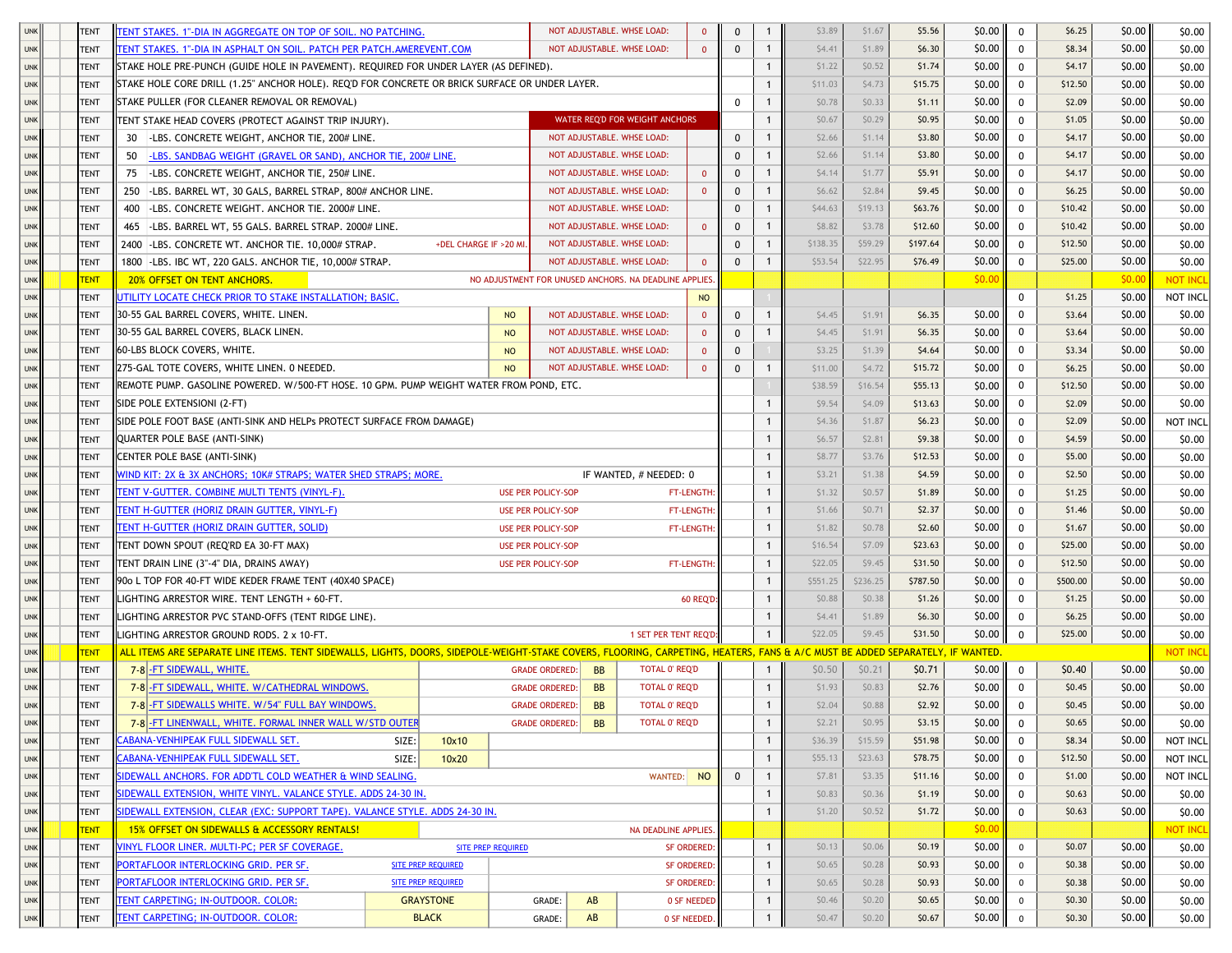| <b>UNK</b> | <b>TENT</b>                | CARPET JOINT TAPING.                                                                                                                    | <b>BLACK-TOP</b> | COST PER SF OF CARPET. 0 SF NEEDED.                   |                        |                   | \$0.007            | \$0.005            | \$0.012              | \$0.00           | $\mathbf 0$    | \$0.010            | \$0.00           | \$0.00          |
|------------|----------------------------|-----------------------------------------------------------------------------------------------------------------------------------------|------------------|-------------------------------------------------------|------------------------|-------------------|--------------------|--------------------|----------------------|------------------|----------------|--------------------|------------------|-----------------|
| <b>UNK</b> | <b>TENT</b>                | FENT FLOORING. 0.5-IN RUBBER 2'x2' INTERLOCKING MATS. ANTI-FATIGUE.                                                                     |                  |                                                       | <b>24 SF LOTS ONLY</b> | $\mathbf{1}$      | \$0.92             | \$0.39             | \$1.31               | \$0.00           | $\mathbf 0$    | \$0.30             | \$0.00           | \$0.00          |
| <b>UNK</b> | <b>TENT</b>                | VOOD FLOORING. PARQUET SQUARES. PER SQ FT.                                                                                              |                  | <b>SITE PREP REQUIRED</b><br>0 SF NEEDED; SF ORDERED: |                        | $\mathbf{1}$      | \$1.18             | \$0.51             | \$1.69               | \$0.00           | $\mathbf 0$    | \$0.50             | \$0.00           | \$0.00          |
| <b>UNK</b> | TENT                       | <b>VOOD FLOORING, FLOATING (FOR LEVELLED, FLAT GROUND)</b>                                                                              |                  | <b>SITE PREP REQUIRED</b><br>0 SF NEEDED; SF ORDERED: |                        |                   | \$3.00             | \$1.29             | \$4.29               | \$0.00           | $\mathbf 0$    | \$0.84             | \$0.00           | \$0.00          |
| <b>UNK</b> | <b>TENT</b>                | VOOD FLOORING, FRAMED (FOR UNEVEN GROUND)                                                                                               |                  | <b>SITE PREP REQUIRED</b><br>0 SF NEEDED; SF ORDERED: |                        |                   | \$2.54             | \$1.09             | \$3.63               | \$0.00           | $\mathbf{0}$   | \$0.84             | \$0.00           | \$0.00          |
| <b>UNK</b> | <b>TENT</b>                | OFFSET ALLOWED ON FLOORING AND CARPETING!                                                                                               |                  | NA DEADLINE APPLIES.                                  |                        |                   |                    |                    |                      | \$0.00           |                |                    |                  | <b>NOT INCL</b> |
| <b>UNK</b> | TENT                       | PERIMETER SWAG. WHITE POLYSILK, 15 DENIER, 55" WIDE. GATHERED EA. 10'-15'. W/RETAINERS.                                                 |                  | <b>RUNNING FT ORDERED:</b>                            |                        | $\mathbf{1}$      | \$0.44             | \$0.19             | \$0.63               | \$0.00           | 0              | \$0.63             | \$0.00           | NOT INCL        |
| <b>UNK</b> | <b>TENT</b>                | RAFTER SWAG. WHITE POLYSILK, 15 DENIER, 55" WIDE. GATHERED EA. 10'-15'. W/RETAINERS.                                                    |                  | <b>RUNNING FT ORDERED:</b>                            |                        | 1                 | \$0.67             | \$0.29             | \$0.95               | \$0.00           | 0              | \$0.63             | \$0.00           | NOT INCL        |
| <b>UNK</b> | <b>TENT</b>                | RAFTER FLY DRAPE. WHITE POLYSILK, 15-D, 105"-W SIDEWALL TO GATHERED CENTER. W/HANGERS.                                                  |                  | <b>RUNNING FT ORDERED:</b>                            |                        | 1                 | \$0.55             | \$0.24             | \$0.79               | \$0.00           | 0              | \$0.75             | \$0.00           | NOT INCL        |
| <b>UNK</b> | <b>TENT</b>                | RAFTER FLY DRAPE. COLOR POLYSILK, 15-D, 105"-W SIDEWALL TO GATHERED CENTER W/HANGERS.                                                   |                  | <b>RUNNING FT ORDERED:</b>                            |                        | 1                 | \$0.78             | \$0.33             | \$1.11               | \$0.00           | $\mathbf 0$    | \$0.75             | \$0.00           | NOT INCL        |
| <b>UNK</b> | <b>TENT</b>                | TENT LINER, WHITE LINEN. 20-FT L SECTION.                                                                                               | 40               | :FT TENT WIDTH<br>FT LENGTH:                          |                        | 1                 | \$8.82             | \$3.78             | \$12.60              | \$0.00           | 0              | \$12.50            | \$0.00           | NOT INCL        |
| <b>UNK</b> | <b>TENT</b>                | <b>STARFIELD GRIDS -- CLICK HERE</b>                                                                                                    |                  |                                                       |                        |                   |                    |                    |                      |                  | 0              | \$0.00             | \$0.00           | \$0.00          |
| <b>UNK</b> | <b>TENT</b>                | INTR POLE DRAPE PAK, LINEN. 15-FT MAX. HT.                                                                                              | <b>WHITE</b>     | 0 NEEDED; # ORDERED:                                  |                        | $\mathbf{1}$      | \$21.89            | \$9.38             | \$31.27              | \$0.00           | $\mathbf 0$    | \$25.00            | \$0.00           | NOT INCL        |
| <b>UNK</b> | <b>TENT</b>                | SIDE POLE DRAPE PAK, LINEN. 8-FT MAX HT.                                                                                                | <b>WHITE</b>     | 0 NEEDED; # ORDERED:                                  |                        | 1                 | \$8.66             | \$3.71             | \$12.37              | \$0.00           | $\mathbf 0$    | \$4.17             | \$0.00           | NOT INCL        |
| <b>UNK</b> | <b>TENT</b>                | RAPE RETAINER, WHITE BUNGEE (REQUIRED)                                                                                                  |                  | <b>0 RETAINERS NEEDED; NUMBER ORDERED</b>             |                        | 1                 | \$0.55             | \$0.24             | \$0.79               | \$0.00           | $\mathbf 0$    | \$0.42             | \$0.00           | NOT INCL        |
| <b>UNK</b> | <b>TENT</b>                | DRAPE RETAINER, WHITE BUNGEE W/RIBBON BOW (UPGRADE).                                                                                    |                  | <b>0 UNITS NEEDED; NUMBER ORDERED</b>                 |                        | 1                 | \$0.83             | \$0.36             | \$1.19               | \$0.00           | 0              | \$0.63             | \$0.00           | \$0.00          |
| <b>UNK</b> | <b>TENT</b>                | DRAPE RETAINER, BLACK DIAMOND MESH VELCRO BAND (UPGRADE).                                                                               |                  |                                                       |                        | $\mathbf{1}$      | \$4.41             | \$1.89             | \$6.30               | \$0.00           | 0              | \$0.84             | \$0.00           | \$0.00          |
| <b>UNK</b> | <b>TENT</b>                | ENTER POLE WRAP. WHITE PVC.                                                                                                             |                  | <b>0 UNITS NEEDED; NUMBER ORDERED:</b>                |                        | 1                 | \$20.90            | \$8.96             | \$29.85              | \$0.00           | 0              | \$8.34             | \$0.00           | \$0.00          |
| <b>UNK</b> | <b>TENT</b>                | <b>IDE POLE WRAP. WHITE PVC.</b>                                                                                                        |                  | <b>0 UNITS NEEDED; NUMBER ORDERED:</b>                |                        | 1                 | \$5.50             | \$2.36             | \$7.86               | \$0.00           | 0              | \$4.17             | \$0.00           | \$0.00          |
| <b>UNK</b> | <b>TENT</b>                | 25% OFFSET ALLOWED ON POLE DRAPING RENTALS!                                                                                             |                  | NA DEADLINE APPLIES.                                  |                        |                   |                    |                    |                      | \$0.00           |                |                    |                  | NOT INCL        |
| <b>UNK</b> | <b>TENT</b>                | <u>DOORS. DOUBLE MULTI-LITE GLASS FRENCH 6-FT DOOR, 10-FT SECTION UNIT. WHITE.</u>                                                      |                  |                                                       |                        | $\mathbf{1}$      | \$275.63           | \$118.13           | \$393.75             | \$0.00           | $\mathbf 0$    | \$37.50            | \$0.00           | \$0.00          |
| <b>UNK</b> | <b>TENT</b>                | DOORS. SLIDE TRACK. 10-FT SLIDE SECTION. WHITE SIDEWALL                                                                                 |                  | REQUIRES 10+ FEET BETWEEN SIDEPOLES                   |                        | $\mathbf{1}$      | \$137.82           | \$59.06            | \$196.88             | \$0.00           | 0              | \$25.00            | \$0.00           | \$0.00          |
| <b>UNK</b> | <b>TENT</b>                | OOORS. SLIDE TRACK. 10-FT SLIDE SECTION. CLEAR SIDEWALL.                                                                                |                  | REQUIRES 10+ FEET BETWEEN SIDEPOLES                   |                        | $\mathbf{1}$      | \$165.38           | \$70.88            | \$236.25             | \$0.00           | $\mathbf{0}$   | \$25.00            | \$0.00           | \$0.00          |
| <b>UNK</b> | TENT                       | DOORS. SLIDE TRACK. 15-FT SLIDE SECTION. WHITE SIDEWALL.                                                                                |                  | REQUIRES 15+ FEET BETWEEN SIDEPOLES                   |                        | 1                 | \$203.97           | \$87.41            | \$291.38             | \$0.00           |                | \$31.25            | \$0.00           |                 |
|            | <b>TENT</b>                | DOORS. SLIDE TRACK. 15-FT SLIDE SECTION. CLEAR SIDEWALL                                                                                 |                  | REQUIRES 15+ FEET BETWEEN SIDEPOLES                   |                        | $\mathbf{1}$      | \$231.53           | \$99.23            | \$330.75             | \$0.00           | $\mathbf 0$    | \$31.25            | \$0.00           | \$0.00          |
| <b>UNK</b> |                            |                                                                                                                                         |                  |                                                       |                        |                   |                    |                    |                      |                  | $\mathbf 0$    |                    |                  | \$0.00          |
| <b>UNK</b> | <b>TENT</b>                | DOORS. SINGLE 30"-36" WHITE SERVICE DOOR, 10-FT UNIT.                                                                                   |                  |                                                       |                        | $\mathbf{1}$      | \$137.82           | \$59.06            | \$196.88             | \$0.00           | 0              | \$25.00            | \$0.00           | \$0.00          |
| <b>UNK</b> | <b>TENT</b>                | DOORS. SINGLE CLEAR VINYL STRIP 7-8' DOOR, 8'-10' UNIT.                                                                                 |                  |                                                       |                        | $\mathbf{1}$      | \$82.69            | \$35.44            | \$118.13             | \$0.00           | 0              | \$25.00            | \$0.00           | \$0.00          |
| <b>UNK</b> | <b>TENT</b>                | DOORS. VINYL 10-FT PUSH AWAY PANEL (SIDEWALL FLAP DOOR)                                                                                 |                  | <b>CLICK TO PRINT EMERGENCY EXIT SIGN</b>             |                        | $\mathbf{1}$      | \$22.05            | \$9.45             | \$31.50              | \$0.00           | 0              | \$8.34             | \$0.00           | \$0.00          |
| <b>UNK</b> | <b>TENT</b><br><b>TENT</b> | 25% OFFSET ALLOWED ON TENT DOOR RENTALS!<br>SWAG SPREADER BAR. 1 NEEDED PER SPREADED END.                                               |                  | NA DEADLINE APPLIES.                                  |                        |                   | \$11.03            | \$4.73             | \$15.75              | \$0.00<br>\$0.00 |                | \$6.25             | \$0.00           | <b>NOT INCL</b> |
| <b>UNK</b> |                            |                                                                                                                                         |                  |                                                       |                        | 1                 |                    | \$2.36             |                      |                  | 0              |                    |                  | \$0.00          |
| <b>UNK</b> | <b>TENT</b>                | <b>8 GROUND FOOT ANCHORS FOR GRASS MOUNTING FRAME TENT. WHITE.</b><br>8 CONCRETE FOOT ANCHORS FOR PAVEMENT MOUNTING OF FRAME TENT.      |                  |                                                       |                        | $\mathbf{1}$<br>1 | \$5.52<br>\$16.54  | \$7.09             | \$7.88<br>\$23.63    | \$0.00<br>\$0.00 | $\mathbf 0$    | \$22.09<br>\$22.09 | \$0.00<br>\$0.00 | \$0.00          |
| <b>UNK</b> | <b>TENT</b>                | STAKE BACKFILL AND PATCH. COLD PATCH ASPHALT.                                                                                           |                  |                                                       |                        |                   |                    |                    |                      |                  | 0              |                    |                  | \$0.00          |
| <b>UNK</b> | <b>TENT</b>                |                                                                                                                                         |                  |                                                       |                        | -1                | \$0.00             | \$0.00             | \$0.00               | \$0.00           | 0              |                    | \$0.00           | \$0.00          |
| <b>UNK</b> | <b>TENT</b>                | STAKE BACKFILL PATCH. CONCRETE QUIKCRETE PATCH.                                                                                         |                  |                                                       |                        |                   | \$0.00             | \$0.00             | \$0.00               | \$0.00           | 0              |                    | \$0.00           | \$0.00          |
| <b>UNK</b> | <b>TENT</b>                | CUSTOM PRINTED TENT VALANCE: 8"x10-FT. VINYL MESH (30% OPEN)                                                                            |                  |                                                       |                        |                   |                    |                    |                      |                  | 0              |                    | \$0.00           | NOT INCL        |
| <b>UNK</b> | <b>TENT</b>                | CUSTOM PRINTED TENT VALANCE: 8"x10-FT. VINYL MESH (30% OPEN).                                                                           |                  |                                                       |                        |                   |                    |                    |                      |                  | 0              |                    | \$0.00           | NOT INCL        |
| <b>UNK</b> | <b>TENT</b>                | CUSTOM PRINTED TENT FLAG:  9"x3-FT. VINYL MESH (30% OPEN) & 15-FT ADJ FLAGPOLE W/TENT ATTACH.                                           |                  |                                                       |                        |                   |                    |                    |                      |                  | 0              |                    | \$0.00<br>\$0.00 | NOT INCL        |
| <b>UNK</b> | <b>TENT</b>                | CUSTOM PRINTED TENT FLAG:  2'x4-FT. VINYL MESH (30% OPEN) & 15-FT ADJ FLAGPOLE WTENT ATTACH.                                            |                  |                                                       |                        |                   |                    |                    |                      |                  | 0<br>$\Omega$  |                    | \$0.00           | NOT INCL        |
| <b>UNK</b> | TENT                       | BANNER/FLAG/FLAGPOLE INSTALLATION LABOR                                                                                                 |                  |                                                       |                        |                   |                    |                    |                      |                  |                |                    |                  | NOT INCL        |
|            |                            | TRADESHOW EQUIPMENT                                                                                                                     |                  |                                                       |                        |                   |                    |                    |                      |                  |                |                    |                  |                 |
| <b>UNK</b> | <b>TRADE</b>               | <b>SHOW BOOTH SET. 8-FT W X 8-FT H, 8-FT x 3-FT H SIDES, TABLE W/SKIRT, 2 CHAIRS.</b>                                                   |                  |                                                       |                        | 1<br>$\mathbf{1}$ | \$55.13<br>\$60.64 | \$23.63<br>\$25.99 | \$78.75<br>\$86.63   | \$0.00<br>\$0.00 | $\mathbf 0$    | \$12.50<br>\$12.50 | \$0.00           | \$0.00          |
| <b>UNK</b> | TRADE                      | SHOW BOOTH SET. 8-FT W X 8-FT H, 8-FT x 8-FT H SIDES, TABLE W/SKIRT, 2 CHAIRS.                                                          |                  |                                                       |                        |                   |                    |                    |                      |                  | $\mathbf 0$    |                    | \$0.00           | \$0.00          |
| <b>UNK</b> | TRADE                      | SHOW BOOTH SET. 10-FT W X 8-FT H, 10-FT x 3-FT H SIDES, TABLE W/SKIRT, 2 CHAIRS.                                                        |                  |                                                       |                        | 1                 | \$62.73            | \$26.89            | \$89.62              | \$0.00           | $\mathbf 0$    | \$12.50            | \$0.00           | \$0.00          |
| <b>UNK</b> | TRADE                      | SHOW BOOTH SET. 10-FT W X 8-FT H, 10-FT x 8-FT H SIDES, TABLE W/SKIRT, 2 CHAIRS.                                                        |                  |                                                       |                        | 1                 | \$69.02            | \$29.58            | \$98.60              | \$0.00           | $\mathbf 0$    | \$12.50            | \$0.00           | \$0.00          |
| <b>UNK</b> | TRADE                      | SHOW BOOTH SET. 20-FT W X 8-FT H, 10-FT x 3-FT H SIDES, TABLE W/SKIRT, 2 CHAIRS.                                                        |                  |                                                       |                        | 1                 | \$86.99            | \$37.28            | \$124.27             | \$0.00           | $\mathbf 0$    | \$16.67            | \$0.00           | \$0.00          |
| <b>UNK</b> | TRADE                      | SHOW BOOTH SET. 20-FT W X 8-FT H, 10-FT x 8-FT H SIDES, TABLE W/SKIRT, 2 CHAIRS.                                                        |                  |                                                       |                        | $\mathbf{1}$      | \$95.70            | \$41.01            | \$136.71             | \$0.00           | $\mathbf 0$    | \$16.67            | \$0.00           | \$0.00          |
| <b>UNK</b> | <b>TRADE</b>               | S 10.00 OFF SHOW BOOTH SET. DISCOUNT FOR OVER 10 BOOTHS W/COMMON WALLS.                                                                 |                  |                                                       |                        | $\overline{1}$    |                    |                    | \$ (10.00)           | \$0.00           | $\overline{0}$ |                    | \$0.00           | <b>NOT INCL</b> |
| <b>UNK</b> | <b>TRADE</b>               | S 9.00 OFF SHOW BOOTH SET. DISCOUNT FOR NO TABLE OR CHAIRS.<br>SPECIALTY --- LIMITED AVAILABILITY. ITEMS DO NOT COUNT TOWARDS MINIMUMS. |                  |                                                       |                        | $\sqrt{1}$        |                    |                    | $\frac{1}{2}$ (9.00) | \$0.00           | $\overline{0}$ |                    | \$0.00           | <b>NOT INCL</b> |
|            |                            |                                                                                                                                         |                  |                                                       |                        |                   |                    |                    |                      |                  |                |                    |                  |                 |
| <b>UNK</b> | <b>SPEC</b>                | PORTA-JOHN, RESTROOM. UNISEX, STANDARD. 1 PER 100 ATTENDANCE RATING.                                                                    |                  |                                                       |                        |                   | \$71.67            | \$30.71            | \$102.38             | \$0.00           | $\mathbf{0}$   |                    | \$0.00           | \$0.00          |
| <b>UNK</b> | <b>SPEC</b>                | PORTA-JOHN, WASH STATION. STANDARD. 1 PER 4 RESTROOMS RATING.                                                                           |                  |                                                       |                        | $\mathbf{1}$      | \$71.67            | \$30.71            | \$102.38             | \$0.00           | $\mathbf{0}$   |                    | \$0.00           | \$0.00          |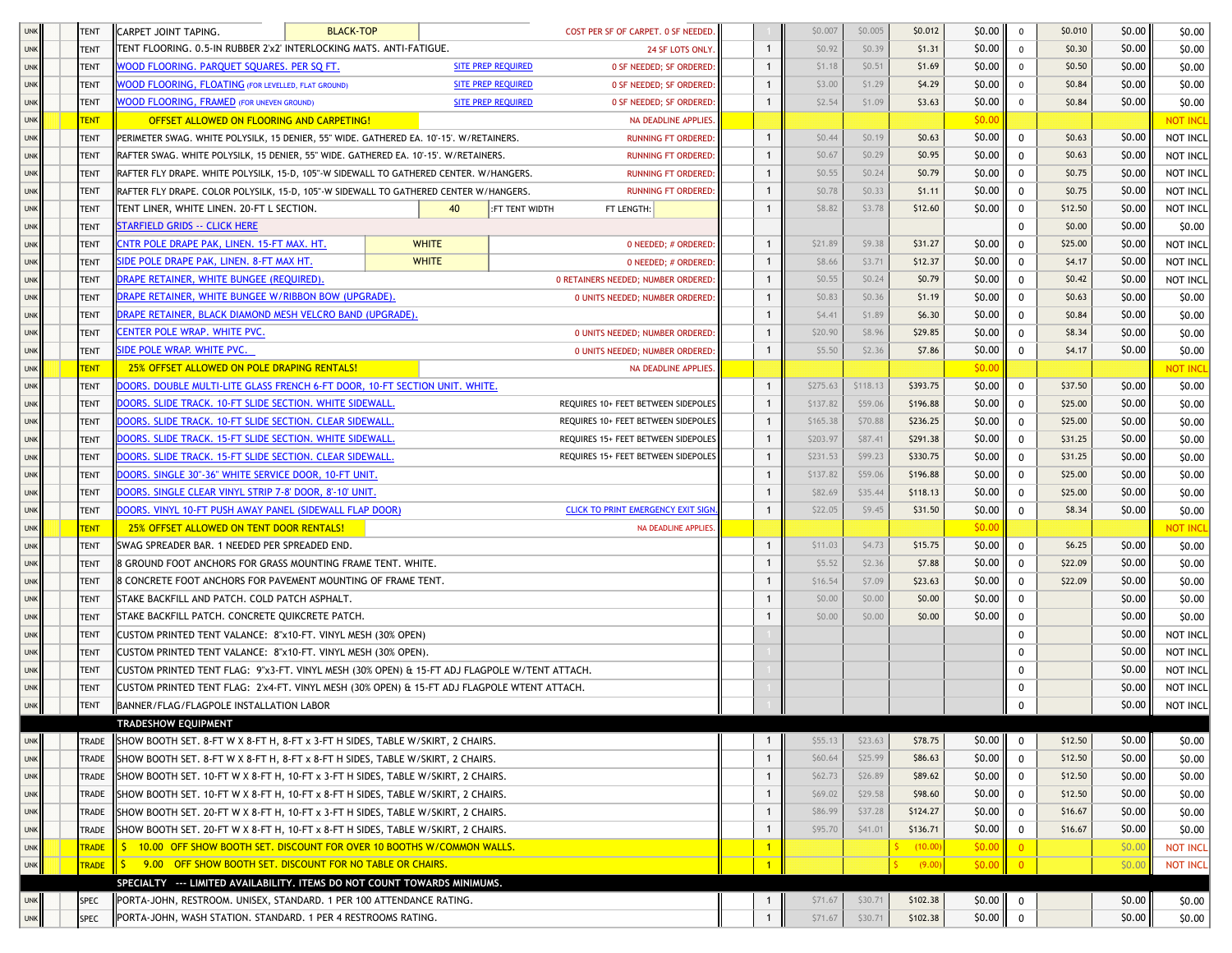| <b>UNK</b> |                                                                                                                                                                                                                                                                                                                                                   | <b>SPEC</b>   | PORTA-JOHN, RESTROOM SERVICE. DAILY, 1 PER UNIT.                                                                                       |                |              | \$19.85          | \$8.51           | \$28.35    | \$0.00           | 0                |                  | \$0.00           | \$0.00           |
|------------|---------------------------------------------------------------------------------------------------------------------------------------------------------------------------------------------------------------------------------------------------------------------------------------------------------------------------------------------------|---------------|----------------------------------------------------------------------------------------------------------------------------------------|----------------|--------------|------------------|------------------|------------|------------------|------------------|------------------|------------------|------------------|
| <b>UNK</b> |                                                                                                                                                                                                                                                                                                                                                   | <b>SPEC</b>   | PORTA-JOHN. DELIVERY AND PICK-UP.                                                                                                      |                | $\mathbf{1}$ | \$55.13          | \$23.63          | \$78.75    | \$0.00           | 0                |                  | \$0.00           | \$0.00           |
| <b>UNK</b> |                                                                                                                                                                                                                                                                                                                                                   | <b>SPEC</b>   | DELUXE RESTROOM TRAILER. MALE & FEMALE WASH ROOMS W/FLUSH TOILETS.                                                                     |                | $\mathbf{1}$ | \$716.63         | \$307.13         | \$1,023.75 | \$0.00           | $\mathbf 0$      |                  | \$0.00           | \$0.00           |
| <b>UNK</b> |                                                                                                                                                                                                                                                                                                                                                   | <b>SPEC</b>   | SINGLE AXLE ENCLOSED TRAILER (UP TO 14'). 2"-BALL. 7-WAY PLUG. SPARE TIRE.                                                             |                | -1           | \$32.91          | \$14.11          | \$47.02    | \$0.00           | $\mathbf 0$      |                  | \$0.00           | \$0.00           |
| <b>UNK</b> |                                                                                                                                                                                                                                                                                                                                                   | <b>SPEC</b>   | DOUBLE AXLE ENCLOSED TRAILER (UP TO 24'). 2-5/16"-BALL. 7-WAY PLUG. SPARE TIRE.                                                        |                |              | \$50.55          | \$21.67          | \$72.22    | \$0.00           | 0                |                  | \$0.00           | \$0.00           |
| <b>UNK</b> |                                                                                                                                                                                                                                                                                                                                                   | <b>SPEC</b>   | 2"-BALL.                                                                                                                               |                |              | \$5.52           | \$2.36           | \$7.88     | \$0.00           | 0                | \$4.17           | \$0.00           | \$0.00           |
| <b>UNK</b> |                                                                                                                                                                                                                                                                                                                                                   | <b>SPEC</b>   | 2-5/16"-BALL.                                                                                                                          |                |              | \$5.52           | \$2.36           | \$7.88     | \$0.00           | 0                | \$4.17           | \$0.00           | \$0.00           |
| <b>UNK</b> |                                                                                                                                                                                                                                                                                                                                                   | <b>SPEC</b>   | 2" RECEIVER BAR (FOR RECEIVER HITCH).                                                                                                  |                |              | \$5.52           | \$2.36           | \$7.88     | \$0.00           | 0                | \$2.09           | \$0.00           | \$0.00           |
| <b>UNK</b> |                                                                                                                                                                                                                                                                                                                                                   | <b>SPEC</b>   | 7-WAY TO 4-WAY PLUG CONVERTER.                                                                                                         |                |              | \$5.52           | \$2.36           | \$7.88     | \$0.00           | 0                | \$1.25           | \$0.00           | \$0.00           |
| <b>UNK</b> |                                                                                                                                                                                                                                                                                                                                                   | <b>SPEC</b>   | HITCH PIN.                                                                                                                             |                |              | \$3.31           | \$1.42           | \$4.73     | \$0.00           | $\mathbf 0$      | \$0.84           | \$0.00           | \$0.00           |
| <b>UNK</b> |                                                                                                                                                                                                                                                                                                                                                   | <b>SPEC</b>   | MAGNETIC TRAILER LIGHT SET.                                                                                                            |                |              | \$11.03          | \$4.73           | \$15.75    | \$0.00           | $\mathbf 0$      | \$4.17           | \$0.00           | \$0.00           |
|            |                                                                                                                                                                                                                                                                                                                                                   |               | <b>DIGI-PHOTO</b>                                                                                                                      |                |              |                  |                  |            |                  |                  |                  |                  |                  |
| <b>UNK</b> |                                                                                                                                                                                                                                                                                                                                                   | <b>DIGIPH</b> | NEW DIGI-PHOTO COMPACT WALL-LESS PHOTO SYSTEM.<br><b>INSTRUCTIONS</b><br>USE ANYWHERE, NO OPERATOR NEEDED!                             |                |              | \$483.89         | \$207.38         | \$691.27   | \$0.00           | $\mathbf 0$      | \$16.67          | \$0.00           | NOT INCL         |
| <b>UNK</b> |                                                                                                                                                                                                                                                                                                                                                   | <b>DIGIPH</b> | DIGI-PHOTO DRAPE WALL (BOOTH) ENCLOSURE. ADD-ON.                                                                                       |                | $\mathbf{1}$ | \$54.91          | \$23.53          | \$78.44    | \$0.00           | $^{\circ}$       | \$12.50          | \$0.00           | NOT INCL         |
| <b>UNK</b> |                                                                                                                                                                                                                                                                                                                                                   | <b>DIGIPH</b> | DIGI-PHOTO PROPS PACKAGE (10+ ITEMS FROM AVAIL INVENTORY), ADD-ON.                                                                     |                |              | \$54.91          | \$23.53          | \$78.44    | \$0.00           | 0                | \$8.34           | \$0.00           | NOT INCL         |
| <b>UNK</b> |                                                                                                                                                                                                                                                                                                                                                   | <b>DIGIPH</b> | DIGI-PHOTO CARICATURE STUDIO-GREEN SCREEN. ADD-ON.<br>1-OP INCL   HRS WANTED: 2                                                        |                | $\mathbf{1}$ | \$125.58         | \$53.82          | \$179.40   | \$0.00           | 0                | \$31.25          | \$0.00           | NOT INCL         |
| <b>UNK</b> |                                                                                                                                                                                                                                                                                                                                                   | <b>DIGIPH</b> | GIANT 9-FT HIGH INFLATABLE RED CHAIR PHOTO-OP! MAKES ADULTS LOOK LIKE KIDS!                                                            |                | $\mathbf{1}$ | \$218.30         | \$93.56          | \$311.85   | \$0.00           | 0                | \$20.84          | \$0.00           | NOT INCL         |
| <b>UNK</b> |                                                                                                                                                                                                                                                                                                                                                   | <b>DIGIPH</b> | <b>TAXABLE</b><br>PRINT OUTPUT PAK. 50 - 4"x6" COLOR PRINTS & INK. OUTPUT SIZE FIXED AT STARTUP.                                       |                |              | \$14.28          | \$6.12           | \$20.40    | \$0.00           | 0                |                  | \$0.00           | \$0.00           |
| <b>UNK</b> |                                                                                                                                                                                                                                                                                                                                                   | <b>DIGIPH</b> | <b>TAXABLE</b><br>PRINT OUTPUT PAK. 50 - 5"x7" COLOR PRINTS & INK. OUTPUT SIZE FIXED AT STARTUP.                                       |                |              | \$28.56          | \$12.24          | \$40.80    | \$0.00           | $\mathbf{0}$     |                  | \$0.00           | \$0.00           |
| <b>UNK</b> |                                                                                                                                                                                                                                                                                                                                                   | <b>DIGIPH</b> | <b>TAXABLE</b><br>PRINT OUTPUT PAK. 25 - 8"x10" COLOR PRINTS & INK. OUTPUT SIZE FIXED AT STARTUP.                                      |                |              | \$28.56          | \$12.24          | \$40.80    | \$0.00           | $\mathbf{0}$     |                  | \$0.00           | \$0.00           |
| <b>UNK</b> |                                                                                                                                                                                                                                                                                                                                                   | <b>DIGIPH</b> | <b>TAXABLE</b><br>DIY THUMB DRIVE OR NO TAKE HOME THUMB DRIVE                                                                          |                |              | \$2.21           | \$0.95           | \$3.15     | \$0.00           | 0                |                  | \$0.00           | \$0.00           |
| <b>UNK</b> |                                                                                                                                                                                                                                                                                                                                                   | <b>DIGIPH</b> | <b>TAXABLE</b><br>USB THUMB DRIVE, RED, 4 GB, PRE-PROGR. HOLDS ~200 GUEST OUTPUTS & BKGRDS.                                            |                |              | \$11.96          | \$5.13           | \$17.09    | \$0.00           | 0                |                  | \$0.00           | \$0.00           |
| <b>UNK</b> |                                                                                                                                                                                                                                                                                                                                                   | <b>DIGIPH</b> | <b>TAXABLE</b><br>USB THUMB DRIVE, BLACK, 8 GB, PRE-PROGR. HOLDS ~400 GUEST OUTPUTS & BKGRD.                                           |                |              | \$16.37          | \$7.02           | \$23.39    | \$0.00           | 0                |                  | \$0.00           | \$0.00           |
| <b>UNK</b> |                                                                                                                                                                                                                                                                                                                                                   | <b>DIGIPH</b> | CUSTOM FOOTER (TEXT ONLY OR YOUR JPG LOGO). FLASH DRIVE REQUIRED<br><b>INSTRUCTIONS</b>                                                |                |              | \$9.70           | \$4.16           | \$13.85    | \$0.00           | $\mathbf 0$      | \$12.50          | \$0.00           | NOT INCL         |
|            | .<br><mark>LENTE</mark> R MUST EMAIL FOOTER TO: EVENTS@AMEREVENT.COM 10+ DAYS BEFORE EVENT OR CAN MAKE/CHANGE/REMOVE USING:<br>DIY OPTION.                                                                                                                                                                                                        |               |                                                                                                                                        |                |              |                  |                  |            |                  |                  |                  |                  |                  |
| <b>UNK</b> |                                                                                                                                                                                                                                                                                                                                                   | <b>DIGIPH</b> | FRAMES FOR OUTPUT. FOR 8"x10" PRINTS. PER 25<br><b>TAXABLE</b>                                                                         |                |              | \$24.50          | \$10.50          | \$35.00    | \$0.00           | $\mathbf 0$      |                  | \$0.00           | \$0.00           |
| <b>UNK</b> |                                                                                                                                                                                                                                                                                                                                                   | <b>DIGIPH</b> | FRAMES FOR OUTPUT. FOR 5"x7" PRINTS. PER 25.<br><b>TAXABLE</b>                                                                         |                |              | \$17.50          | \$7.50           | \$25.00    | \$0.00           | 0                |                  | \$0.00           | \$0.00           |
| <b>UNK</b> |                                                                                                                                                                                                                                                                                                                                                   | <b>DIGIPH</b> | FRAMES FOR OUTPUT. FOR 4"x6" PRINTS. PER 50.<br><b>TAXABLE</b>                                                                         |                |              | \$24.50          | \$10.50          | \$35.00    | \$0.00           | 0                |                  | \$0.00           | \$0.00           |
| <b>UNK</b> |                                                                                                                                                                                                                                                                                                                                                   | <b>DIGIPH</b> | DUPLICATE PRINTS. 50 - 4"x6" COLOR PRINTS, INK & TECH.<br><b>TAXABLE</b>                                                               |                |              | \$35.00          | \$15.00          | \$50.00    | \$0.00           | 0                |                  | \$0.00           | \$0.00           |
| <b>UNK</b> |                                                                                                                                                                                                                                                                                                                                                   | <b>DIGIPH</b> | DUPLICATE PRINTS. 25 - 5"x7" COLOR PRINTS, INK & TECH.<br><b>TAXABLE</b>                                                               |                |              | \$35.00          | \$15.00          | \$50.00    | \$0.00           | 0                |                  | \$0.00           | \$0.00           |
| <b>UNK</b> |                                                                                                                                                                                                                                                                                                                                                   | <b>DIGIPH</b> | DUPLICATE PRINTS. 12 - 8"x10" COLOR PRINTS, INK & TECH.<br><b>TAXABLE</b>                                                              |                |              | \$35.00          | \$15.00          | \$50.00    | \$0.00           | 0                |                  | \$0.00           | \$0.00           |
| <b>UNK</b> |                                                                                                                                                                                                                                                                                                                                                   | <b>DIGIPH</b> | YOOSTAR BASIC. VIDEO GREEN-SCREEN SYSTEM. YOU'RE IN THE MOVIES!<br>1-OP INCL   HRS WANTED:<br>$\overline{2}$                           |                |              | \$599.76         | \$257.04         | \$856.80   | \$0.00           | 0                | \$50.00          | \$0.00           | \$0.00           |
| <b>UNK</b> |                                                                                                                                                                                                                                                                                                                                                   | DIGIPH        | YOOSTAR DELUXE. VIDEO GREEN-SCREEN SYSTEM. YOU'RE IN THE MOVIES!<br><b>OPERATOR RECOMMENED</b>                                         |                | $\mathbf{1}$ | \$769.55         | \$329.81         | \$1,099.35 | \$0.00           | $\mathbf 0$      | \$62.50          | \$0.00           | \$0.00           |
|            |                                                                                                                                                                                                                                                                                                                                                   |               | FREE ITEM ALLOWANCES (VALID FOR ANY AVAILABLE LOCAL INVENTORY ITEM)                                                                    |                |              |                  |                  |            |                  |                  |                  |                  |                  |
| <b>UNK</b> |                                                                                                                                                                                                                                                                                                                                                   |               | CREDIT ∥YOU GET TO ADD \$0 OF LOCAL ITEMS FREE DUE TO RENTAL OR DELIVERY MINIMUM (THESE HAVE ALREADY BEEN PAID FOR, SO GET MORE FREE!) |                |              |                  |                  |            |                  |                  |                  |                  | \$0.00           |
|            |                                                                                                                                                                                                                                                                                                                                                   |               | <b>SERVICE ALLOWANCES</b>                                                                                                              |                |              |                  |                  |            |                  |                  |                  |                  |                  |
| <b>UNK</b> |                                                                                                                                                                                                                                                                                                                                                   | <b>XPED</b>   | SPECIAL SERVICES FEE; BELOW MINIMUM OR EXPEDITED, UPSTAIRS OR LARGE FACILITY DELIVERY.                                                 |                |              |                  |                  |            |                  | 0                | \$50.00          | \$0.00           | \$0.00           |
| <b>UNK</b> |                                                                                                                                                                                                                                                                                                                                                   | <b>XPED</b>   | DEL: AFTHRS=NO, SUN/HOLIDAY=NO   PU: AFTHRS =NO, SUN/HOLIDAY=NO<br><b>NON-REFUNDABLE</b>                                               | $\overline{0}$ |              |                  |                  |            |                  | $\mathbf{0}$     | \$50.00          | \$0.00           | \$0.00           |
| <b>UNK</b> |                                                                                                                                                                                                                                                                                                                                                   | <b>XTRA</b>   | SPECIAL EQUIPMENT: CENTERPOLE LIFT<br>OR EQUIVALENT STAFF OR EQUIPMENT.                                                                | $\mathbf{0}$   |              |                  |                  |            |                  | $\mathbf 0$      | \$250.00         | \$0.00           | NOT INCL         |
| <b>UNK</b> |                                                                                                                                                                                                                                                                                                                                                   | <b>XTRA</b>   | SPECIAL EQUIPMENT: TENT JACK<br>OR EQUIVALENT STAFF OR EQUIPMENT.                                                                      | 0              |              |                  |                  |            |                  | 0                | \$40.00          | \$0.00           | NOT INCL         |
| <b>UNK</b> |                                                                                                                                                                                                                                                                                                                                                   | <b>XTRA</b>   | SPECIAL EQUIPMENT ALLOWANCE: BOBCAT, MANLIFTS, GATORS<br>OR EQUIVALENT STAFF OR EQUIPMENT.                                             |                |              |                  |                  |            |                  | $\mathbf 0$      |                  | \$0.00           | NOT INCL         |
| <b>UNK</b> |                                                                                                                                                                                                                                                                                                                                                   | <b>XTRA</b>   | T/C-12 APPLIES<br>CONTRACT ENTERTAINER ALLOWANCE. SKILLS:                                                                              |                |              |                  |                  |            |                  | 0                |                  | \$0.00           | NOT INCL         |
| <b>UNK</b> |                                                                                                                                                                                                                                                                                                                                                   | <b>XTRA</b>   | LIST SPECIAL ITEM                                                                                                                      |                |              |                  |                  |            |                  | 0                |                  | \$0.00           | NOT INCL         |
| <b>UNK</b> |                                                                                                                                                                                                                                                                                                                                                   | <b>XTRA</b>   | LIST SPECIAL ITEM                                                                                                                      |                |              |                  |                  |            |                  | 0                |                  | \$0.00           | NOT INCL         |
| <b>UNK</b> |                                                                                                                                                                                                                                                                                                                                                   | <b>XTRA</b>   | LIST SPECIAL ITEM                                                                                                                      |                |              |                  |                  |            |                  | $\mathbf 0$      |                  | \$0.00           | NOT INCL         |
| <b>UNK</b> |                                                                                                                                                                                                                                                                                                                                                   | <b>XTRA</b>   |                                                                                                                                        |                |              | \$0.00<br>\$0.00 | \$0.00<br>\$0.00 |            | \$0.00           | $\mathbf 0$      | \$0.00           | \$0.00           | \$0.00           |
| <b>UNK</b> |                                                                                                                                                                                                                                                                                                                                                   | <b>XTRA</b>   |                                                                                                                                        |                |              | \$0.00           | \$0.00           |            | \$0.00<br>\$0.00 | 0<br>$\mathbf 0$ | \$0.00<br>\$0.00 | \$0.00<br>\$0.00 | \$0.00<br>\$0.00 |
| <b>UNK</b> |                                                                                                                                                                                                                                                                                                                                                   | <b>XTRA</b>   |                                                                                                                                        |                |              |                  |                  |            |                  |                  |                  |                  |                  |
|            | EVENT DOCUMENTATION, INSURANCE AND WAIVERS                                                                                                                                                                                                                                                                                                        |               |                                                                                                                                        |                |              |                  |                  |            |                  |                  |                  |                  |                  |
|            | NOTE: CDW WAIVER REQUIRED FOR CANCELLATION REFUND IN CASH, OTHERWISE ONLY FUTURE EVENT CREDIT AVAILABLE. RENTER MUST HAVE CONTRACT REQUIRED INSURANCE COVERAGE.<br>NOTE: EVENT DOCUMENTATION, INSURANCE AND WAIVERS ARE FULLY EARNED AND NOT REFUNDABLE AFTER BOOKING WITHOUT REGARD TO USE. THESE COSTS ARE NOT "INSURED" BY AEG OR AEG WAIVERS. |               |                                                                                                                                        |                |              |                  |                  |            |                  |                  |                  |                  |                  |